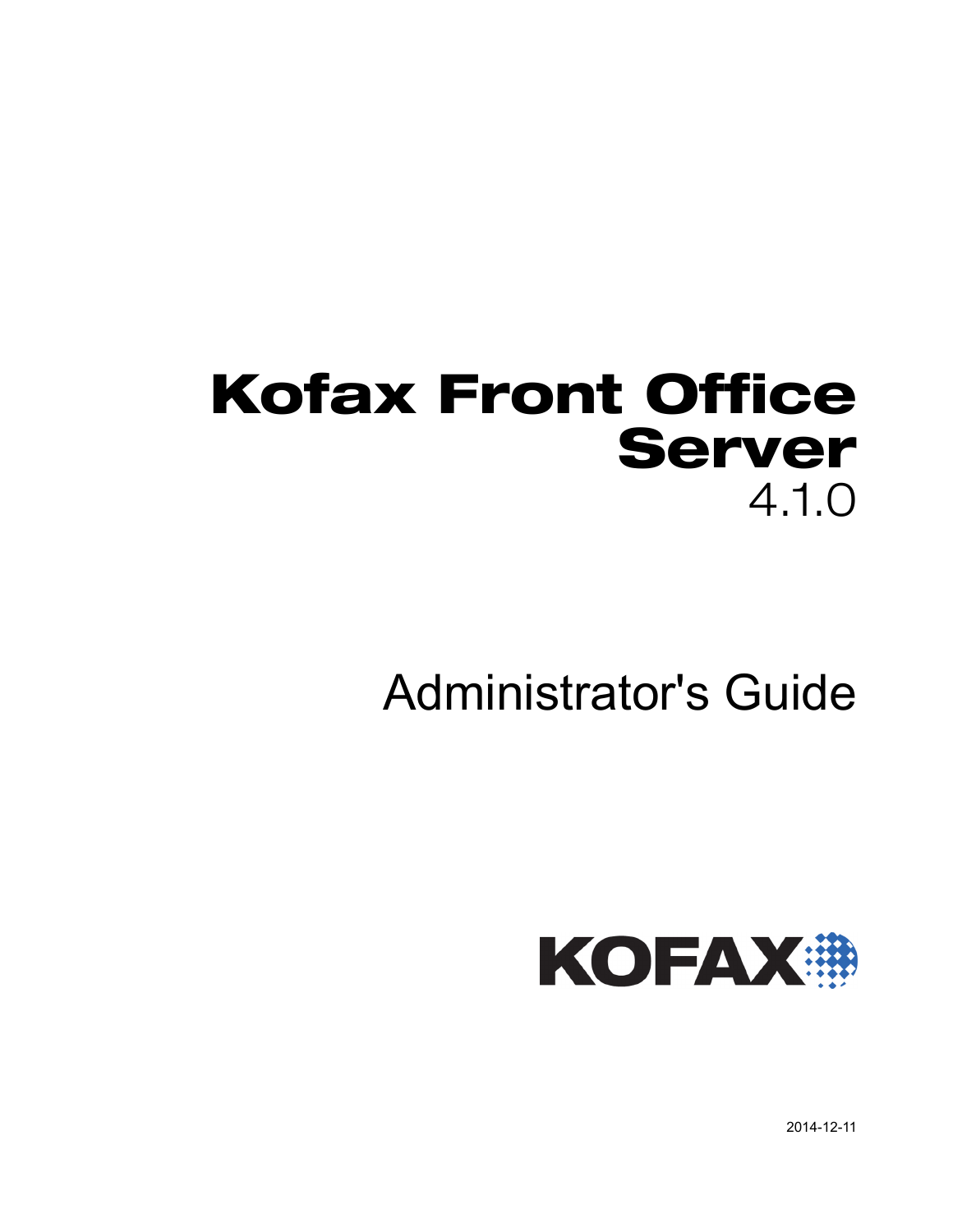© 2007-2014 Kofax, 15211 Laguna Canyon Road, Irvine, California 92618, U.S.A. All rights reserved. Use is subject to license terms.

Third-party software is copyrighted and licensed from Kofax's suppliers. For information on third-party software included in this product, see "KFSTHIRDPARTYLICENSEREADME.txt".

This product is protected by U.S. Patent No. 6,370,277.

THIS SOFTWARE CONTAINS CONFIDENTIAL INFORMATION AND TRADE SECRETS OF KOFAX, INC. USE, DISCLOSURE OR REPRODUCTION IS PROHIBITED WITHOUT THE PRIOR EXPRESS WRITTEN PERMISSION OF KOFAX, INC.

Kofax, the Kofax logo, and the Kofax product names stated herein are trademarks or registered trademarks of Kofax, Inc. in the U.S. and other countries. All other trademarks are the trademarks or registered trademarks of their respective owners.

U.S. Government Rights Commercial software. Government users are subject to the Kofax, Inc. standard license agreement and applicable provisions of the FAR and its supplements.

You agree that you do not intend to and will not, directly or indirectly, export or transmit the Software or related documentation and technical data to any country to which such export or transmission is restricted by any applicable U.S. regulation or statute, without the prior written consent, if required, of the Bureau of Export Administration of the U.S. Department of Commerce, or such other governmental entity as may have jurisdiction over such export or transmission. You represent and warrant that you are not located in, under the control of, or a national or resident of any such country.

DOCUMENTATION IS PROVIDED "AS IS" AND ALL EXPRESS OR IMPLIED CONDITIONS, REPRESENTATIONS AND WARRANTIES, INCLUDING ANY IMPLIED WARRANTY OF MERCHANTABILITY, FITNESS FOR A PARTICULAR PURPOSE OR NON-INFRINGEMENT, ARE DISCLAIMED, EXCEPT TO THE EXTENT THAT SUCH DISCLAIMERS ARE HELD TO BE LEGALLY INVALID.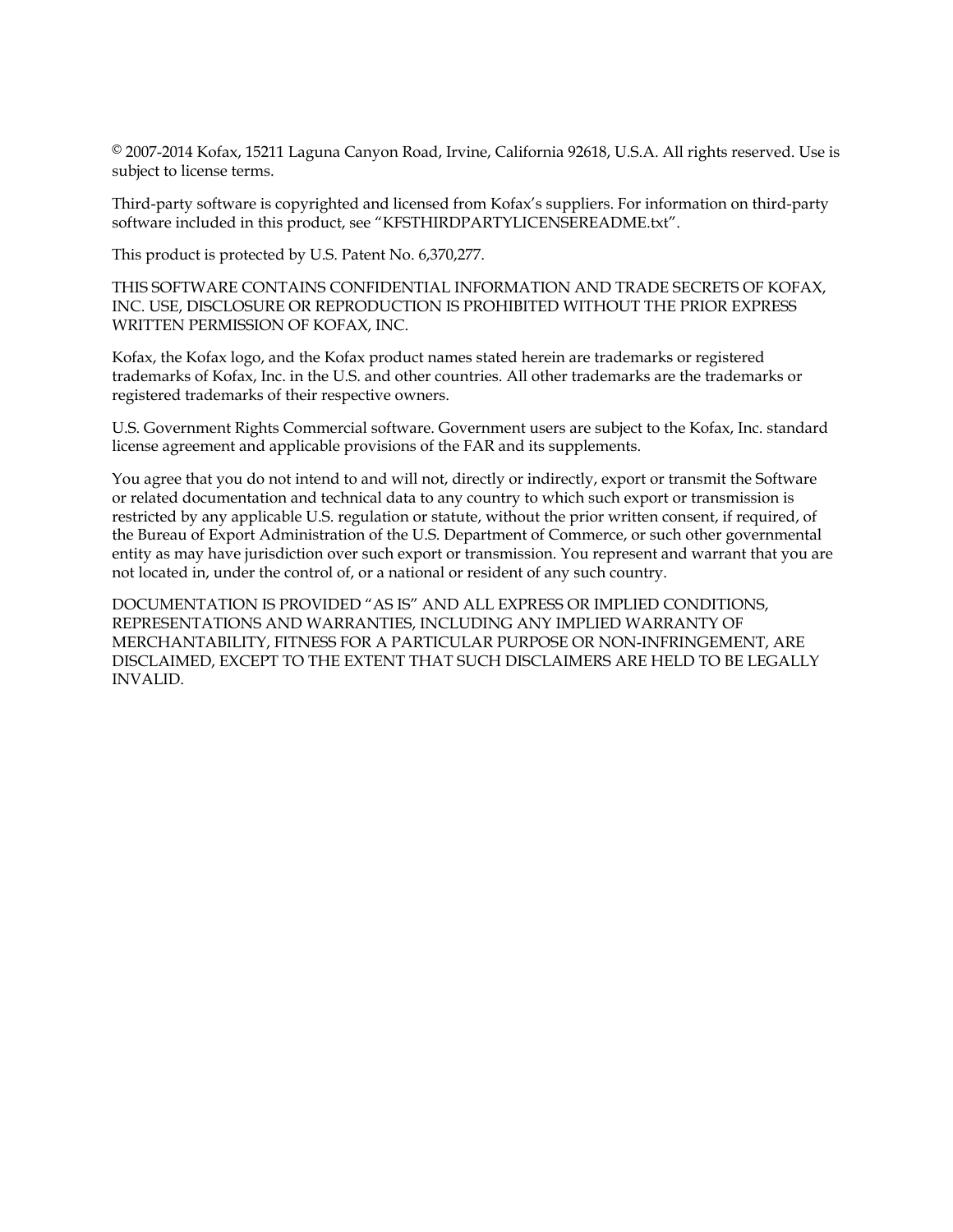# **Contents**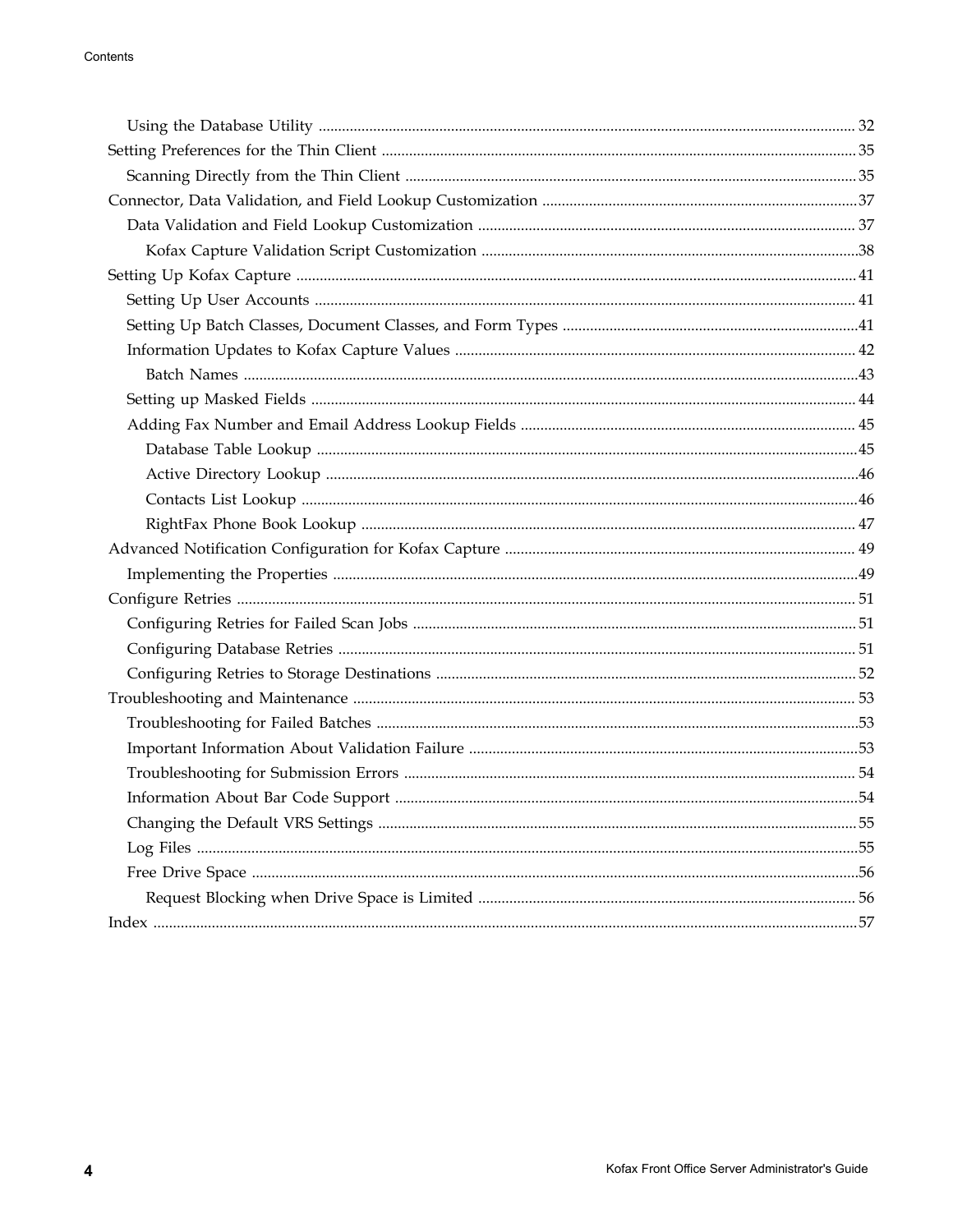# <span id="page-4-0"></span>**Preface**

This guide is intended for the administrator who will configure and maintain the Kofax Front Office Server installation.

## <span id="page-4-2"></span><span id="page-4-1"></span>**Related Documentation**

In addition to this guide, Kofax Front Office Server includes the following documentation:

#### *Kofax Front Office Server Installation Guide*

The *Kofax Front Office Server Installation Guide* provides installation instructions and other information that helps you successfully set up Kofax Front Office Server.

#### *Multifunction Peripheral (MFP) Administrator's Guides*

These guides show how to make Kofax Front Office Server features available on MFP front panels. Administrator's guides are available for the following MFPs (for information about the specific models supported, see the *Kofax Cross-Platform Compatibility Matrix* on the Kofax web site):

- Canon
- Fujitsu
- Hewlett Packard
- Konica Minolta
- Kyocera
- Lexmark
- Ricoh
- Xerox
- Kofax Front Office Server MFP Emulator

#### *Help for Kofax Front Office Server Applications*

Help for Kofax Front Office Server Thin Client (also referred to as the Thin Client) and Kofax Front Office Server Administration Console (also referred to as the Administration Console) describes how to use the application. To view the Help from the interface, click the **Help** icon. The Help appears in a separate browser window.

#### *Release Notes*

Release notes provides late-breaking product information that may not be included in other Kofax Front Office Server documentation. The release notes are available for viewing or downloading from the Kofax website.

#### *Kofax Capture Documentation*

Kofax Front Office Server is designed to work with Kofax Capture. See the Kofax Capture documentation for instructions about using Kofax Capture features.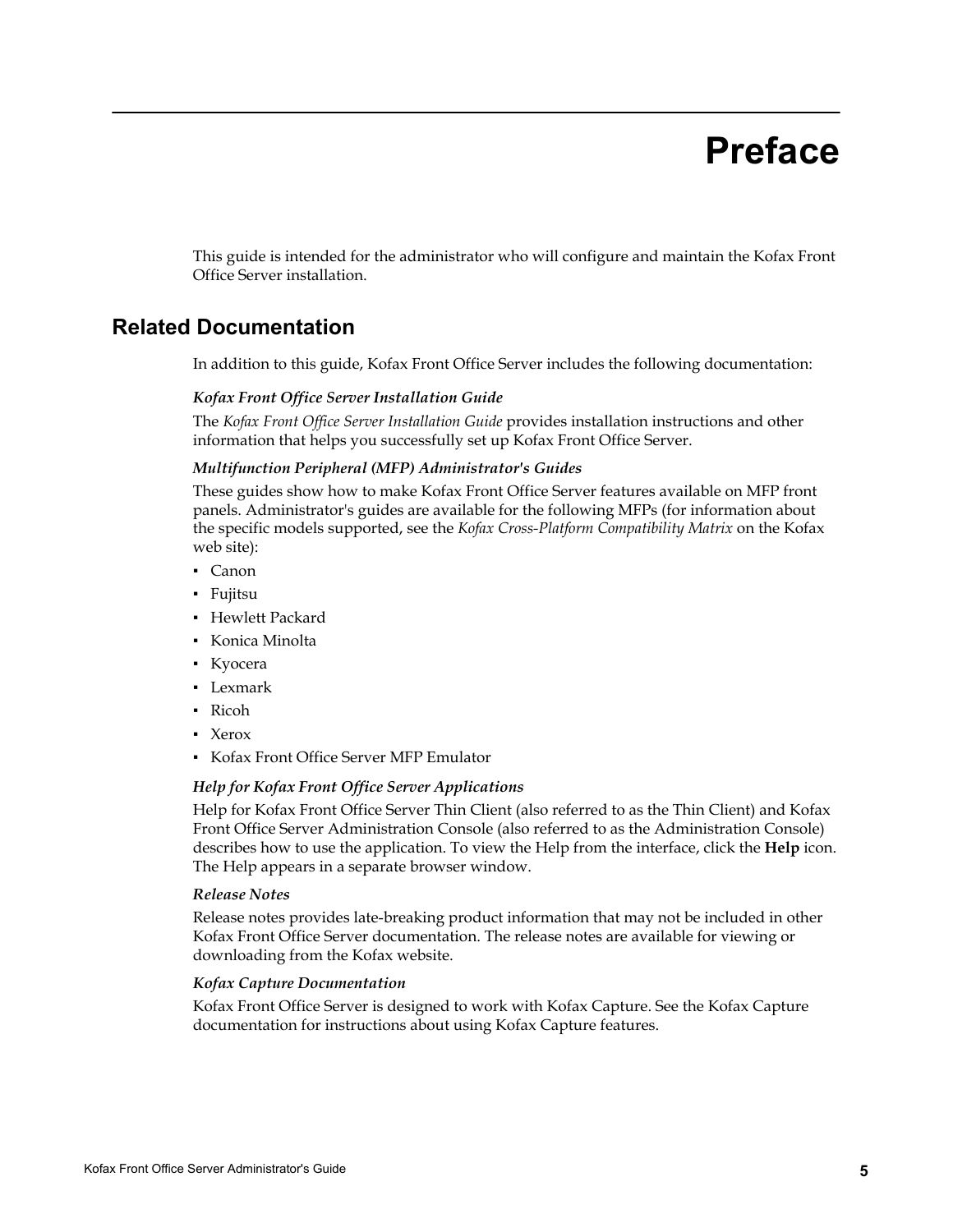# <span id="page-5-3"></span><span id="page-5-0"></span>**Training**

Kofax offers both classroom and computer-based training to help you make the most of your Kofax Front Office Server solution. Visit the Kofax website at [www.kofax.com](http://www.kofax.com) for details about the available training options and schedules.

# <span id="page-5-2"></span><span id="page-5-1"></span>**Getting Help for Kofax Products**

Kofax regularly updates the Kofax Support site with the latest information about Kofax products.

To access some resources, you must have a valid Support Agreement with an authorized Kofax Reseller/Partner or with Kofax directly.

Use the tools that Kofax provides for researching and identifying issues. For example, use the Kofax Support site to search for answers about messages, keywords, and product issues. To access the Kofax Support page, go to [www.kofax.com/support](http://www.kofax.com/support).

The Kofax Support page provides:

- Product information and release news Click a product family, select a product, and select a version number.
- Downloadable product documentation

Click a product family, select a product, and click **Documentation**.

▪ Access to product knowledge bases

Click **Knowledge Base**.

▪ Access to the Kofax Customer Portal (for eligible customers)

Click **Account Management** and log in.

To optimize your use of the portal, go to the Kofax Customer Portal login page and click the link to open the *Guide to the Kofax Support Portal*. This guide describes how to access the support site, what to do before contacting the support team, how to open a new case or view an open case, and what information to collect before opening a case.

▪ Access to support tools

Click **Tools** and select the tool to use.

▪ Information about the support commitment for Kofax products Click **Support Details** and select **Kofax Support Commitment**.

Use these tools to find answers to questions that you have, to learn about new functionality, and to research possible solutions to current issues.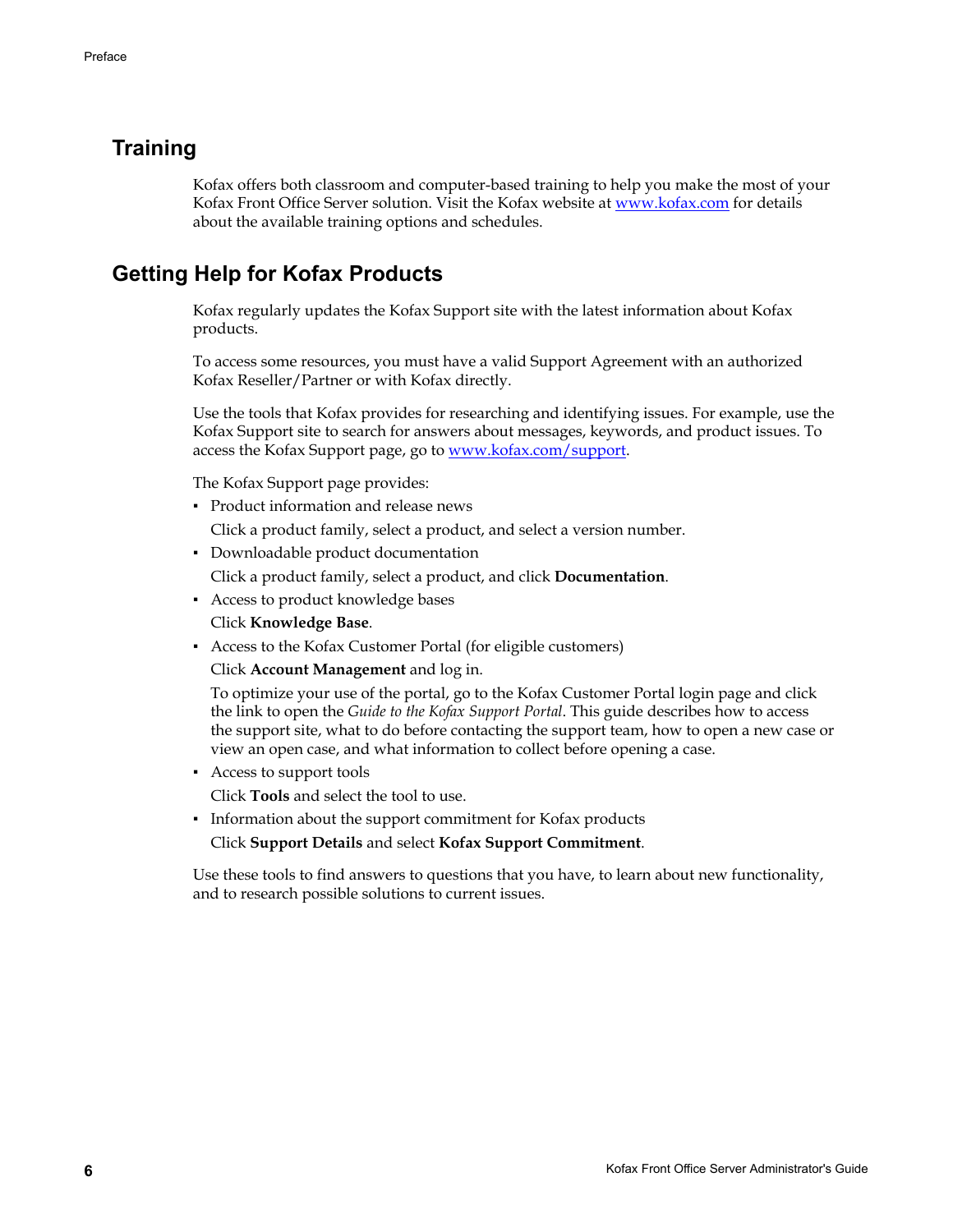# **Overview**

<span id="page-6-0"></span>Kofax Front Office Server enables documents from a variety of sources—including multifunction peripherals (MFPs), scanners, and mobile devices—to be delivered to email and fax recipients, content management systems such as Microsoft SharePoint, network folders, Kofax Capture, and other destinations. Users can work with documents in a browser-based Thin Client application. They can also install a local version of the Thin Client so they can continue working when the connection with Kofax Front Office Server is not available and synchronize data when the connection is restored.

## <span id="page-6-4"></span><span id="page-6-1"></span>**Integration with Kofax Capture**

Kofax Front Office Server integrates with Kofax Capture and takes advantage of the following features.

#### <span id="page-6-2"></span>**User Authentication**

Kofax Front Office Server uses the Kofax Capture user profile and group membership authentication on MFP devices and in both the Thin Client and the Administration Console applications. You can configure Kofax Front Office Server so that once users have logged on to the computer where they launch the browser, users will not have to log on to either the Thin Client or the Administration Console (this is also called single sign on). Kofax Front Office Server supports single sign on for Kofax Capture linked users. For details, see [About](#page-18-0) [Single Sign On](#page-18-0).

**Note** Access to the Administration Console is restricted to Kofax Capture users who have rights to the Kofax Capture Administration module. All Kofax Capture users can be assigned permission to access the Thin Client without special Kofax Capture rights.

#### <span id="page-6-3"></span>**Licensing**

Kofax Front Office Server integrates with the Kofax Capture centralized license management scheme.

- System Licenses
	- Kofax Front Office Server

System license to run Kofax Front Office Server standard installations using the Microsoft SQL Server Express or Standard database.

▪ Kofax Front Office Server Enterprise

System license to run Kofax Front Office Server Enterprise installations using a SQL Server Enterprise or Oracle database.

- Station Licenses
	- Kofax Front Office Server Thin Client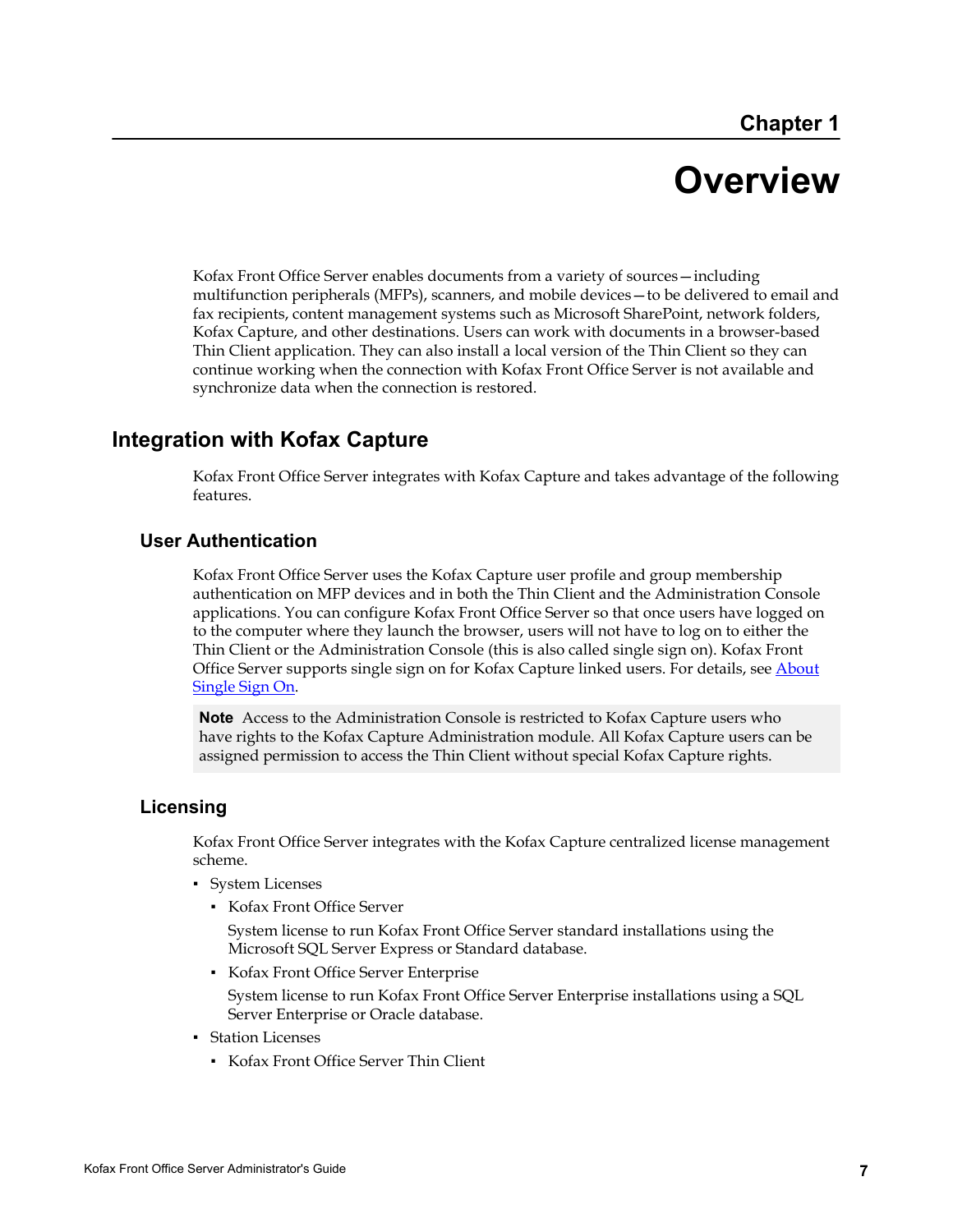Limits the number of concurrent open sessions of the Thin Client. When no more station licenses are available, users cannot log on. You can either have current users log off, or purchase additional licenses.

**Note** In versions of Kofax Capture prior to version 9 Service Pack 1, this license was named Kofax Front Office Server Web Client.

▪ Kofax Front Office Server Device

Limits the number of devices that can be connected to the Administration Console. When no more device licenses are available, no more devices can be connected. You can either remove or inactivate devices, or purchase additional licenses.

▪ Kofax Mobile Device

Limits the number of mobile devices that can be connected to Kofax Front Office Server. When no more device licenses are available, no more devices can be added. You can either remove devices, or purchase additional licenses.

▪ Kofax Mobile Device - Concurrent

Limits the number of concurrent mobile devices that can be connected to Kofax Front Office Server. When no more licenses are available, users cannot connect. After a period of inactivity, licenses may be released and become available, or you can purchase additional licenses.

**Note** You cannot mix mobile licenses: licensing for a Kofax Front Office Server installation must be all regular or all concurrent.

#### **Volume Licensing and MFPs**

Volume licensing for the following Kofax Capture licenses is not affected (the page count is not decremented) for any documents that are scanned at an MFP and come through Kofax Front Office Server directly to Kofax Capture or through the Thin Client:

- Scan/Import page count
- Kofax PDF Image+Text page count

Documents scanned or imported directly into the Thin Client and then submitted to Kofax Capture do decrement page count.

If documents scanned at an MFP are merged, page count is not decremented. However, if any imported pages are added to a scanned MFP document, page count is decremented only for the additional pages that were added.

Volume licensing is still affected by activity from any custom Web services client.

#### <span id="page-7-0"></span>**Shared Folder in Kofax Capture Server Files Location**

The Kofax Front Office Server installation detects the location of the Kofax Capture server files, and creates a \KFS<version> subfolder where images, MFP support files, and configuration files (among other items) are stored.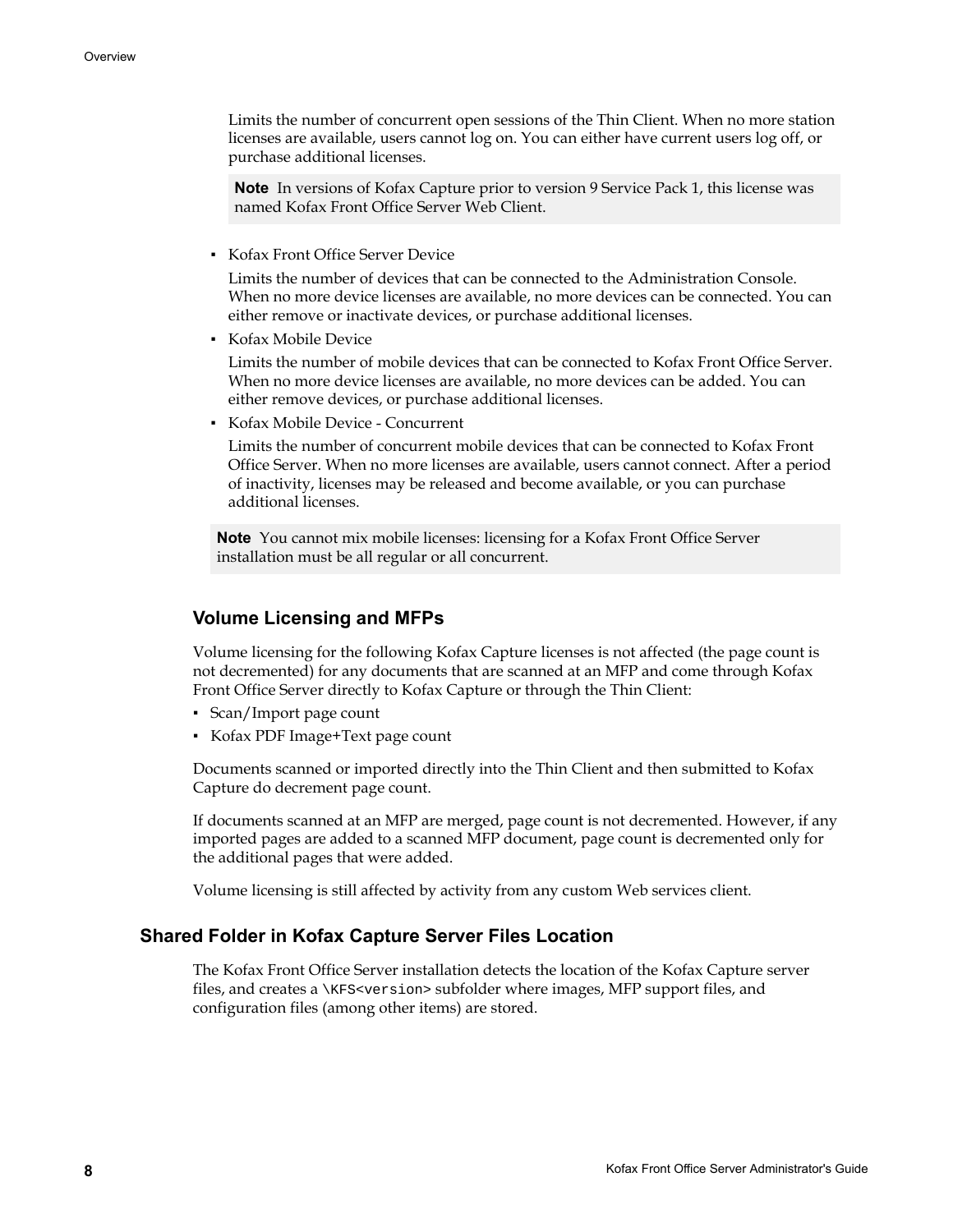### <span id="page-8-0"></span>**Validation**

Kofax Capture batch class information is used to validate batches submitted to Kofax Capture from MFPs or the Thin Client.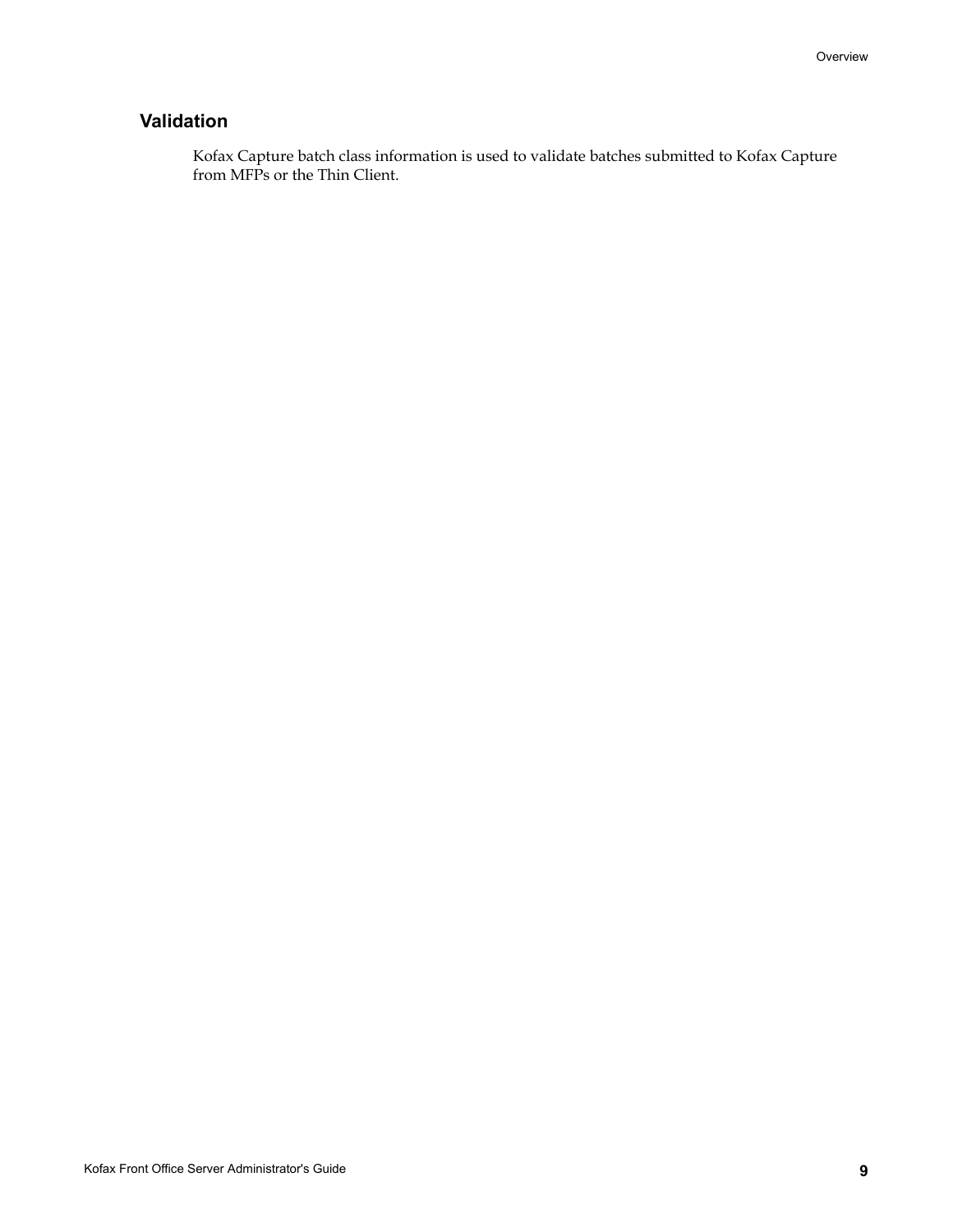Overview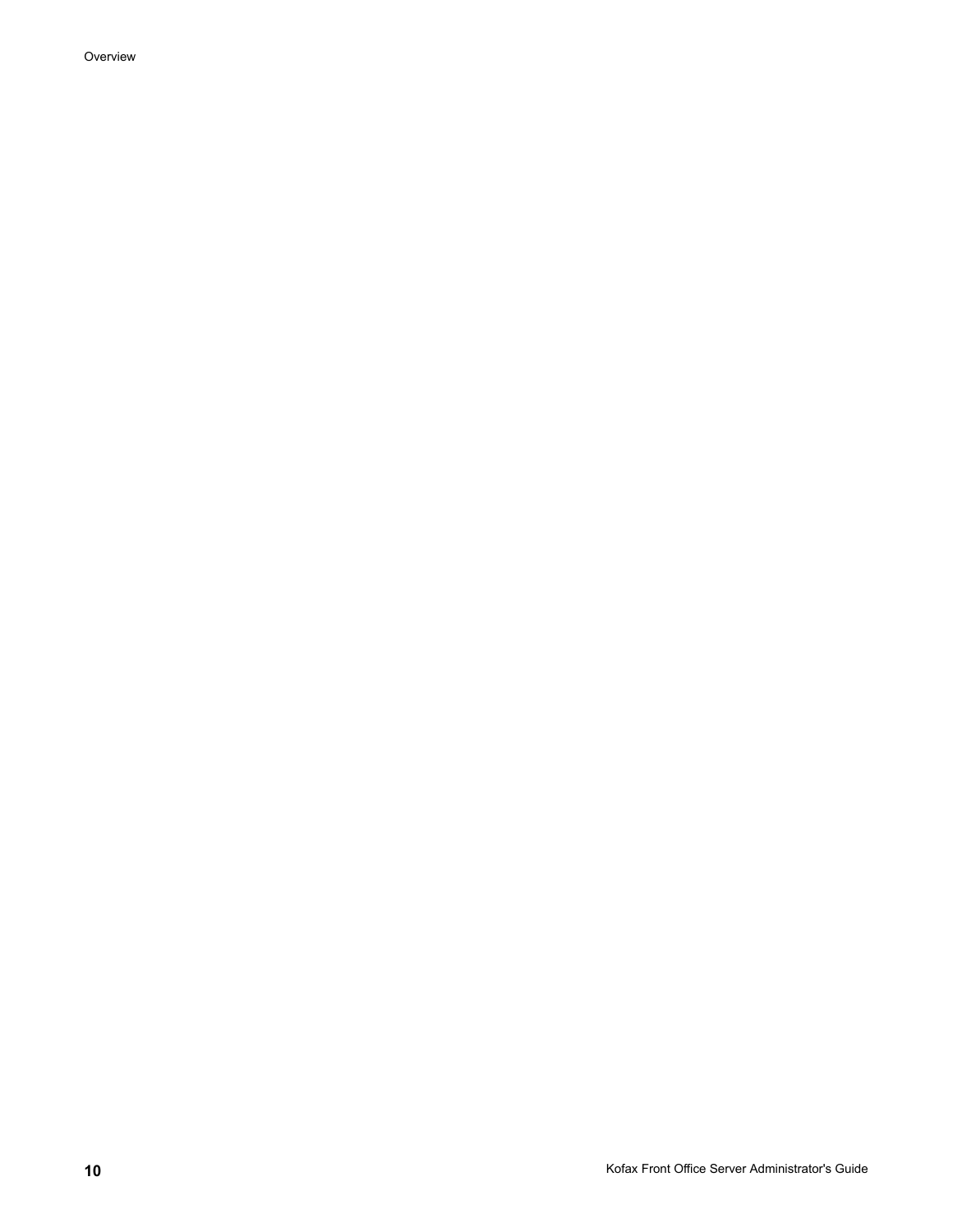# <span id="page-10-0"></span>**Starting the Kofax Front Office Server Applications**

Before starting either of the applications, complete the installation and make sure that the Kofax Front Office Server service has started.

## <span id="page-10-2"></span><span id="page-10-1"></span>**Starting the Administration Console**

You can start the Administration Console from the Kofax Capture Administration module, or from a browser by entering the URL.

Before starting the Administration Console, do the following:

- Make sure that the Web browser is certified by Kofax Front Office Server.
- Enable the browser to use cookies and JavaScript.
- Make sure that Kofax Front Office Server is properly installed and currently running.

Once you start the Administration Console, you can click the Help button for information about the particular tab you are on, and from there you can access the entire Help system or select other items. The Introduction to the Administration Console topic is a good place to start, because it outlines the general steps to configure MFPs and describes the tasks you can perform.

If you install the Administration Console Plug-In, you can access the Administration Console module directly from the Kofax Capture Administration module.

- **1** Start the Kofax Capture Administration module, and select the **Kofax Front Office Server** tab.
- **2** On the Kofax Front Office Server tab, in the Menu Items group, click the item that corresponds to the settings you want to access. The Administration Console appears.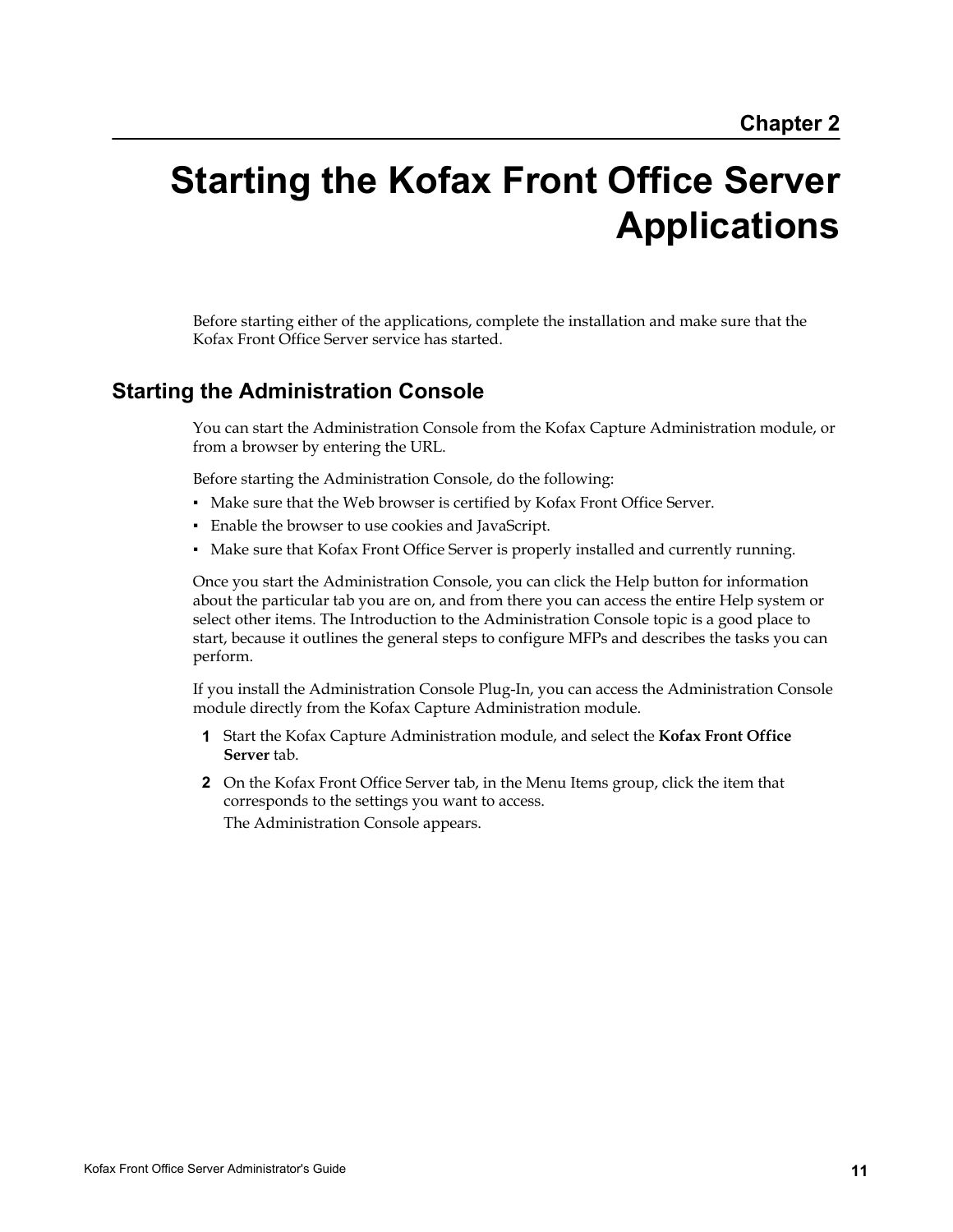#### **The Administration Console**

| ✿<br>47<br>Kofax Front Office Server Administration Console |                                             |                                  |                                           |                                                | $\gg$<br><b>● 同 ● Page + @ Tools +</b>            |
|-------------------------------------------------------------|---------------------------------------------|----------------------------------|-------------------------------------------|------------------------------------------------|---------------------------------------------------|
| <b>KOFAX<sup>III</sup></b>                                  | Create<br>Edit<br>Refresh                   | Activate<br><b>Delete</b>        | Deactivate<br>Deploy                      | Logged on as: Administrator                    | G<br>$\left( 7\right)$<br>Info<br>Help<br>Log Off |
| <b>Devices</b>                                              | <b>Discovered Devices</b><br><b>Devices</b> |                                  |                                           |                                                | $\curvearrowright$                                |
| <b>Destinations</b>                                         | Device Name<br>□                            | <b>Host Name</b><br>Model        | <b>IP Address</b><br><b>MAC Addre.</b>    | Device Prof.<br>Activation                     | <b>Last Access</b><br>Activated                   |
| <b>Shortcuts</b><br>Ħ.                                      | $\oslash$<br><search></search>              |                                  |                                           |                                                |                                                   |
| ЧX<br><b>Device Profiles</b>                                | □<br>HP LaserJet                            |                                  | NPIB4916C HP LaserJe 172.31.75 3c:4a:92:b | Default Pro                                    | false                                             |
| <b>Thin Client Permissions</b>                              | ш<br>Lexmark X64<br>L<br>S9019100041        | anteater<br>Ricoh SP52 172.31.75 | Lexmark X6 172.31.75 000400257            | Sue new de 2012-06-2<br>Default Pro 2012-06-2  | 2012-06-2<br>true<br>2012-06-2<br>true            |
| <b>Notifications</b>                                        | □<br>SUE200864                              | SUE2008                          |                                           | 172.31.75 0050561A0 Default Pro 2012-06-2 true | 2012-06-2                                         |
|                                                             |                                             |                                  |                                           |                                                |                                                   |
| <b>Users</b>                                                |                                             |                                  |                                           |                                                |                                                   |
| 97<br>Groups                                                |                                             |                                  |                                           |                                                |                                                   |
| <b>Transaction Review</b>                                   |                                             |                                  |                                           |                                                |                                                   |
| Settings                                                    |                                             |                                  |                                           |                                                |                                                   |
|                                                             |                                             |                                  |                                           |                                                |                                                   |

**3** Update the settings or click other items on the navigation panel to create destinations, shortcuts, add devices, or perform other Kofax Front Office Server management tasks.

## <span id="page-11-0"></span>**Starting the Administration Console from a Browser**

- **1** Be sure your computer can connect to the server where Kofax Front Office Server is installed.
- **2** Start the Administration Console by doing either of the following:
	- Open a certified Web browser and type the URL for Kofax Front Office Server Administration Console. For the URL, See [Identify URLs for Kofax Front Office Server](#page-13-0) [Applications.](#page-13-0)
	- If you are at the server, on the Start menu, navigate to Kofax Front Office Server and click **Administration Console**.

The Administration Console Log On screen appears. If automatic log on (also called single-sign on) does not occur, the Administration Console Log On screen appears.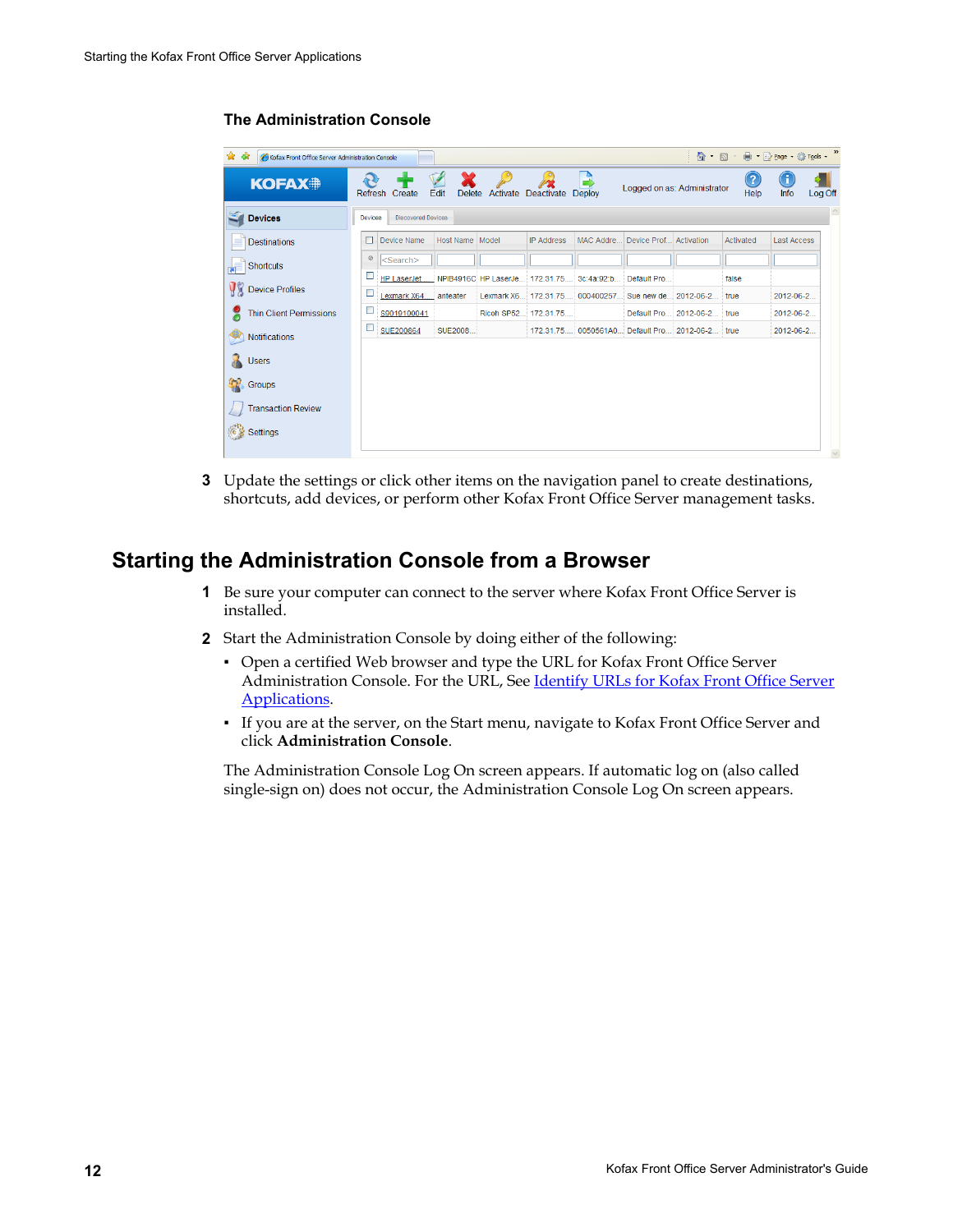#### **Administration Console Log On Screen**

| Kofax<br><b>Pront Office</b> |  |  |
|------------------------------|--|--|
| <b>User ID</b>               |  |  |
| <b>Password</b>              |  |  |
|                              |  |  |
| Log On                       |  |  |

**Tip** Bookmark the Administration Console Log On screen to make it convenient to start each time.

- **3** Type your Kofax Capture user ID and password. Passwords are case-sensitive. After you have logged on successfully, the Administration Console appears.
- **4** Click any item on the navigation panel to create destinations, shortcuts, add devices, or perform other Kofax Front Office Server management tasks.

## <span id="page-12-1"></span><span id="page-12-0"></span>**Starting the Thin Client from a Browser**

Before you can log on to the Thin Client, you need the following:

- The URL of the Thin Client. For the URL, see [Identify URLs for Kofax Front Office Server](#page-13-0) [Applications](#page-13-0).
- A user name and password if you are prompted for log on credentials.
- A Web browser supported by the Thin Client.
- Cookies and JavaScript enabled on the browser.

**Tip** Bookmark the Thin Client Log On page to make it convenient to start each time.

- **1** In the browser's Address field, type the URL for the Thin Client. If automatic log on (also called single sign on) does not occur, the Thin Client Log On screen appears.
- **2** Click **Log On**.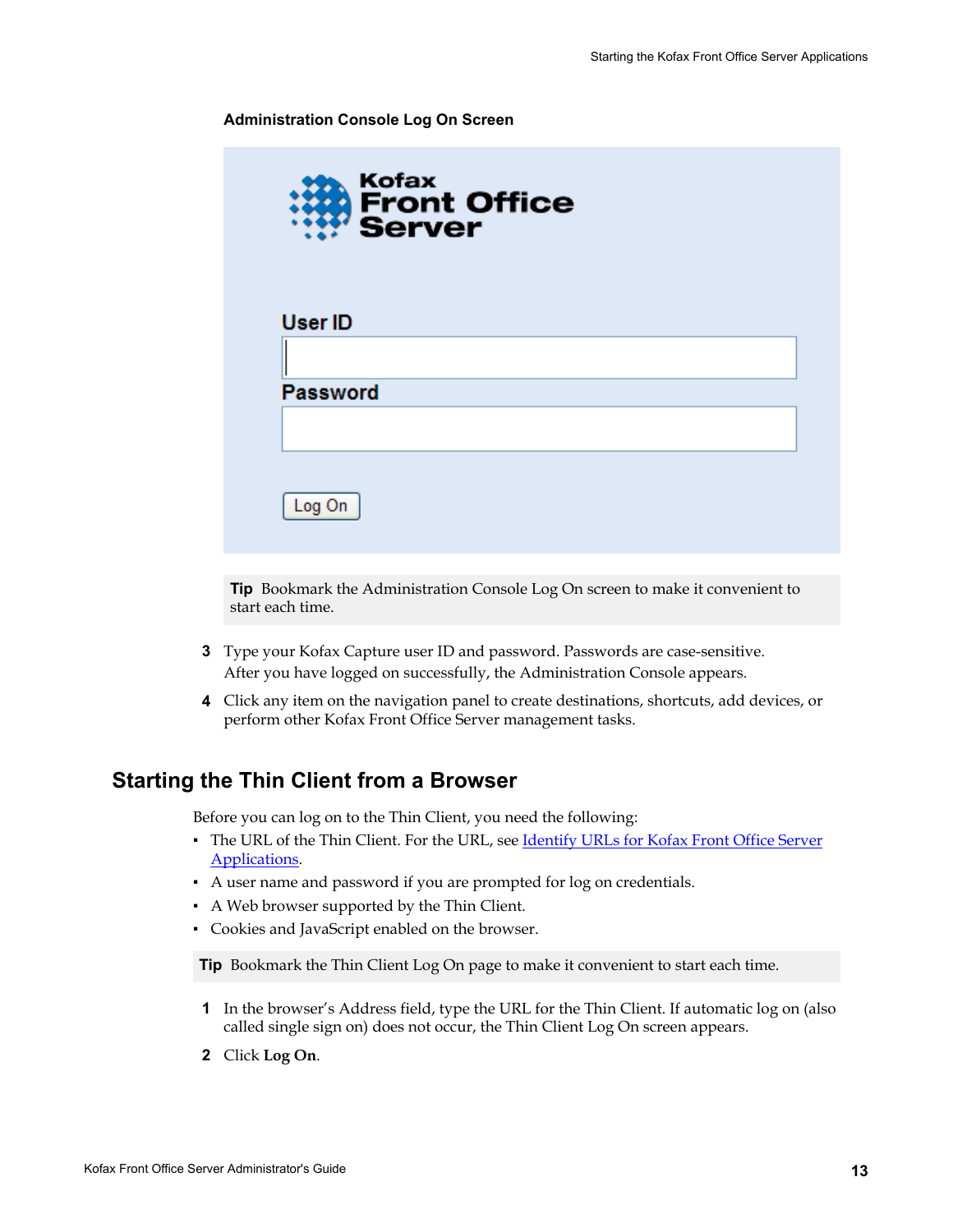#### **Thin Client Log On Screen**

| Kofax<br>Front Office |  |
|-----------------------|--|
| User ID               |  |
| <b>Password</b>       |  |
| Log On                |  |

**3** Type your Kofax Capture user ID and password and click **Log On**. Passwords are casesensitive.

After you are logged on successfully, the Thin Client appears.

## <span id="page-13-1"></span><span id="page-13-0"></span>**Identify URLs for Kofax Front Office Server Applications**

Provide all users of Kofax Front Office Server applications with the URL they need to connect from a Web browser.

For Kofax Front Office Server Administration Console, type the URL as follows:

▪ If security is not enabled with an SSL certificate:

http://<server>/Kofax/KFS/Admin

▪ If security is enabled with an SSL certificate: https://<server>:443/Kofax/KFS/Admin

For Kofax Front Office Server Thin Client, type the URL as follows:

- If security is not enabled with an SSL certificate: http://<server>/Kofax/Kofax/KFS/ThinClient
- If security is enabled with an SSL certificate and you are not using Thin Client Scanning: https://<server>:443/Kofax/KFS/ThinClient
- If security is enabled with an SSL certificate and you are using Thin Client Scanning: https://<server>:443/Kofax/KFS/ThinClient

#### Where: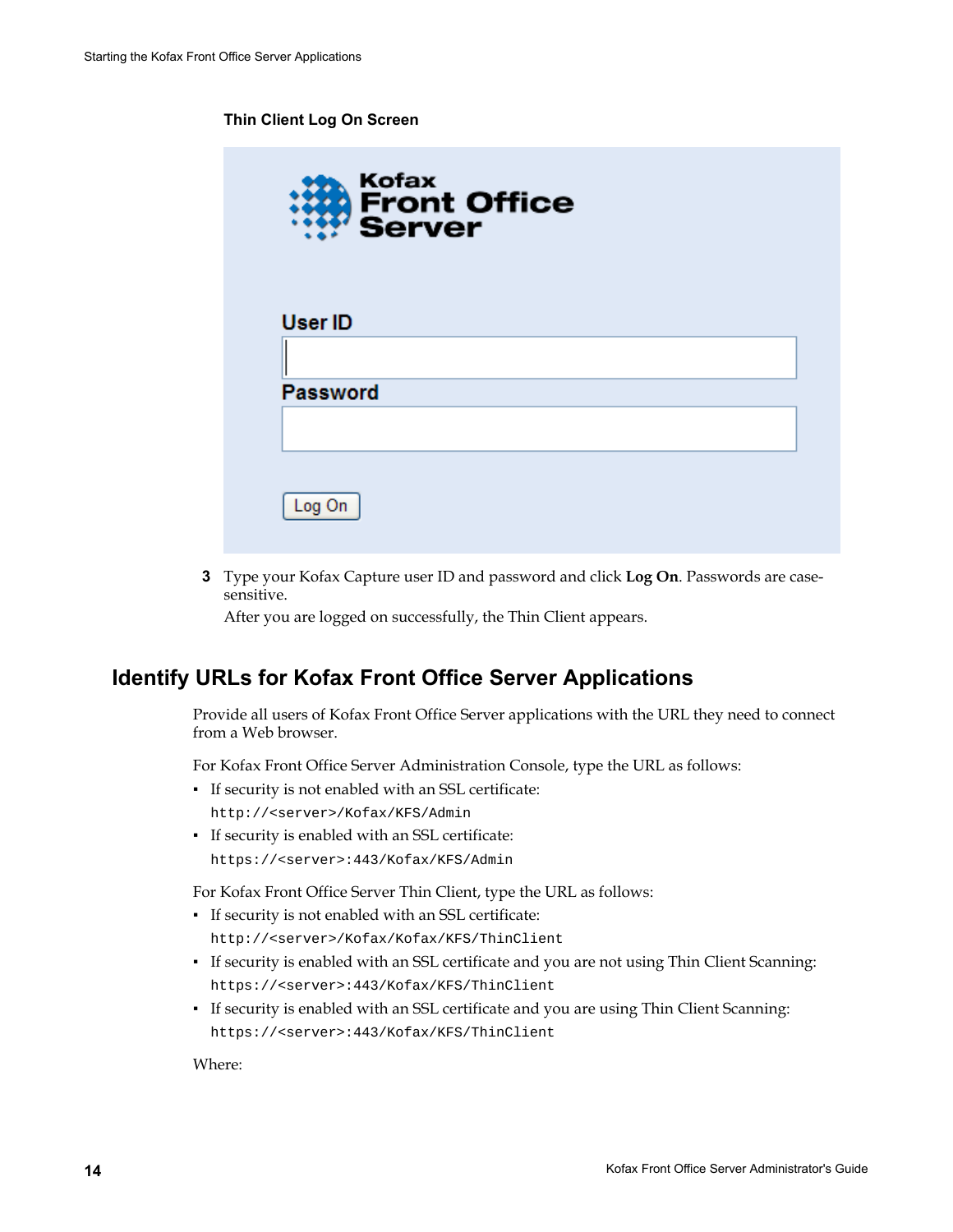*<server>* is the IP address or host name of:

- The computer with a departmental or Enterprise installation of Kofax Front Office Server
- An NLB cluster or IIS server in an Enterprise installation

*servername* is the host or DNS name of:

- The computer with a departmental installation of Kofax Front Office Server
- The proxy server in an Enterprise installation

*443* is the port used by Kofax Front Office Server for transmitting secure data.

Note the following:

▪ In the URL, *KFSAdmin* and *KFSThinClient* may be typed in all uppercase or all lowercase, as in these examples:

```
http://<server>/Kofax/KFS/ADMIN
http://<server>/Kofax/KFS/admin
http://<server>/Kofax/KFS/THINCLIENT
http://<server>/Kofax/KFS/thinclient
```
## <span id="page-14-2"></span><span id="page-14-0"></span>**Security Settings for Server Operating Systems**

Depending on your browser version and security settings, you may need to add Kofax Front Office Server applications and Help to the Trusted Sites zone.

## <span id="page-14-4"></span><span id="page-14-1"></span>**Stop and Restart Kofax Front Office Server**

<span id="page-14-3"></span>You may need to stop and restart Kofax Front Office Server for some specific reason or for routine maintenance. The process depends on which type of installation and configuration you use, and the instructions are in the *Kofax Front Office Server Installation Guide*.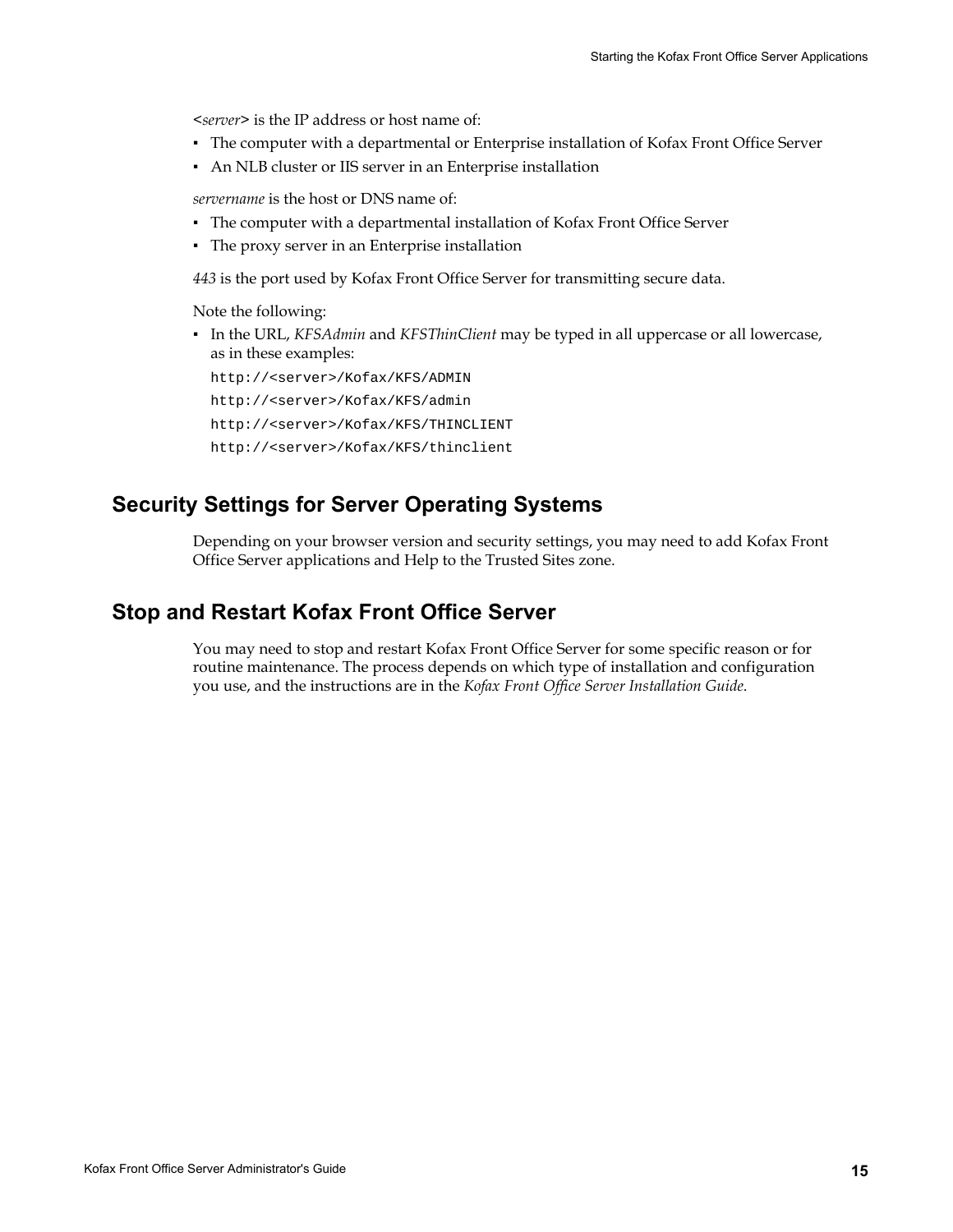Starting the Kofax Front Office Server Applications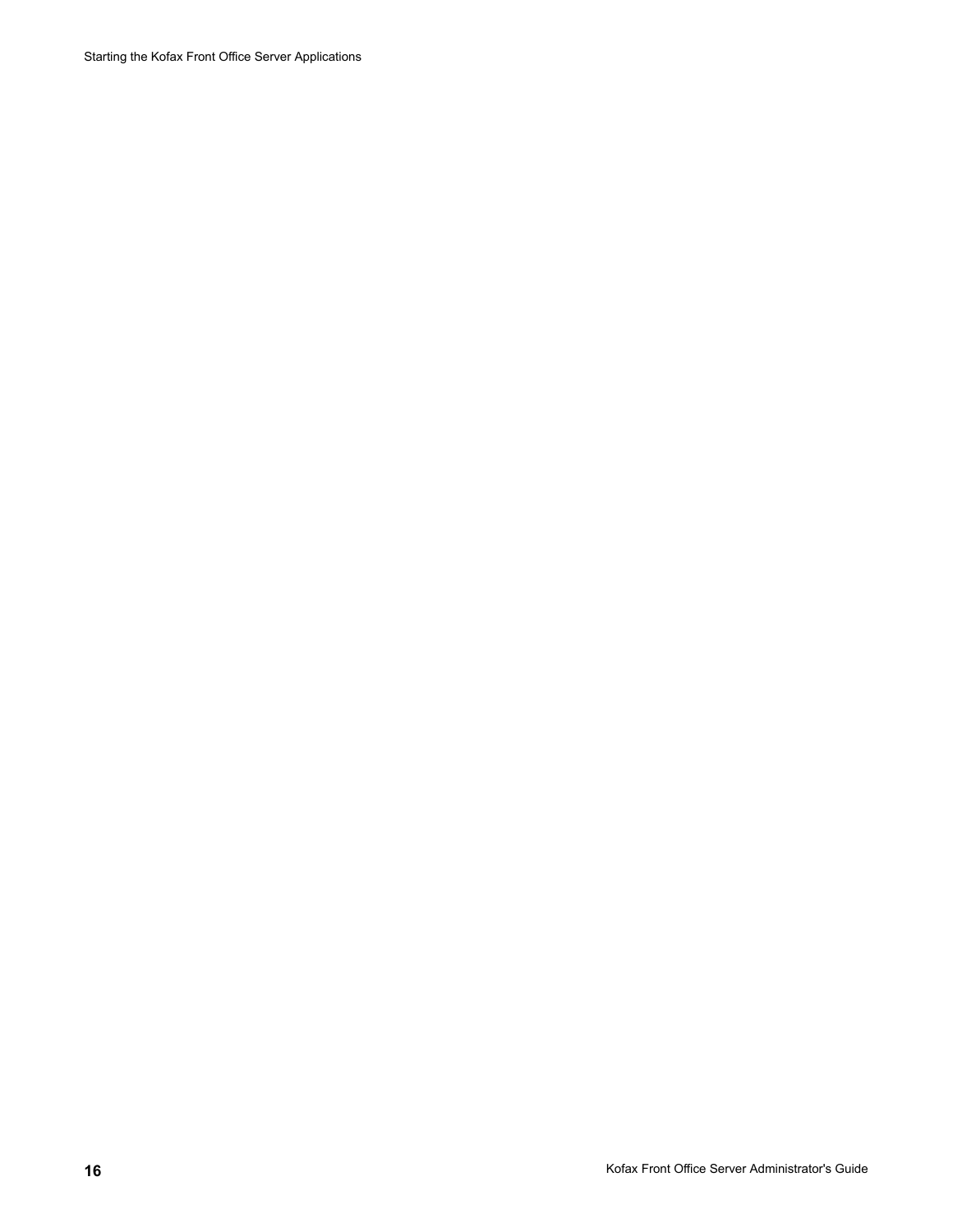# **About Database Encryption**

<span id="page-16-1"></span><span id="page-16-0"></span>By default, index data and images stored in the database are encrypted. Encryption is set by two values in the Administration Console Settings - General tab:

- **Encrypt Image Data: When set to Secure, images in the database are encrypted.**
- Encrypt Index Data: When set to Secure, index data in the database is encrypted. (Other data remains unencrypted.)

If you change a setting, it is applied to new images or index data. The encryption setting of existing data and images is not affected.

Encryption requires the key file key3.bin in the \KFS<version>\Config folder. If this file is lost, you cannot access encrypted images and index data. Be sure to back up this file as shown in [Backing Up and Restoring Configurations.](#page-26-0)

If the key3.bin file or the database has been compromised, generate new keys by running the Database Utility with the following command:

Kofax.KFS.Util.DatabaseMigrationUtility.exe /REGENERATEKEYS=1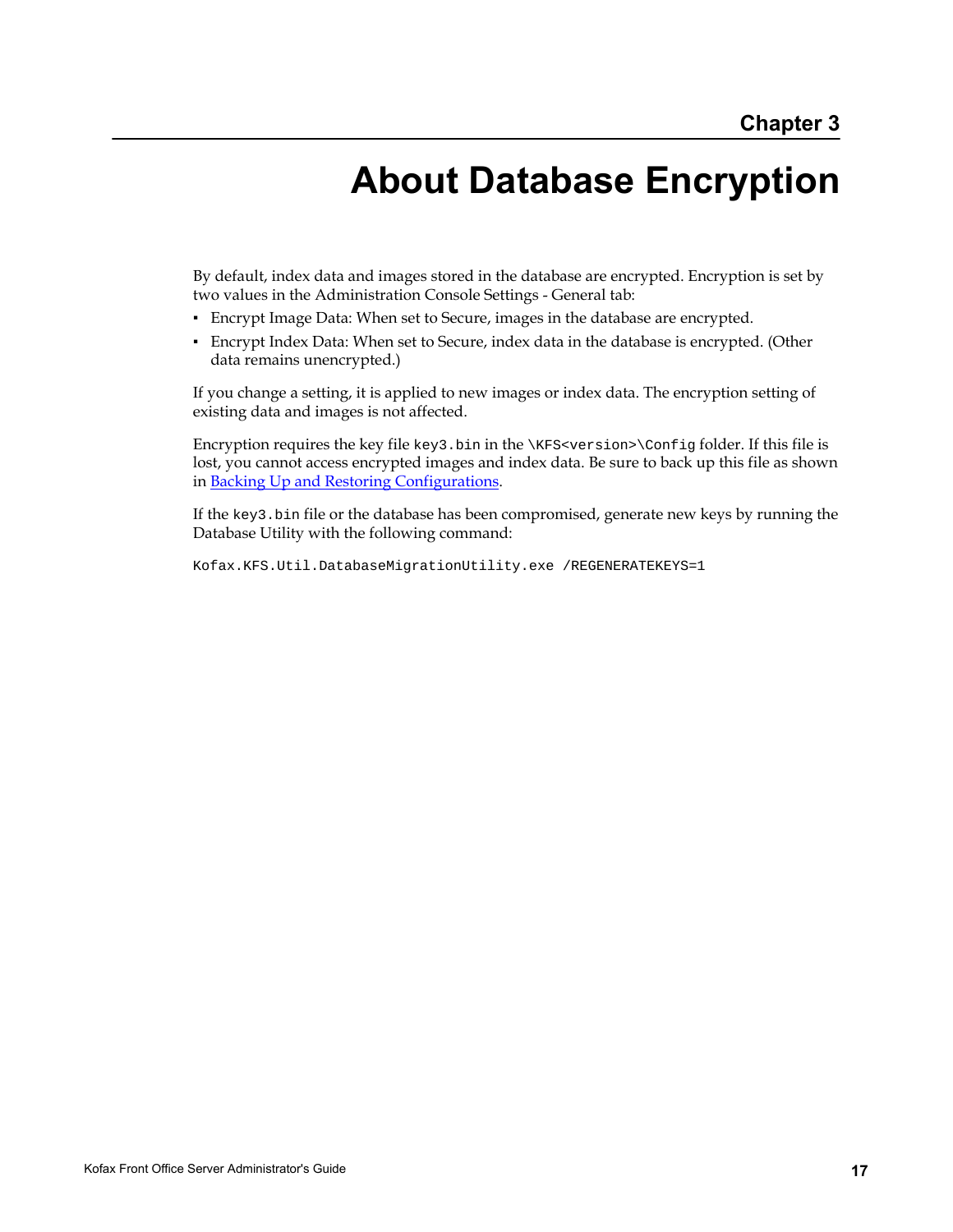About Database Encryption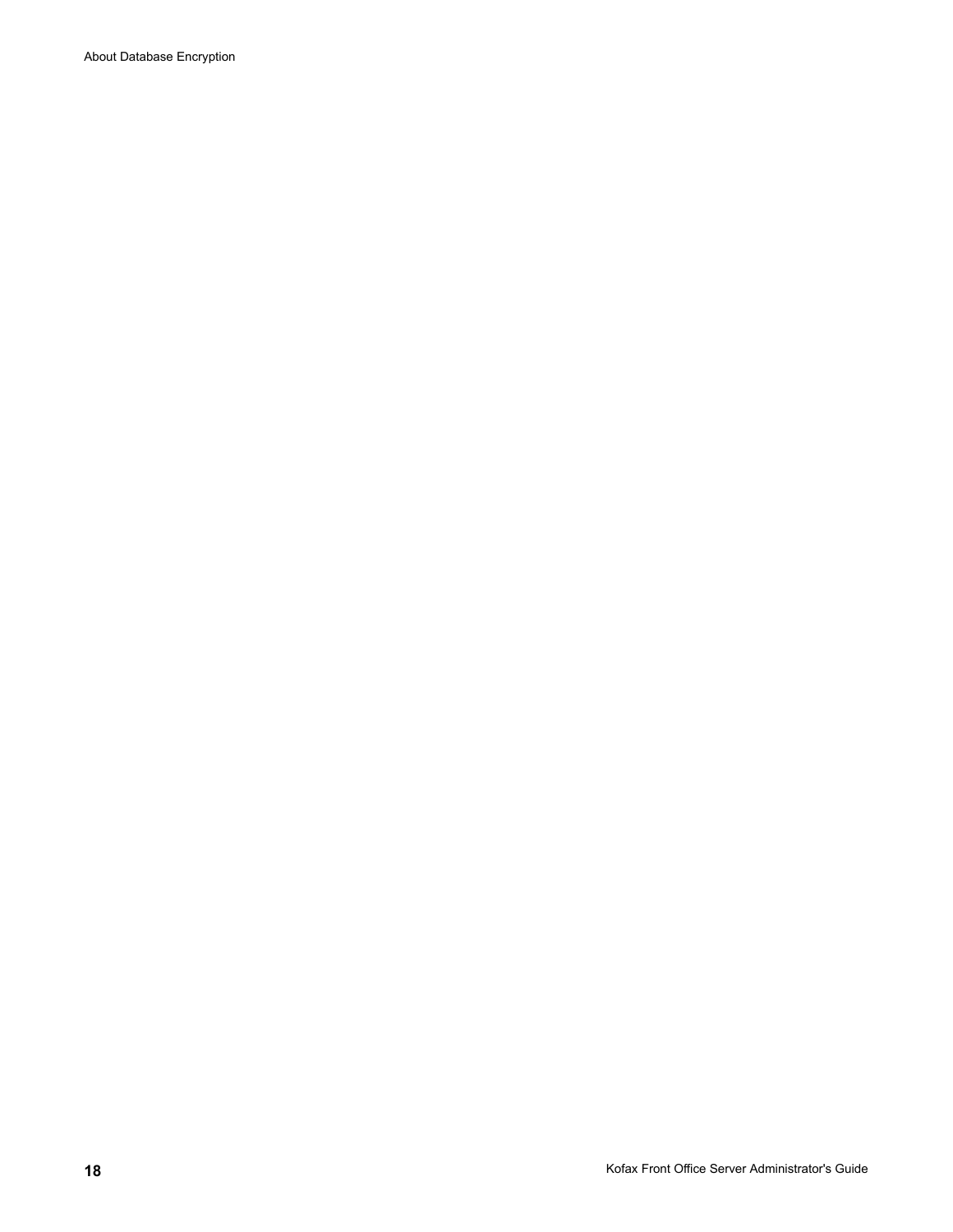# **About Single Sign On**

<span id="page-18-4"></span><span id="page-18-3"></span><span id="page-18-0"></span>Kofax Front Office Server supports single sign on for Kofax Capture linked users. If users log on to a computer using a user account that is linked in Kofax Capture and have the appropriate access rights, users can start the Administration Console or the Thin Client without being prompted to log on. When authentication fails, or if the user is not authorized to log on, a log on screen appears to allow users to manually enter credentials. This section assumes you are familiar with Group Policy configuration and using and registering a Service Principal Name (SPN).

To use the single sign-on feature, the following conditions have to be met:

- If using IIS, the IIS authentication method must be set to "Enable anonymous access."
- Clients must use Internet Explorer 7, 8, or 9.
- Internet Explorer must have the Enable Integrated Windows Authentication option turned on.
- If users are using the Fully Qualified Domain Name (FQDN), Internet Explorer must have the Kofax Front Office Server computer added to the "Local intranet" zone or the Trusted zone. To avoid setting this up for each user individually, your domain administrator can create a Group Policy and add it to the desired organizational units.

**Important** When adding to the Trusted zone, the IE Security Settings option "User Authentication, Logon" must be set to "Automatic logon with current user name and password."

▪ The user you specify with SPN must be in the Administrators group on the computer registered with DNS.

## <span id="page-18-1"></span>**Enabling Single Sign On**

- **1** In the Administration Console, click **Settings** on the Navigation panel.
- **2** Click the **General** tab.
- **3** Select the **Integrated Windows Authentication** option.
- **4** Click **Save**.

The change takes effect automatically in less than a minute.

#### <span id="page-18-2"></span>**Registering a DNS Entry**

In the section [Examples of Possible Configurations,](#page-20-0) there are some additional configuration tasks listed in the tables to register DNS and SPN. Although it is expected that system administrators will know how to perform those tasks, we include the following instructions.

Use this procedure to register a DNS entry pointing to a machine hosting the physical server.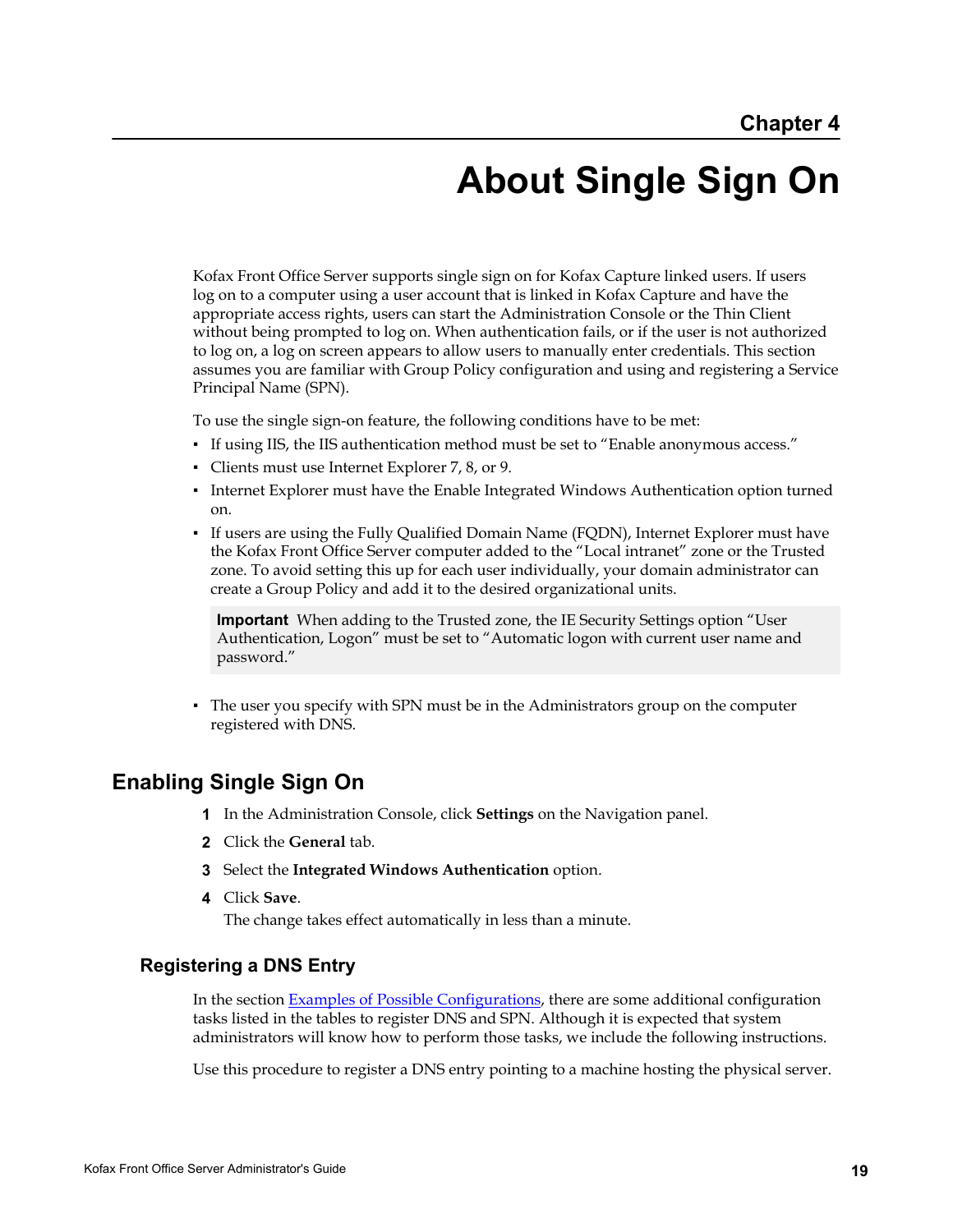**Note** Complete this procedure before you register the SPN because you need to use the URL that you will create as part of the SPN command line entry when you register SPN. Note also that you must create a DNS entry for all configurations, including a standalone (Departmental), that will not use the host name in the URL.

- **1** On your domain controller, open Administrative Tools and select **DNS**.
- **2** Expand Forward Lookup Zones, select your domain, and then right-click to select **New Host (A)**.
- **3** In the Name field, type a name that will be the first part of the URL (for example, wwwkfs). This will be the URL address. Be sure the name you enter is not already used on the domain.
- **4** In the IP address field, enter your standalone IP or the IP of your proxy IIS, IBM HTTP for WebSphere, or NLM cluster host.
- **5** Click **Add Host**.

#### <span id="page-19-2"></span><span id="page-19-0"></span>**About Security with the Encrypting File System (EFS)**

A number of Kofax Front Office Server capabilities rely on access to local and network resources. If you encrypt files using EFS, there is the potential to prevent Kofax Front Office Server from accessing critical resources. This inability may cause unexpected errors.

The Kofax Front Office Server service user account must have privileges to decrypt all data used by Kofax Front Office Server and the Kofax Capture share, including the Kofax Capture database location. In addition, the Kofax Capture Service user account must have privileges to decrypt to all Kofax Capture data including the Kofax Capture database location.

We recommend either of the following configurations:

- Configure EFS at the domain level, and include the Kofax Front Office Server and Kofax Capture Server services user accounts as members of the group allowed to decrypt encrypted files.
- Encrypt all files with EFS using the Kofax Front Office Server service name and run the Kofax Capture Service with the same user account.

#### <span id="page-19-1"></span>**Registering SPN**

Use this procedure to register SPN (Service Principal Name) under the user account running the Kofax Front Office Server service.

The intent is to enable Kerberos authentication: you are using a domain account to run the Kofax Front Office Server service, and that domain user must be registered. (The Local System account is automatically registered by the server.)

**1** On the domain controller machine (where directory service runs), open a Command Prompt and run:

Setspn -A <http/DNS name> <domain>\<user>

For example, in an domain named domain01 for the account Kfs-service-user, you would run:

Setspn -A http/www-kfs domain01\Kfs-service-user

This registers SPN for Kfs-service-user.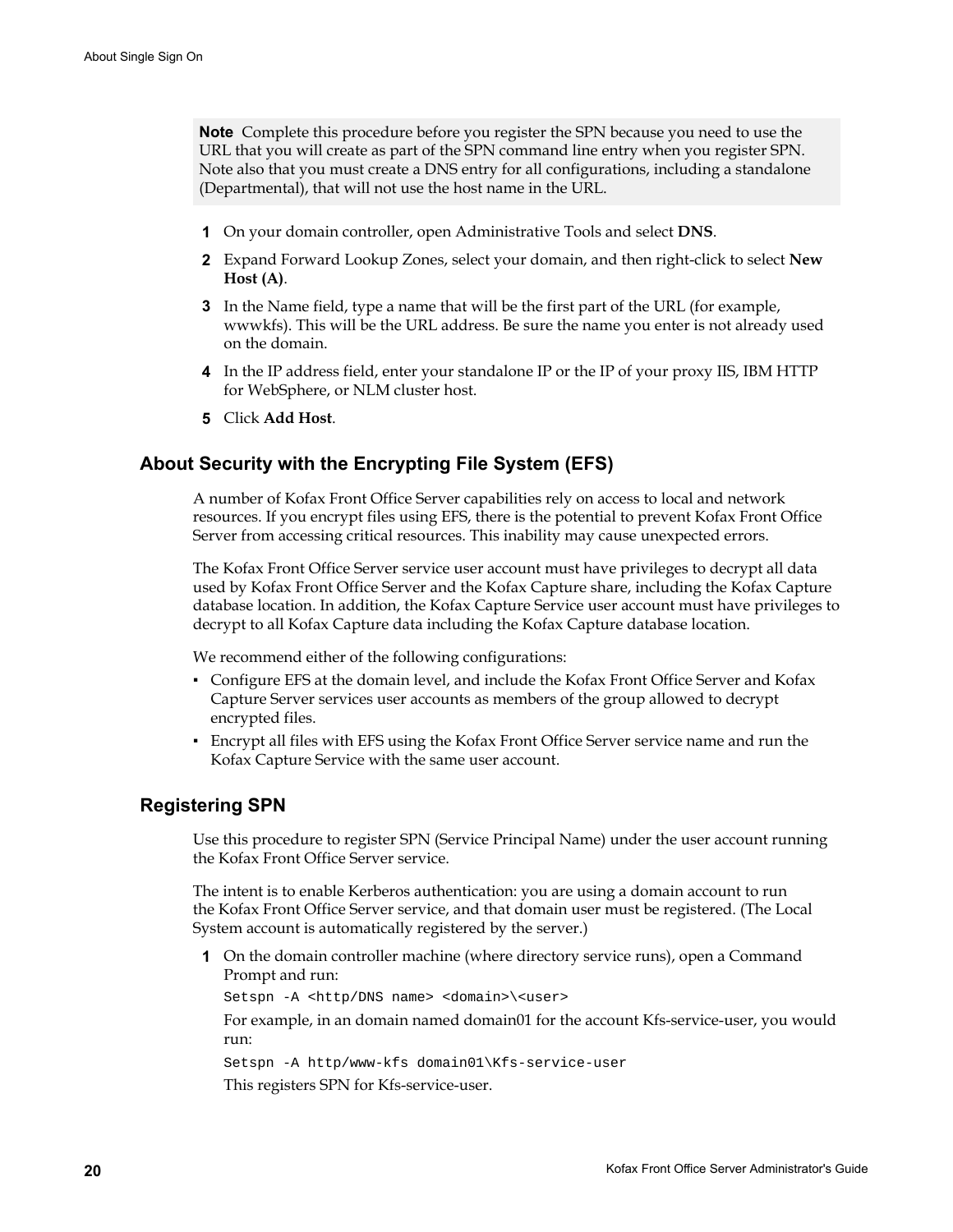**2** Change the log on account for all your Kofax Front Office Server services to the account you just registered.

# <span id="page-20-0"></span>**Examples of Possible Configurations**

This section provides examples and lists any additional configuration needed for different installations, log on accounts to run Kofax Front Office Server service, and URLs used to log on to the Thin Client (used in the examples) and the Administration Console.

### <span id="page-20-1"></span>**Single Server Installation (Department or Enterprise)**

The figure illustrates a single server installation on a domain (Kofax.com). Both the server (named kfs-svr) and client (named Mike-xp-wks) are on the same domain. A domain account Kfs-serviceuser has been created to be used instead of the built-in Local System account. Clients access the server using either host name or a DNS name.

#### **Single Server**



**Client Connects to Server Using Host Name**

| <b>URL Entered by Mike on Mike-</b><br>xp-wks           | Log on Account for Kofax<br><b>Front Office Server Service</b> | <b>Additional Configuration</b><br><b>Required by a Domain</b><br><b>Administrator</b>                                                                                                                                                                                                                                                                                                                                                                                      |
|---------------------------------------------------------|----------------------------------------------------------------|-----------------------------------------------------------------------------------------------------------------------------------------------------------------------------------------------------------------------------------------------------------------------------------------------------------------------------------------------------------------------------------------------------------------------------------------------------------------------------|
| http://kfs-svr/Kofax/<br>KFS/ThinClient                 | Local System <sup>1</sup>                                      | None                                                                                                                                                                                                                                                                                                                                                                                                                                                                        |
| $http://kfs-$<br>svr.kofax.com/Kofax/KFS/<br>ThinClient | Local System <sup>1</sup>                                      | Add the FQDN (kfs-<br>svr.kofax.com) to the Intranet<br>zone or Trusted zone in Internet<br>Explorer. This can be done<br>individually on each client<br>browser, or it can be done on<br>the domain controller with Group<br>Policies so that the setting will<br>be applied to all clients in the<br>domain.<br>Note that the DNS and<br>SPN steps in the following<br>configurations are not<br>necessary since they are done<br>automatically for server host<br>names. |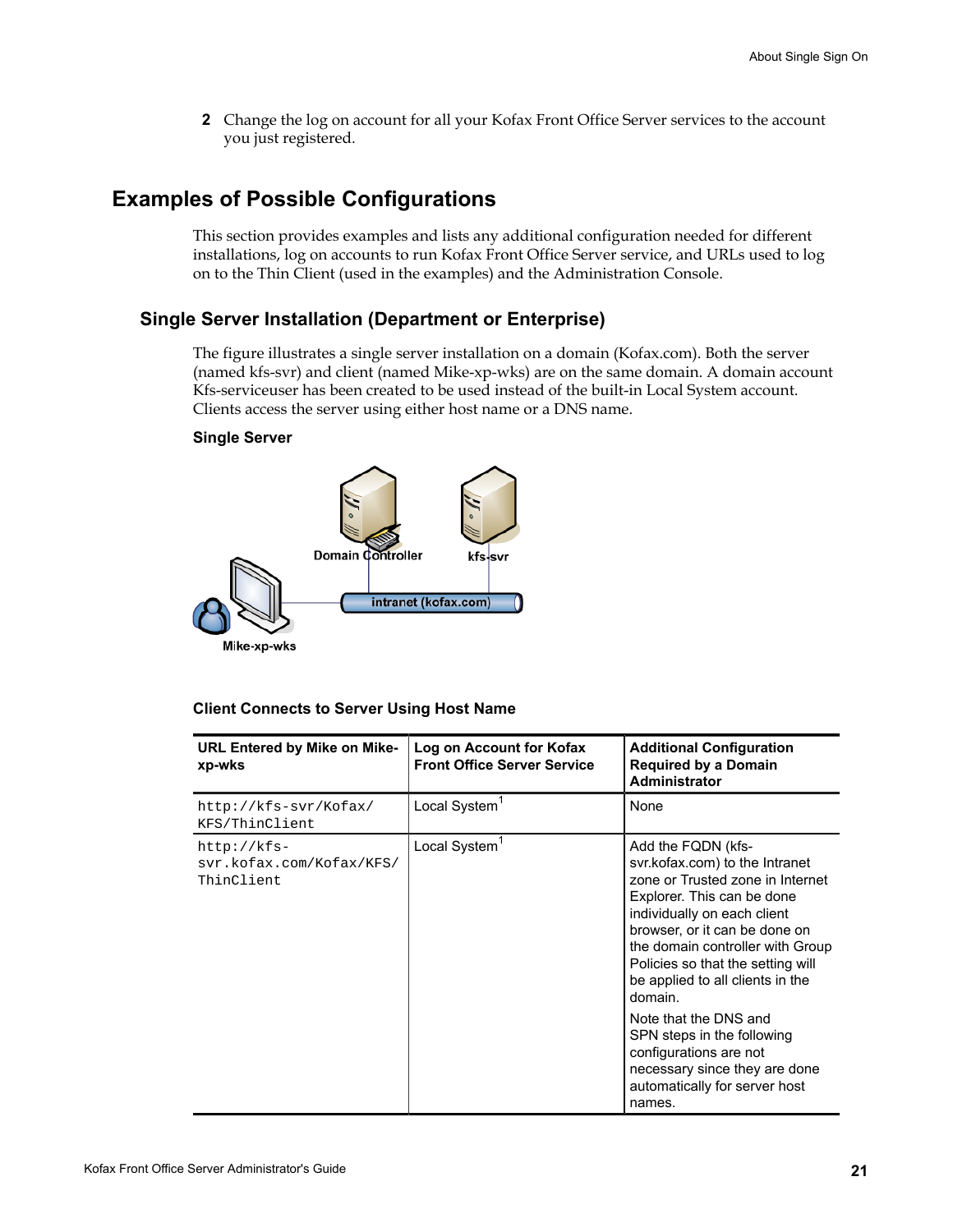$<sup>1</sup>$  If you need to use a domain user account, then you must use a DNS name. See the next table for</sup> information.

#### **Client Connects to Server Using a DNS Name**

| URL Entered by Mike on mike-<br>xp-wks                | Log on Account for Kofax<br><b>Front Office Server Service</b> | <b>Additional Configuration</b><br><b>Required by a Domain</b><br>Administrator                                                                                                                                                                                                                                                                 |
|-------------------------------------------------------|----------------------------------------------------------------|-------------------------------------------------------------------------------------------------------------------------------------------------------------------------------------------------------------------------------------------------------------------------------------------------------------------------------------------------|
| http://www-kfs/Kofax/<br>KFS/ThinClient               | Kfs-service-user                                               | <b>None</b><br>On the domain controller.<br>register DNS entry pointing<br>www-kfs.kofax.com to host<br>machine kfs-svr.<br>On the domain controller,<br>register SPN HTTP/ www-<br>kfs-svr.kofax.com under user<br>account Kfs-service-user. Then,<br>configure the computer to<br>use Kfs-service-user as the<br>KofaxService log on account. |
| http://www-<br>kfs.kofax.com/Kofax/KFS/<br>ThinClient | Kfs-service-user                                               | Same two steps above plus:<br>Add the FQDN (kfs-<br>svr.kofax.com) to the Intranet<br>zone or Trusted zone in Internet<br>Explorer. This can be done<br>individually on each client<br>browser, or it can be done on<br>the domain controller with Group<br>Policies so that the setting will<br>be applied to all clients in the<br>domain.    |

### <span id="page-21-0"></span>**Enterprise Cluster with Proxy Server**

The figure illustrates an Enterprise installation using a proxy. The cluster is configured to include kfs-svr-node1, kfs-svr-node2 and the proxy server kfs-svr-proxy. All servers and clients are on the same domain. Clients access the cluster through the proxy server's designated DNS name.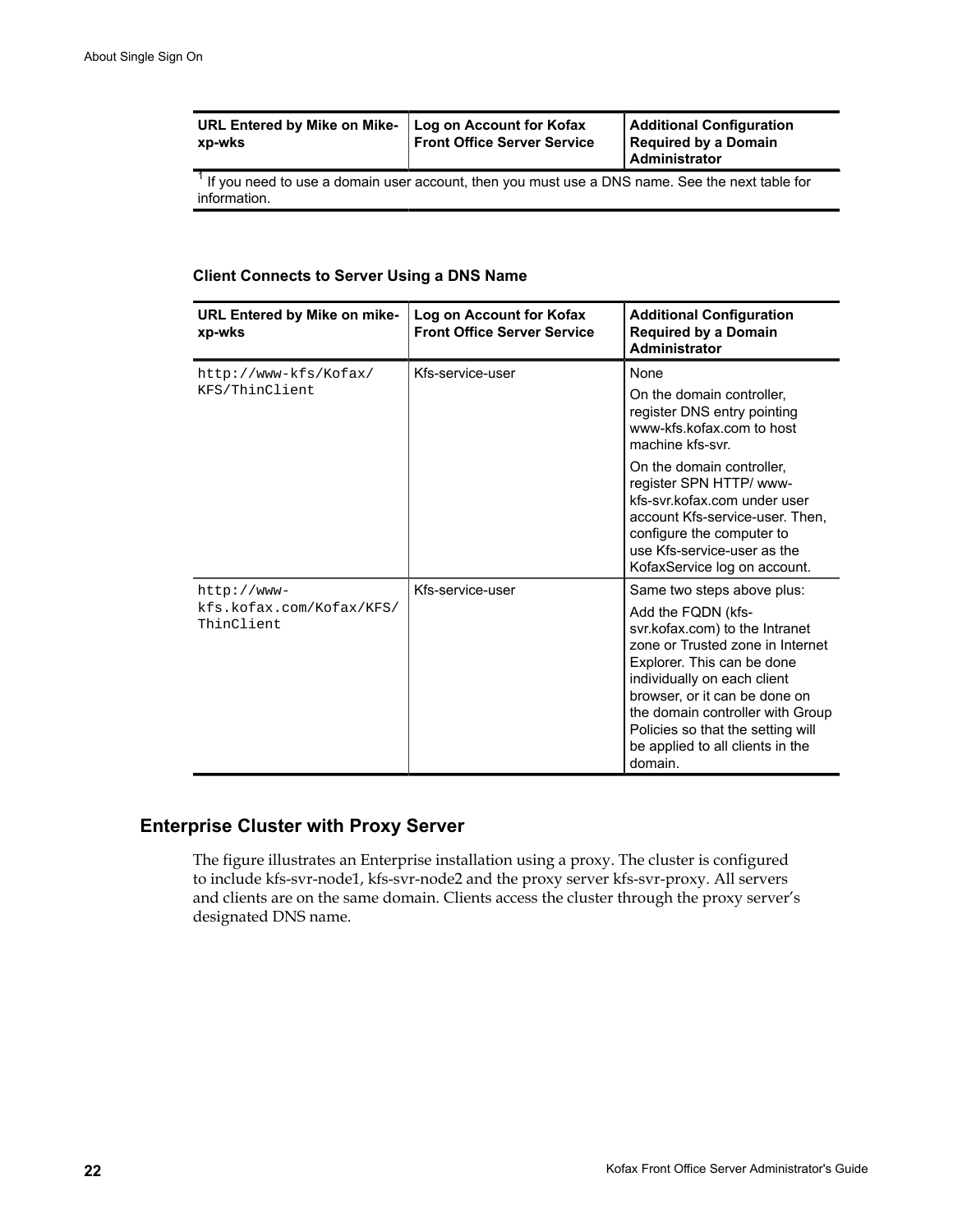#### **Cluster with Proxy Server**



#### **Client Connects to Proxy Server Using DNS Name**

| URL Entered by Jack on Jack-<br>xp-wks                | Log on Account for Kofax<br><b>Front Office Server Service</b> | <b>Additional Configuration</b><br><b>Required by a Domain</b><br>Administrator                                                                                                                                                                                                                                                                    |
|-------------------------------------------------------|----------------------------------------------------------------|----------------------------------------------------------------------------------------------------------------------------------------------------------------------------------------------------------------------------------------------------------------------------------------------------------------------------------------------------|
| http://www-kfs/Kofax/<br>KFS/ThinClient               | Kfs-service-user                                               | On the domain controller,<br>register DNS entry pointing<br>www-kfs kofax com to host<br>machine kfs-svr-proxy.                                                                                                                                                                                                                                    |
|                                                       |                                                                | On the domain controller.<br>register SPN HTTP/www-<br>kfs.kofax.com under user<br>account Kfs-service-user. Then.<br>configure every Kofax Front<br>Office Server in the cluster to<br>use Kfs-service-user as the<br>KofaxService log on account                                                                                                 |
| http://www-<br>kfs.kofax.com/Kofax/KFS/<br>ThinClient | Kfs-service-user                                               | Same two steps above plus:<br>Add the FQDN (kfs-svr-<br>proxy.kofax.com) to the Intranet<br>zone or Trusted zone in Internet<br>Explorer. This can be done<br>individually on each client<br>browser, or it can be done on<br>the domain controller with Group<br>Policies so that the setting will<br>be applied to all clients in the<br>domain. |

### <span id="page-22-0"></span>**Enterprise Cluster with NLB**

This figure illustrates an enterprise installation using NLB. The NLB cluster is configured to include kfs-svr-worker1 and kfs-svr-worker2. The cluster name is www-kfs.kofax.com. All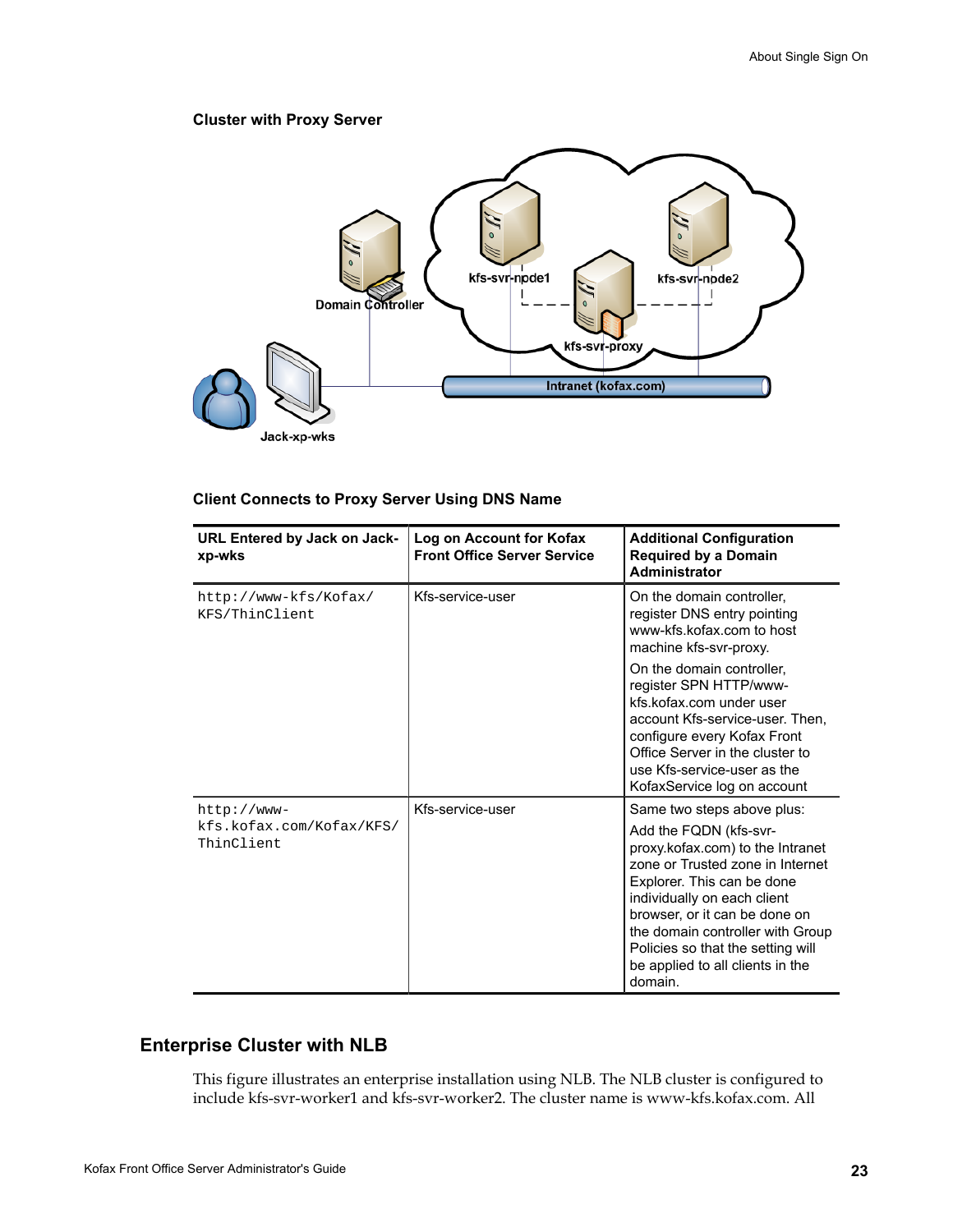servers and clients are on the same domain. Clients access the cluster through the cluster's DNS name.





### **Client Connects to Server (NLB Cluster) Using DNS Name**

| URL Entered by Jill on Jill-xp-<br>wks                | Log on Account for Kofax<br><b>Front Office Server Service</b> | <b>Additional Configuration</b><br><b>Required by a Domain</b><br>Administrator                                                                                                                                                                                                                                                              |
|-------------------------------------------------------|----------------------------------------------------------------|----------------------------------------------------------------------------------------------------------------------------------------------------------------------------------------------------------------------------------------------------------------------------------------------------------------------------------------------|
| http://www-kfs/Kofax/<br>KFS/ThinClient               | Kfs-service-user                                               | On the domain controller,<br>register DNS entry www-<br>kfs.kofax.com as NLB cluster<br>name pointing to the static IP<br>address assigned to the NLB<br>cluster.                                                                                                                                                                            |
|                                                       |                                                                | On the domain controller,<br>register SPN HTTP/www-<br>kfs.kofax.com under user Kfs-<br>service-user. Then, configure<br>every Kofax Front Office Server<br>in the cluster to use Kfs-service-<br>user as the KofaxService log on<br>account.                                                                                                |
| http://www-<br>kfs.kofax.com/Kofax/KFS/<br>ThinClient | Kfs-service-user                                               | Same two steps above plus:<br>Add the FQDN (www-<br>kfs.kofax.com) to the Intranet<br>zone or Trusted zone in Internet<br>Explorer. This can be done<br>individually on each client<br>browser, or it can be done on<br>the domain controller with Group<br>Policies so that the setting will<br>be applied to all clients in the<br>domain. |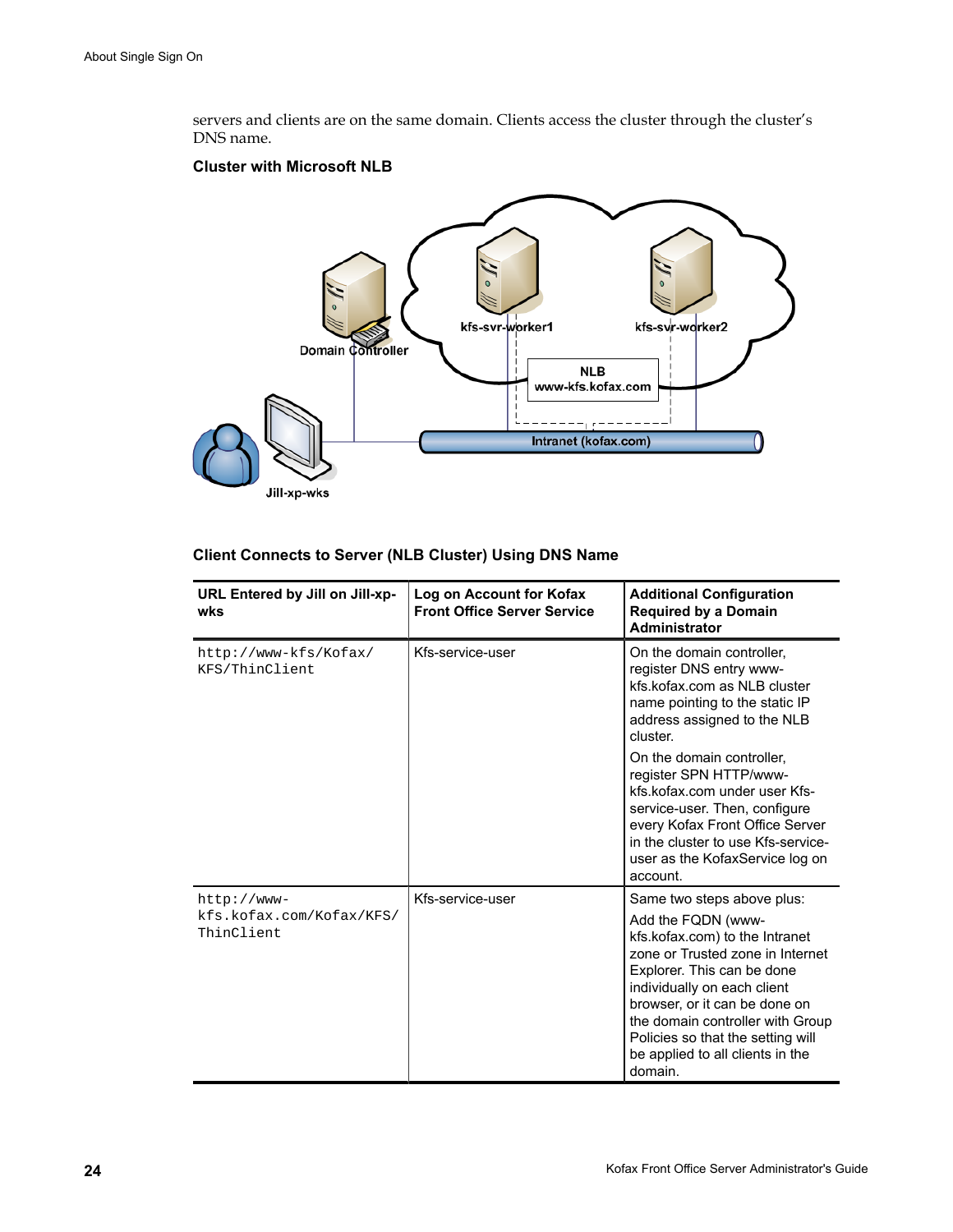# <span id="page-24-1"></span><span id="page-24-0"></span>**Integrating with RightFax Phone Book**

You can enable users to look up entries in their RightFax phone book. Follow this procedure to set up user credentials and configure the batch class and Kofax Front Office Server to integrate with RightFax.

**Important** For Kofax Front Office Server to make a connection to the RightFax server to retrieve user address information, the RightFax Client Software version 9.4 must be installed and configured on the Kofax Front Office Server computer.

- **1** Set up the credentials for RightFax users. When specifying user identification, do the following:
	- For Active Directory users: Select **Use Integrated Windows NT Security?** and specify the domain user account. Then, enter a user ID in the User ID field. This does not need to match the Kofax Capture user ID. Because the RightFax ID is associated with the user's domain account, RightFax authentication automatically takes place when the user logs on to the MFP or Thin Client.
	- For Kofax Capture users who are not on a domain: Enter the Kofax Capture user ID in the User ID field. These IDs must match.
- **2** In Kofax Capture, create a batch class with a Fax Lookup field. See [Adding Fax Number](#page-44-0) [and Email Address Lookup Fields](#page-44-0) for instructions.
- **3** In the Kofax Front Office Server Administration Console, on the Settings RightFax tab, enter the information for your RightFax server, select **Enable RightFax Integration**, and save the settings.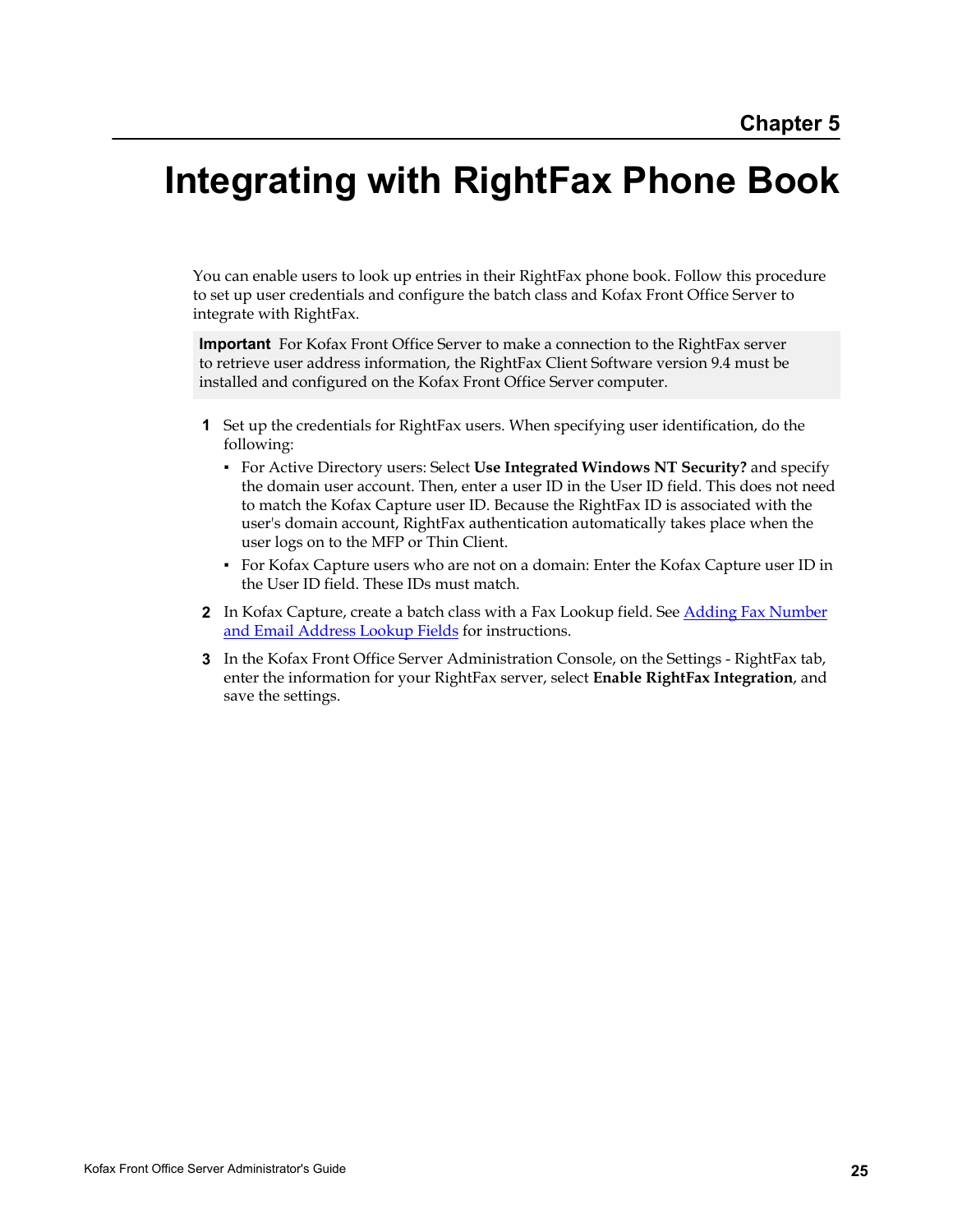Integrating with RightFax Phone Book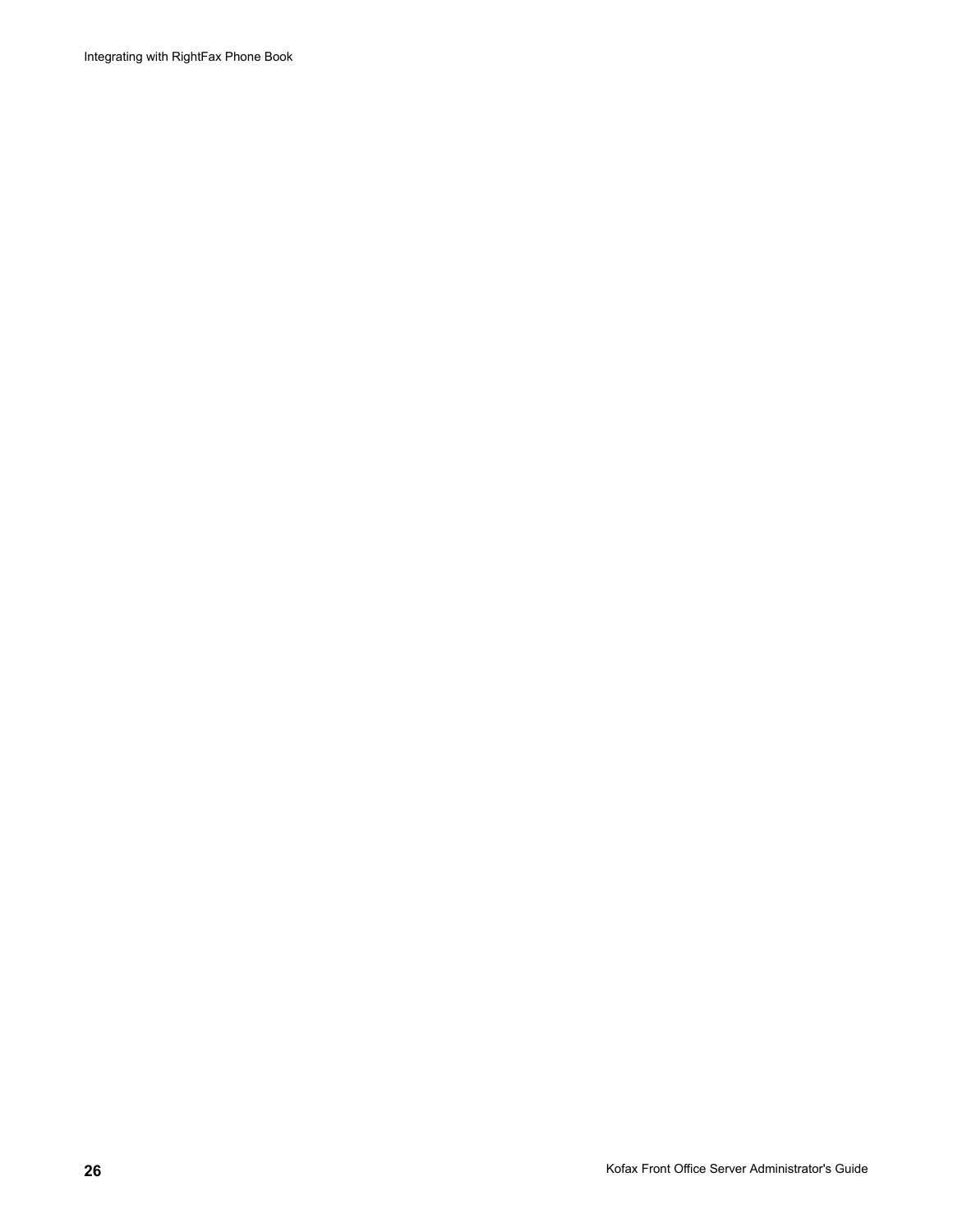# **Backing Up and Restoring Configurations**

<span id="page-26-4"></span><span id="page-26-0"></span>The steps to back up and restore your data depend on whether you have a Departmental or Enterprise configuration.

# <span id="page-26-3"></span><span id="page-26-1"></span>**Backing Up Departmental Configurations**

You may want to back up important data before upgrading, and regularly to be able to restore a failed system to a certain state.

Make sure that you have your original Kofax Front Office Server installation media (or installation media of the same version) before proceeding.

- **1** In the Services console, stop the SQL Server (KOFAXKFS) service.
- **2** Create backup copies of the following folders and all subfolders and files contained in them:
	- <root of installation drive>\ProgramData\Kofax\Front Office Server
	- <installation path>\Kofax\Front Office Server
	- <shared folder>\CaptureSV\KFS<version>
	- <root of installation drive>\ProgramData\Kofax\KFS (created if jobs were run through Kofax VRS)
- **3** Back up the database using the appropriate database utility.
- **4** Verify that the backup was successful, and store in a safe location.
- **5** Restart the SQL Server (KOFAXKFS) service.

## <span id="page-26-5"></span><span id="page-26-2"></span>**Restoring Departmental Configurations**

- **1** Remove the non-functional Kofax Front Office Server installation from the computer. This can be done by uninstalling the software or restoring the computer a state before Kofax Front Office Server was installed. Be sure that all Kofax Front Office Server software is removed from the computer.
- **2** Install the same version of Kofax Front Office Server as you previously backed up, because the installer versions must match. If possible, install to the same path as the original installation.
- **3** In the Services console, stop the following services:
	- Kofax Front Office Server
	- SQL Server (KOFAXKFS)
- **4** Delete the following folders:
	- <root of installation drive>\ProgramData\Kofax\Front Office Server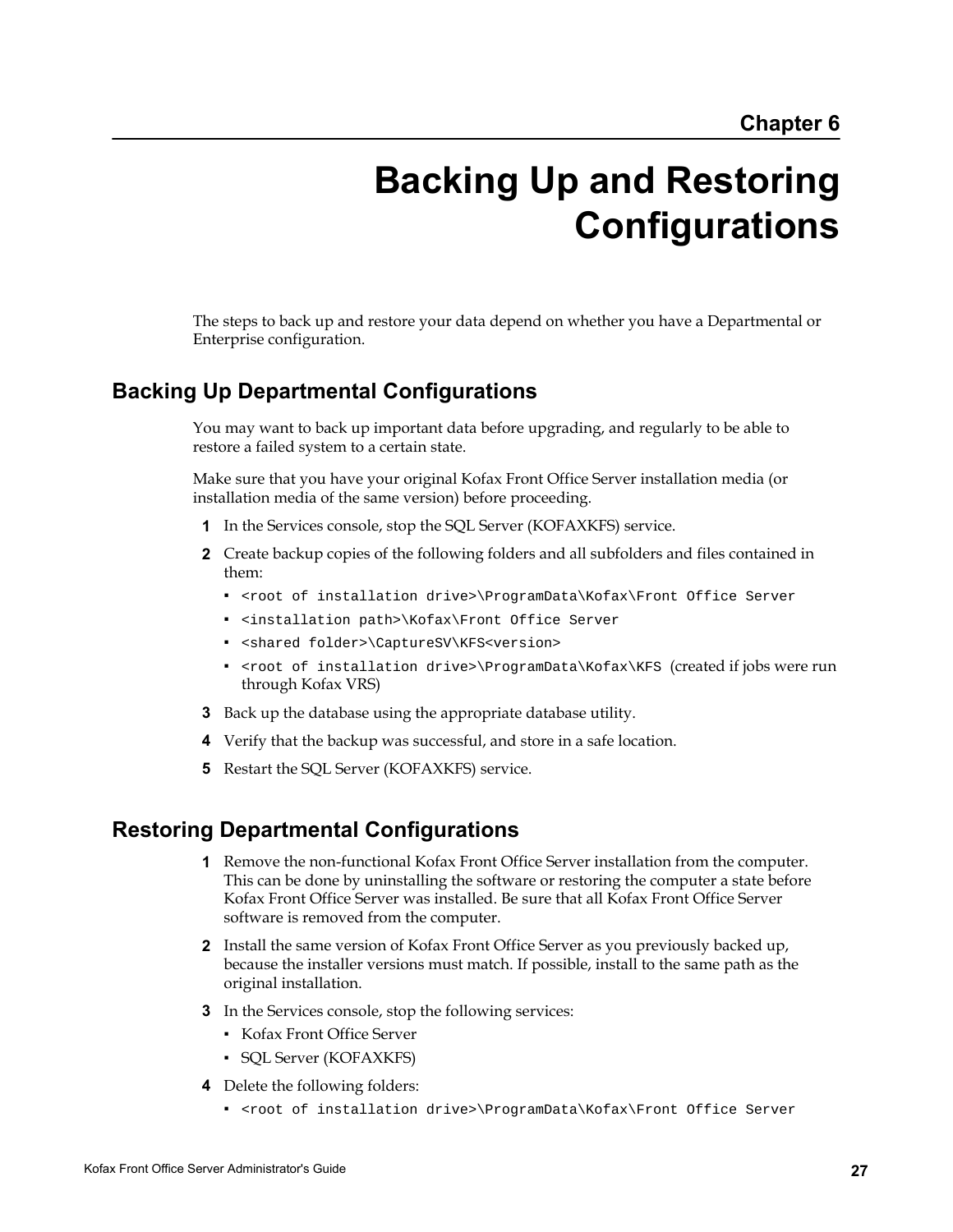- <installation path>\Kofax\Front Office Server
- <shared folder>\CaptureSV\KFS<version>
- <root of installation drive>\ProgramData\Kofax\KFS (created if jobs were run through Kofax VRS)
- **5** Replace the deleted folders with the backup data folders.
- **6** Set the Security permissions to grant Full Control to the Windows user that was specified for the Kofax Front Office Server service during installation:
	- <shared folder>\CaptureSV\KFS<version>
	- <root of installation drive>\ProgramData\Kofax\Front Office Server
	- <root of installation drive>\ProgramData\Kofax\FrontOfficeServer
	- <root of installation drive>\ProgramData\Kofax\KFS (created if jobs were run through Kofax VRS)
- **7** In the Services console, start the following services:
	- Kofax Front Office Server
	- SQL Server (KOFAXKFS)

### <span id="page-27-2"></span><span id="page-27-0"></span>**Backing Up Enterprise Configurations**

You may want to back up important data before upgrading, and regularly to be able to restore a failed system to a certain state.

Make sure that you have your original Kofax Front Office Server installation media (or installation media of the same version) before proceeding.

- **1** Create backup copies of the following folders and all subfolders and files contained in them:
	- <root of installation drive>\ProgramData\Kofax\Front Office Server
	- <installation path>\Kofax\Front Office Server
	- <shared folder>\CaptureSV\KFS<version>
	- <root of installation drive>\ProgramData\Kofax\KFS (created if jobs were run through Kofax VRS)
- **2** Back up the database using the appropriate database utility.
- **3** Verify that the backup was successful, and store in a safe location.

#### <span id="page-27-3"></span><span id="page-27-1"></span>**Restoring Enterprise Configurations**

- **1** Remove the non-functional Kofax Front Office Server installation from all computers in the cluster. This can be done by uninstalling the software or restoring the computers a state before Kofax Front Office Server was installed. Be sure that all Kofax Front Office Server software is removed from the computer.
- **2** Install the same version of Kofax Front Office Server as you previously backed up, because the installer versions must match. If possible, install to the same path as the original installation.
- **3** In the Services console, stop the Kofax Front Office Server service.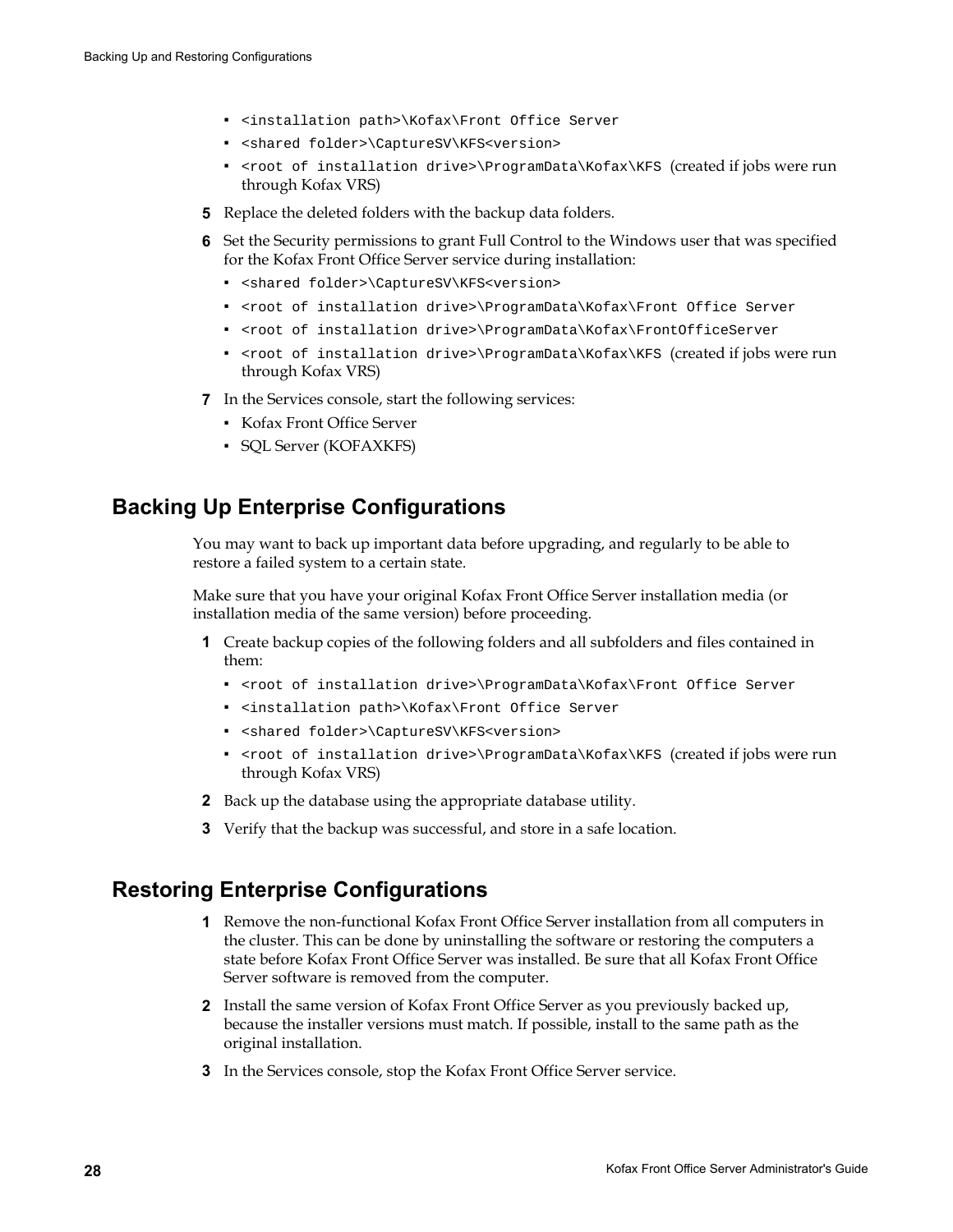- **4** Delete the following folders:
	- <root of installation drive>\ProgramData\Kofax\Front Office Server
	- <installation path>\Kofax\Front Office Server
	- <shared folder>\CaptureSV\KFS<version>
	- <root of installation drive>\ProgramData\Kofax\KFS (created if jobs were run through Kofax VRS)
- **5** Replace the deleted folders with the backup data folders.
- **6** Set the Security permissions of the following folders to grant Full Control to the Windows user that was specified for the Kofax Front Office Server service during installation:
	- <shared folder>\CaptureSV\KFS<version>
	- <root of installation drive>\ProgramData\Kofax\Front Office Server
	- <root of installation drive>\ProgramData\Kofax\KFS (created if jobs were run through Kofax VRS)
- **7** Restore your backed-up SQL Server or Oracle database state.
- **8** In the Services console, start the Kofax Front Office Server service.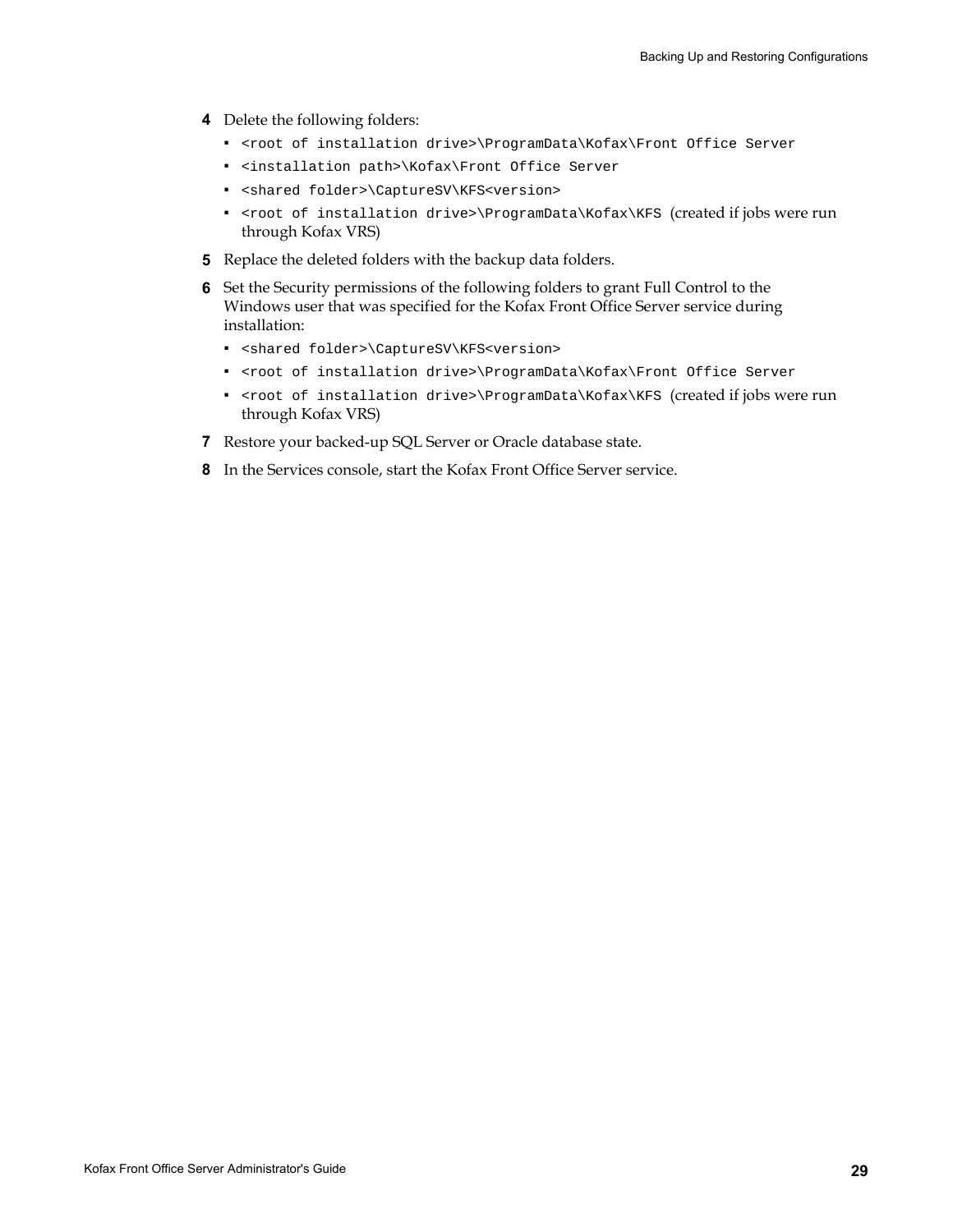Backing Up and Restoring Configurations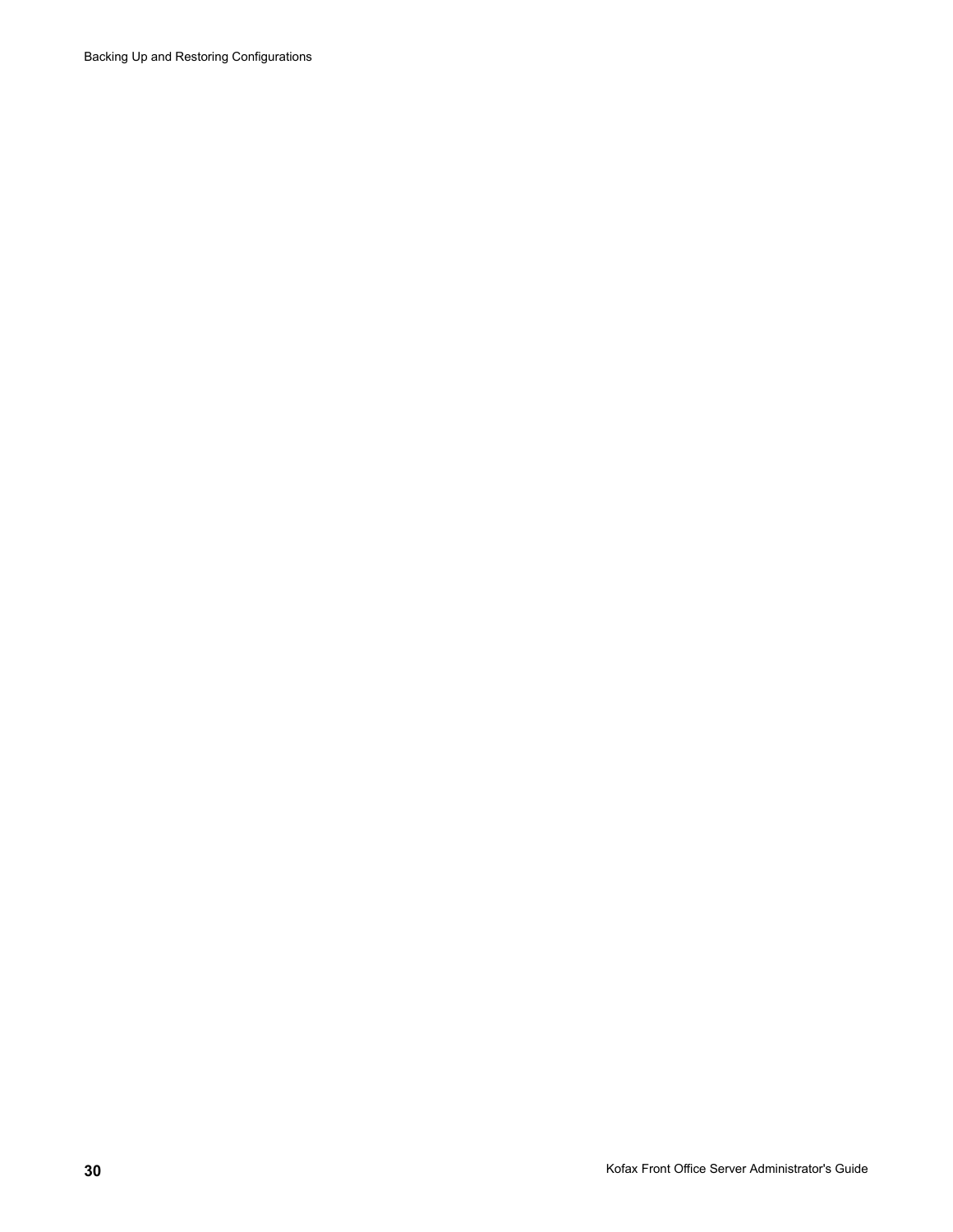# <span id="page-30-0"></span>**Changing System Configuration**

You can change several system configuration options.

# <span id="page-30-3"></span><span id="page-30-1"></span>**Changing SQL Server Database Authentication**

If your SQL Server database authentication username or password is changed after installation, you need to change the database authentication credentials in Kofax Front Office Server.

- **1** In the database management console, make the changes to the database credentials.
- **2** For Kofax Front Office Server, do the following:
	- **a** Stop the Kofax Front Office Server service on the local host and, if you have a cluster installation, all other hosts in the cluster.
	- **b** On the local Kofax Front Office Server host or any host machine in a cluster, run <installation path>\Kofax\Front Office Server\bin \Kofax.KFS.Util.DatabaseMigrationUtility.exe.
	- **c** The connection to the database cannot be made, so the Kofax Front Office Server Utilities - Database Authentication screen appears, where you enter the new database access credentials.
	- **d** Click **OK**.

A message that the credentials have been changed briefly appears.

**e** Restart Kofax Front Office Server on the local host and, if you have a cluster installation, all other hosts in the cluster.

## <span id="page-30-2"></span>**Changing Host Names**

The host name of a computer should not be changed after Kofax Front Office Server has been installed. Changing the host name may cause problems connecting to MFPs or other devices. You can restore connections by changing the host name back to the one you used when you licensed Kofax Front Office Server.

The host name of an MFP or device also should not be changed after it has been added to Kofax Front Office Server. Because the Administration Console does not recognize that the device's host name has changed, it instead recognizes it as a different device. If you add the device with the new host name, the Administration Console will have two records and use two device licenses for the same device.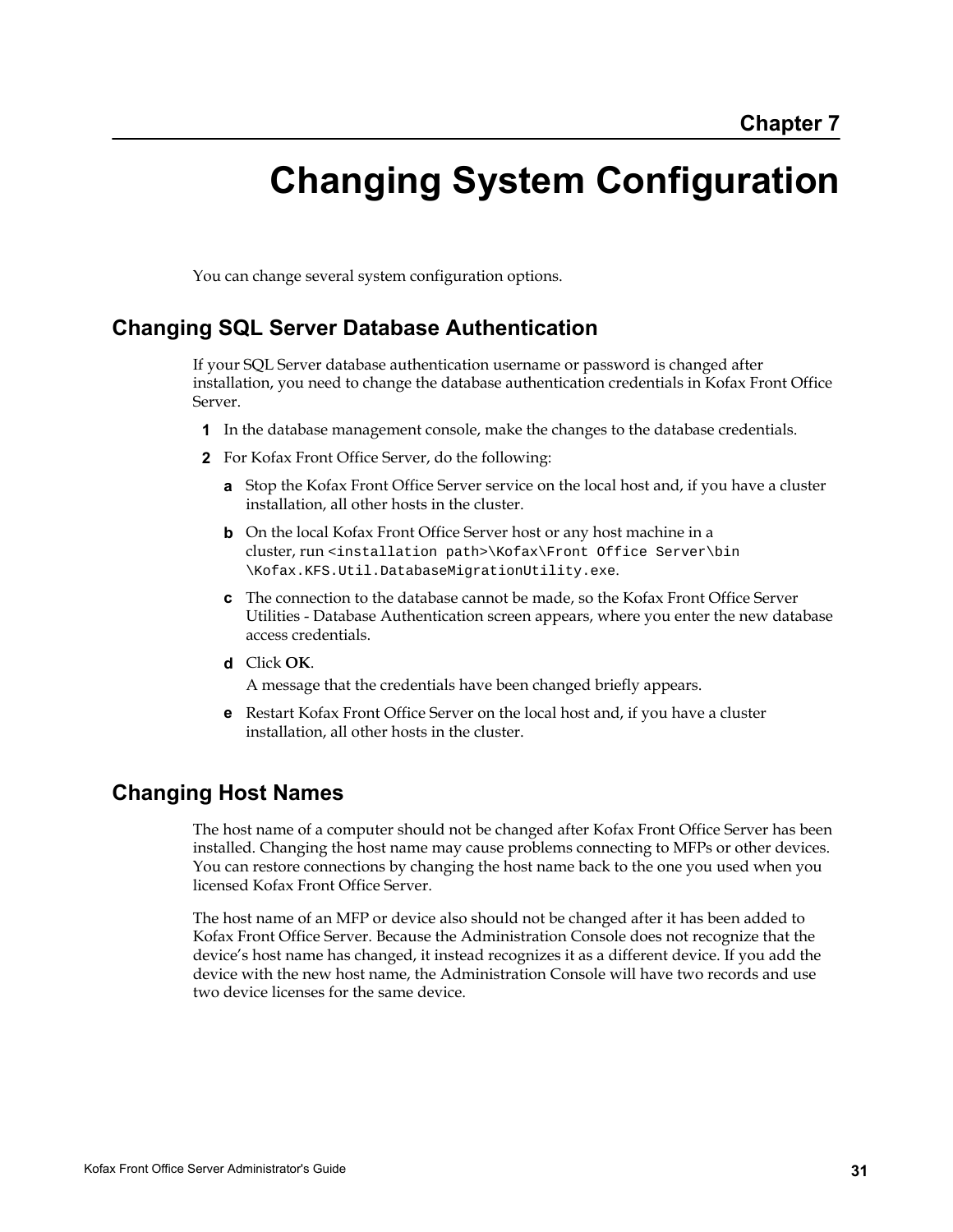# <span id="page-31-1"></span><span id="page-31-0"></span>**Using the Database Utility**

The Database Utility is run automatically during an installation or upgrade so that you can set up or upgrade a database. You can also run it by itself to migrate data from one database type to another, such as migrating from a Microsoft SQL Server database to Oracle RAC.

Before migrating data, note the following:

- If you had installed Kofax Front Office Server with a non-standard database and want to move to the Standard database, you need to install SQL Server Express manually before using the Database Utility. To install SQL Server Express, run SQLEXPR\_x86\_ENU.exe. The file is in the Prerequisites folder in the Kofax Front Office Server product files. Specify the database instance name and credentials you want. When you run the Database Utility, select SQL Server and specify the information for the database.
- If you have deployed at least one Local Client, you cannot use the Database Utility to migrate to another database. Contact Kofax Technical Support for assistance.

Run the Database Utility as follows:

- **1** Stop Kofax Front Office Server on the local host and, if you have a cluster installation, all other hosts in the cluster.
- **2** On the local host or any host machine in a cluster, go to the <installation path>\Kofax\Front Office Server\bin folder and run Kofax.KFS.Util.DatabaseMigrationUtility.exe.
- **3** If prompted, log on with your Kofax Capture user name and password. You must have the "Allow admin utility usage" right in Kofax Capture to use the Database Utility. The Database Utility window appears.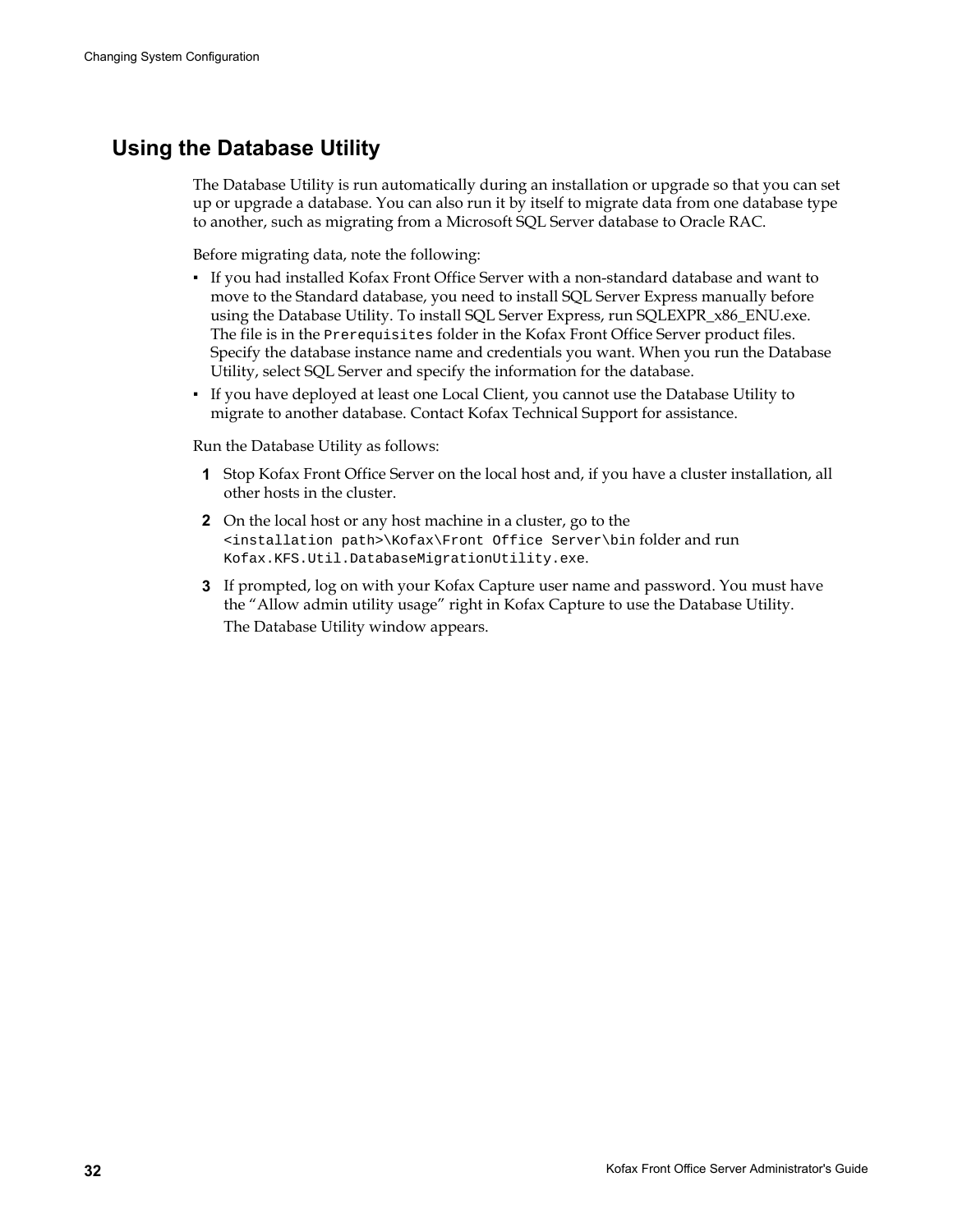| Target<br>Source                   |            |               |             | $\begin{tabular}{ c c c c c } \hline \quad & \quad & \quad & \quad \quad & \quad \quad & \quad \quad \\ \hline \quad \quad & \quad & \quad & \quad \quad & \quad \quad & \quad \quad & \quad \quad & \quad \quad \\ \hline \end{tabular}$ |
|------------------------------------|------------|---------------|-------------|-------------------------------------------------------------------------------------------------------------------------------------------------------------------------------------------------------------------------------------------|
| <b>Target Database</b><br>Standard | SQL Server | <b>Oracle</b> | O OracleRAC |                                                                                                                                                                                                                                           |
|                                    |            |               |             |                                                                                                                                                                                                                                           |
|                                    |            |               |             |                                                                                                                                                                                                                                           |
|                                    |            |               |             |                                                                                                                                                                                                                                           |
|                                    |            |               |             |                                                                                                                                                                                                                                           |
|                                    |            |               |             |                                                                                                                                                                                                                                           |
|                                    |            |               |             |                                                                                                                                                                                                                                           |
|                                    |            |               |             |                                                                                                                                                                                                                                           |
|                                    |            |               |             |                                                                                                                                                                                                                                           |
| Help                               |            |               |             | Apply                                                                                                                                                                                                                                     |

#### **Database Utility Window for Migration**

**4** The utility comes with its own Help system. Click **Help** and follow the instructions for the task you want to perform.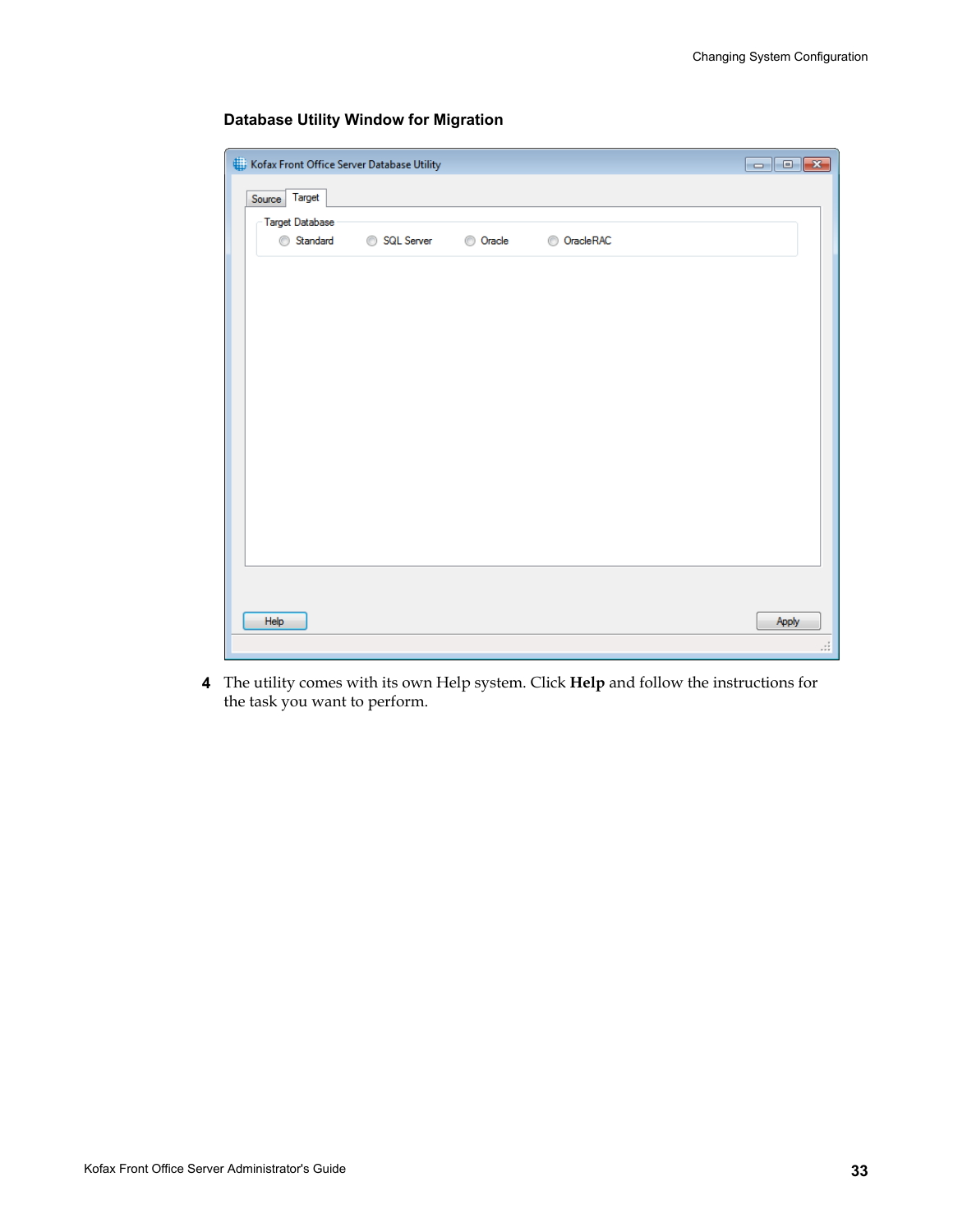Changing System Configuration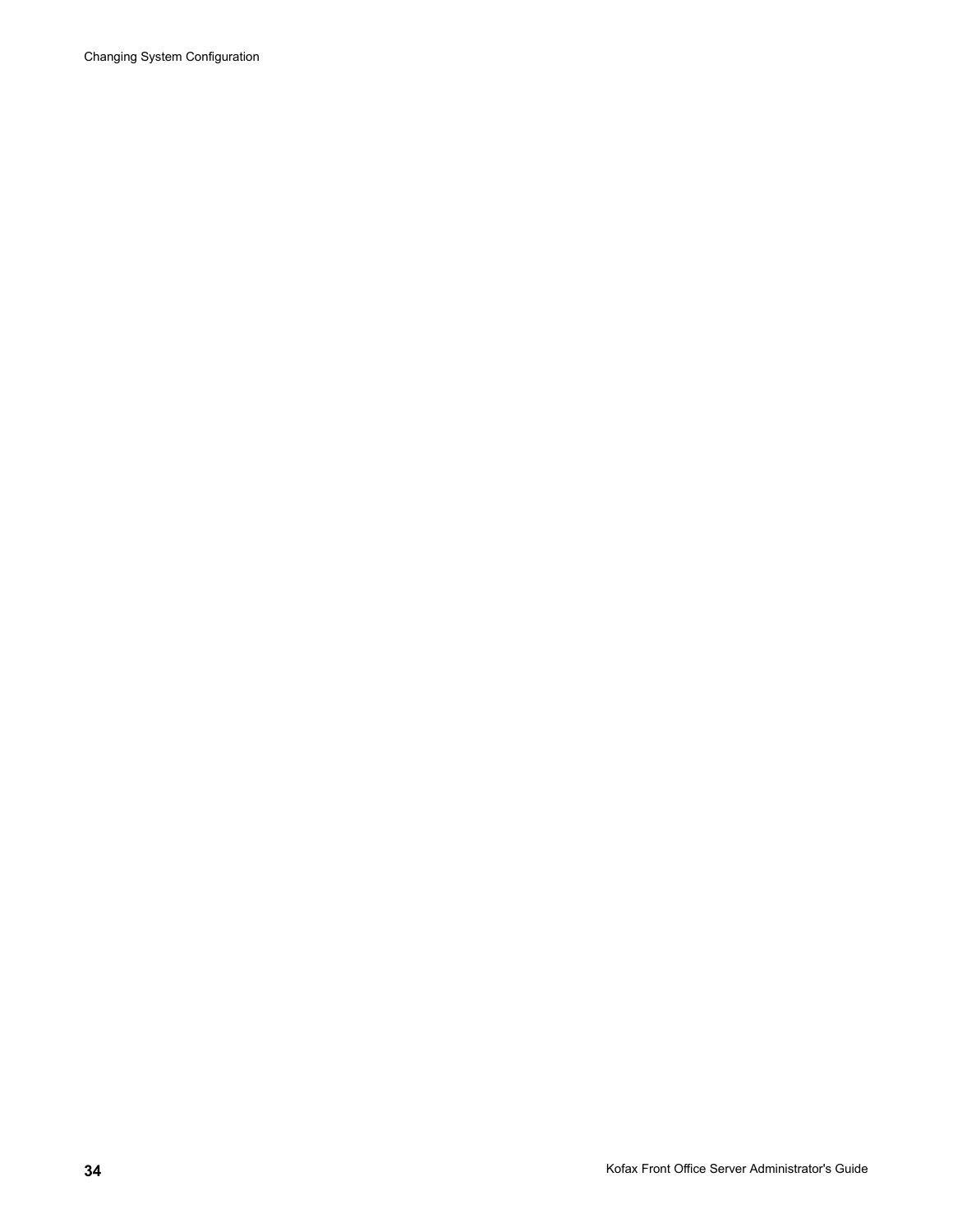# <span id="page-34-3"></span><span id="page-34-0"></span>**Setting Preferences for the Thin Client**

You can use the Administration Console to set preferences related to the Thin Client. On the Administration Console, use the Settings-Advanced tab to locate the kfsportal.properties namespace, and then edit the applicable values, as described in the following table.

If you make changes, they go into effect with the next new session of the Thin Client.

See the Administration Console Help for details about accessing the Settings-Advanced tab.

| kfsportal.properties<br>namespace Property | <b>Description</b>                                                                                                                                                                                                                                                                                                                                          |
|--------------------------------------------|-------------------------------------------------------------------------------------------------------------------------------------------------------------------------------------------------------------------------------------------------------------------------------------------------------------------------------------------------------------|
| paging.page.size                           | Sets the number of documents that display at one time in the<br>Inbox. If the number of documents in the Inbox exceeds a defined<br>maximum, you can view additional entries on the list. Valid range is<br>1 to 150.                                                                                                                                       |
| client.session.timeout                     | Sets the number of minutes of inactivity before the Thin Client<br>session times out and the user has to log on again.                                                                                                                                                                                                                                      |
| thumbnail.generator.threads                | Sets the number of threads used to generate a thumbnail for each<br>user in the Thin Client. You can increase the number of threads<br>to generate thumbnails more quickly, or decrease the number if<br>thumbnail generation slows down other processes in Kofax Front<br>Office Server. The value must be a whole number greater than 0.<br>Default is 4. |
| thumbnail.generator.priority               | Sets the priority at which thumbnails are generated, relative to other<br>processes. The value must be entered in all capital letters. Select<br>one of the following values, which are listed from highest to lowest:<br><b>HIGH</b>                                                                                                                       |
|                                            | <b>ABOVENORMAL</b>                                                                                                                                                                                                                                                                                                                                          |
|                                            | <b>NORMAL</b>                                                                                                                                                                                                                                                                                                                                               |
|                                            | <b>BELOWNORMAL</b>                                                                                                                                                                                                                                                                                                                                          |
|                                            | LOW                                                                                                                                                                                                                                                                                                                                                         |
|                                            | You can increase the priority to generate thumbnails more<br>quickly, or reduce the priority if thumbnail generation slows<br>down other processes in Kofax Front Office Server. Default is<br>BELOWNORMAL.                                                                                                                                                 |

#### **Properties Affecting Thin Client Preferences on the Settings - Advanced Tab**

# <span id="page-34-2"></span><span id="page-34-1"></span>**Scanning Directly from the Thin Client**

Users can scan directly from the Thin Client from a TWAIN compatible scanner that is connected directly to their computer. When they scan the document, it appears in the Thin Client Active Jobs list.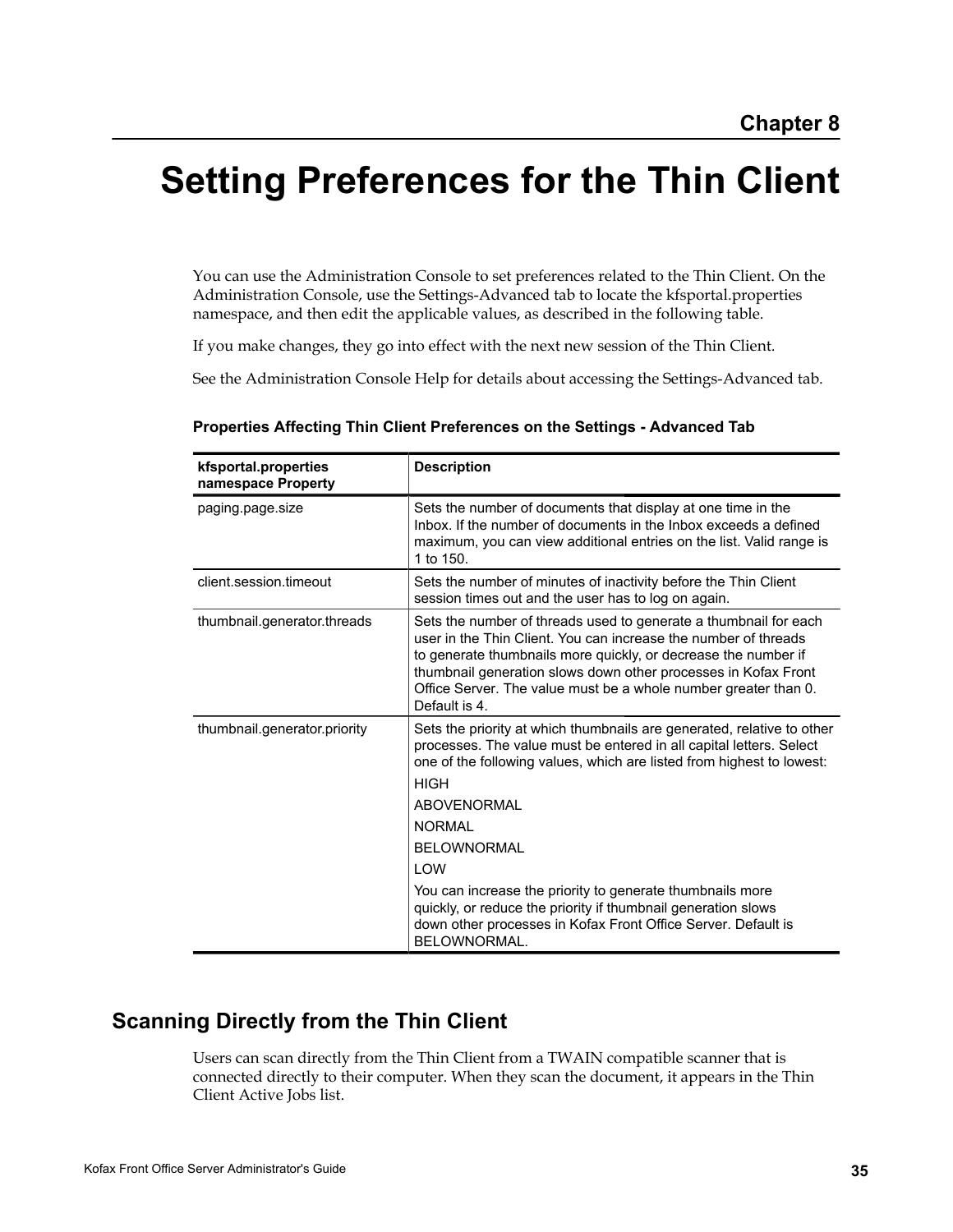See the Thin Client Help for instructions on setting up to scan from the Thin Client.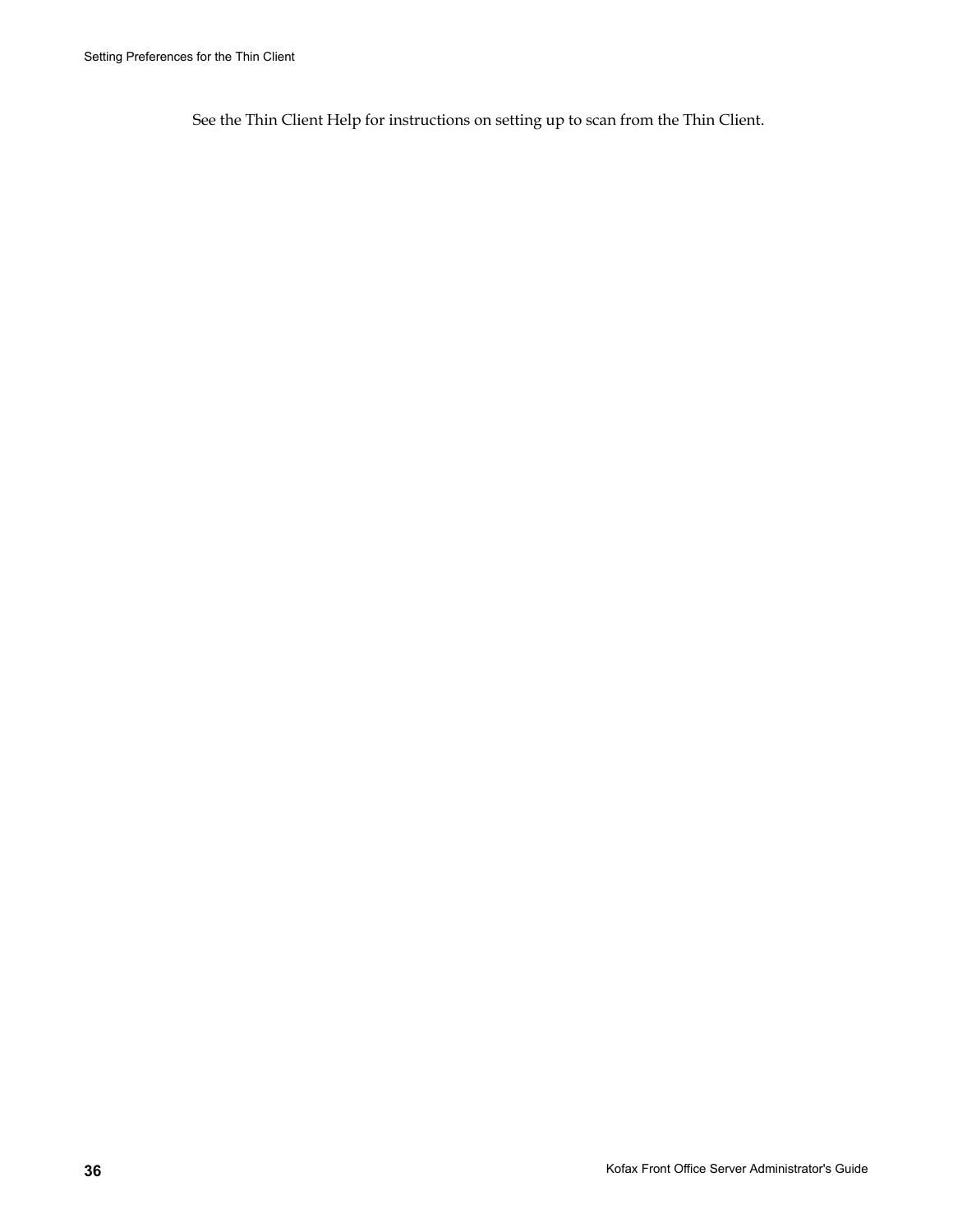# <span id="page-36-2"></span><span id="page-36-0"></span>**Connector, Data Validation, and Field Lookup Customization**

Resources for developing and implementing a custom Web services connector, data validation, and field lookup are provided for Kofax Front Office Server. To view instructions for using these resources, go to \Kofax\Front Office Server\DeveloperResources \devindex.html in the location of the installed software or \DeveloperResources in the product media.

#### **Developer Resources as Viewed in devindex.html**



# <span id="page-36-1"></span> **Data Validation and Field Lookup Customization**

For the Thin Client and MFPs, any data entered for index fields is validated for an appropriate data type and data length. You can also customize validation and a variety of field lookup options for Kofax Front Office Server as follows:

- Field validation and selection: Each field value is validated as soon as it has been changed. You can determine which fields to validate, and whether other fields are filled in automatically or provide a selection list after successful validation. For selection lists, you can additionally define whether users have to select a value from the list or whether they can also type a value which is not in the list.
- Form validation: All the field values of a form and their interdependencies can be validated.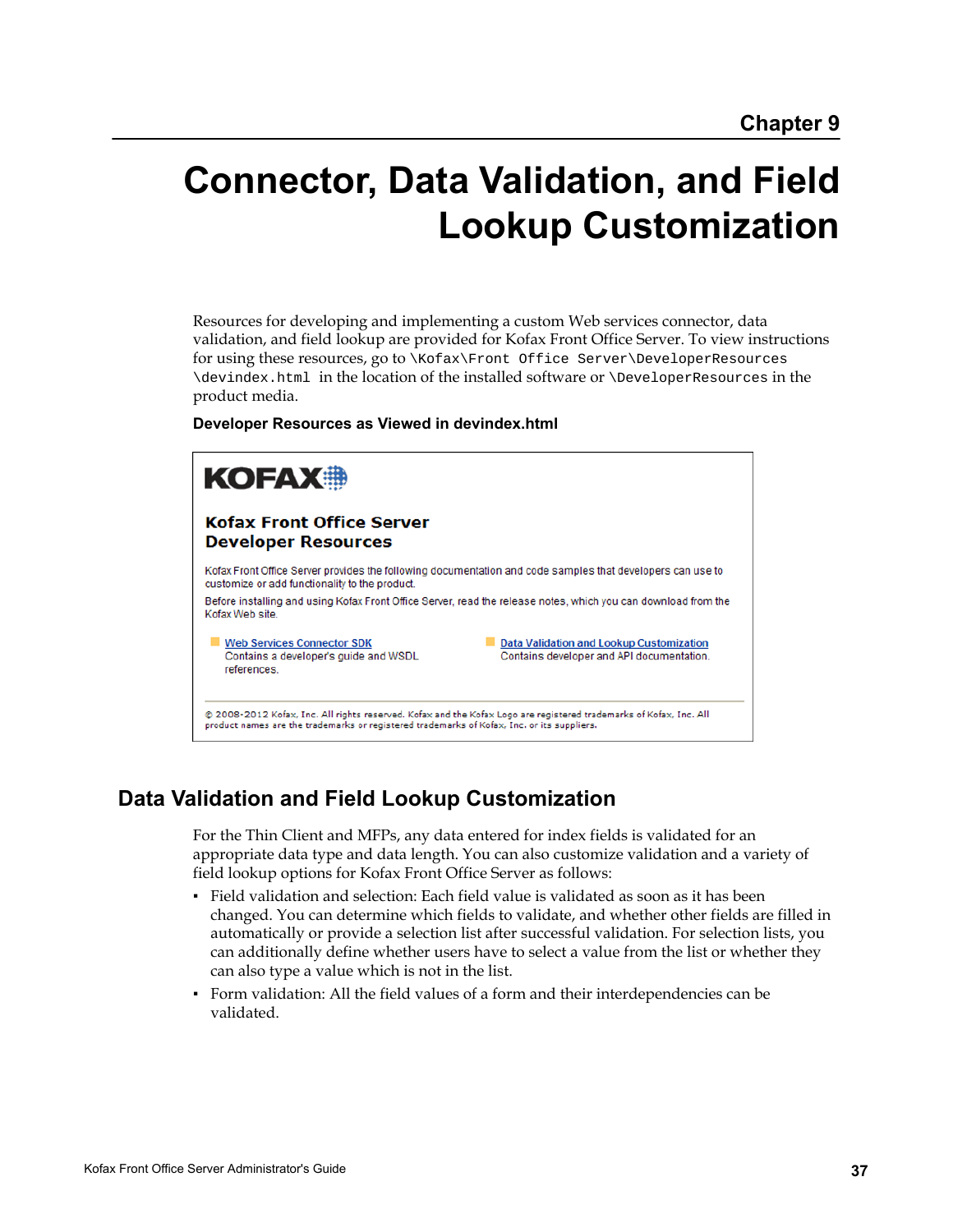### <span id="page-37-0"></span>**Kofax Capture Validation Script Customization**

You can create or edit a Visual Basic .NET validation script in Kofax Capture to validate data provided for index fields in the Thin Client or supported MFPs. The data is validated for index fields for documents in a particular Kofax Capture document class. Validation occurs when the user exits the index fields.

The validation script implemented in Kofax Capture is used for both Kofax Capture and Kofax Front Office Server. The validation script determines in which context it was called (Kofax Capture or Kofax Front Office Server), and in which context for Kofax Front Office Server it was called (the Thin Client or an MFP). Kofax Front Office Server supports a subset of the Kofax Capture validation scripting API. For a full listing of supported properties, see the README.txt file in the \DeveloperResources\DataValidation\sample.NET folder where Kofax Front Office Server is installed.

See the *Kofax Capture Developer's Guide* and the *Kofax Capture API Reference Guide* for more information about custom scripting.

**Note** This feature requires Kofax Capture 9 or Service Pack 1, or Kofax Capture 8 with Service Pack 5.

To create or edit a VB.NET validation script, go to the Kofax Capture Administration module. Then, on the Scripts menu, select **Document Validation**. (For additional information, see the Kofax Capture user documentation.)

#### **Document Validation Script Window**

| <b>Document Validation Script</b>                               | $\times$        |
|-----------------------------------------------------------------|-----------------|
| Document classes:<br>$\overline{\phantom{a}}$<br>SampleDocClass | Create          |
| Scripting language:                                             | Edit            |
| VB.NET                                                          | Remove<br>Close |
| Script source folder:                                           | Help            |
|                                                                 |                 |
|                                                                 |                 |

When preparing the validation script, note the following:

- For the scripting language, be sure VB.NET is selected.
- The VB.NET project for the validation script contains the following:
	- A class that inherits from Kofax.AscentCapture.Scripting.DocumentValidationScript
	- Members for each field in the document class, tagged with an attribute indicating the field name it represents
- Create or edit the validation script using a sample validation script, and the API reference and Readme.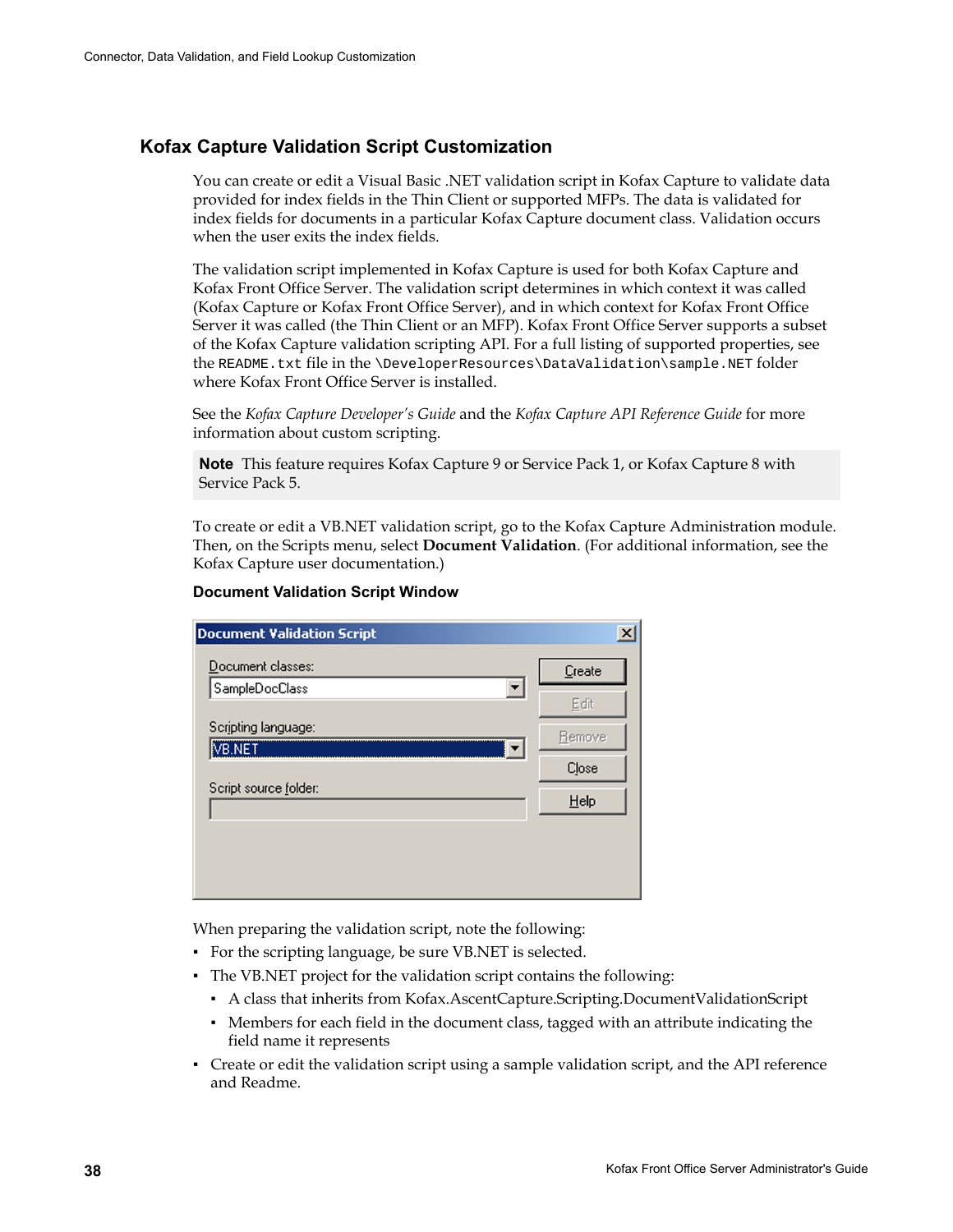Links are provided to the sample validation script, API reference, and README in Data Validation and Lookup Customization for Developer Resources.

**Data Validation and Lookup Customization for Developer Resources**



▪ To implement Kofax Front Office Server-specific functionality, add a reference to Kofax.KFSLib.KFSValidation.dll, the assembly that contains classes necessary to handle Kofax Front Office Server behavior. The file is located in the  $\text{Bin}$  folder, where Kofax Front Office Server is installed.

This reference must maintain the Copy Local property, to ensure that other validation stations can perform properly if the appropriate version of Kofax Capture is not installed.

▪ Add the attribute KFSIndexFieldAttribute to each field, specifying the following parameters:

Validate (true or false)

ReadOnly (true or false)

For an example of how to use the KFSIndexFieldAttribute type, see the validation scripts included with either the CitiesSample or the Order Forms sample batch classes located in the \DeveloperResources\DataValidation\sample.NET folder where you installed Kofax Front Office Server.

- Add an AssemblyResolve event handler function to the script. This function must return the location of the KFSValidation library. Register the handler in the script's "New" subroutine. For an example of how to create an AssemblyResolve event handler, see the validation scripts included with either the CitiesSample or the Order Forms sample batch classes. The code from these examples can be copied into your own script as is.
- Optionally, use a static property in the ValidationContext class that indicates if the script is called through Kofax Front Office Server or Kofax Capture validation. For an example of how to use the ValidationContext class, see the Country\_FieldPostProcessing method of the validation script included with the CitiesSample batch class.
- Be aware that only FieldPostProcessing is called from within Kofax Front Office Server. FieldPreProcessing is ignored. For an example of a FieldPostProcessing method, see the Item\_Number\_FieldPostProcessing method of the validation script included with the Order Forms batch class.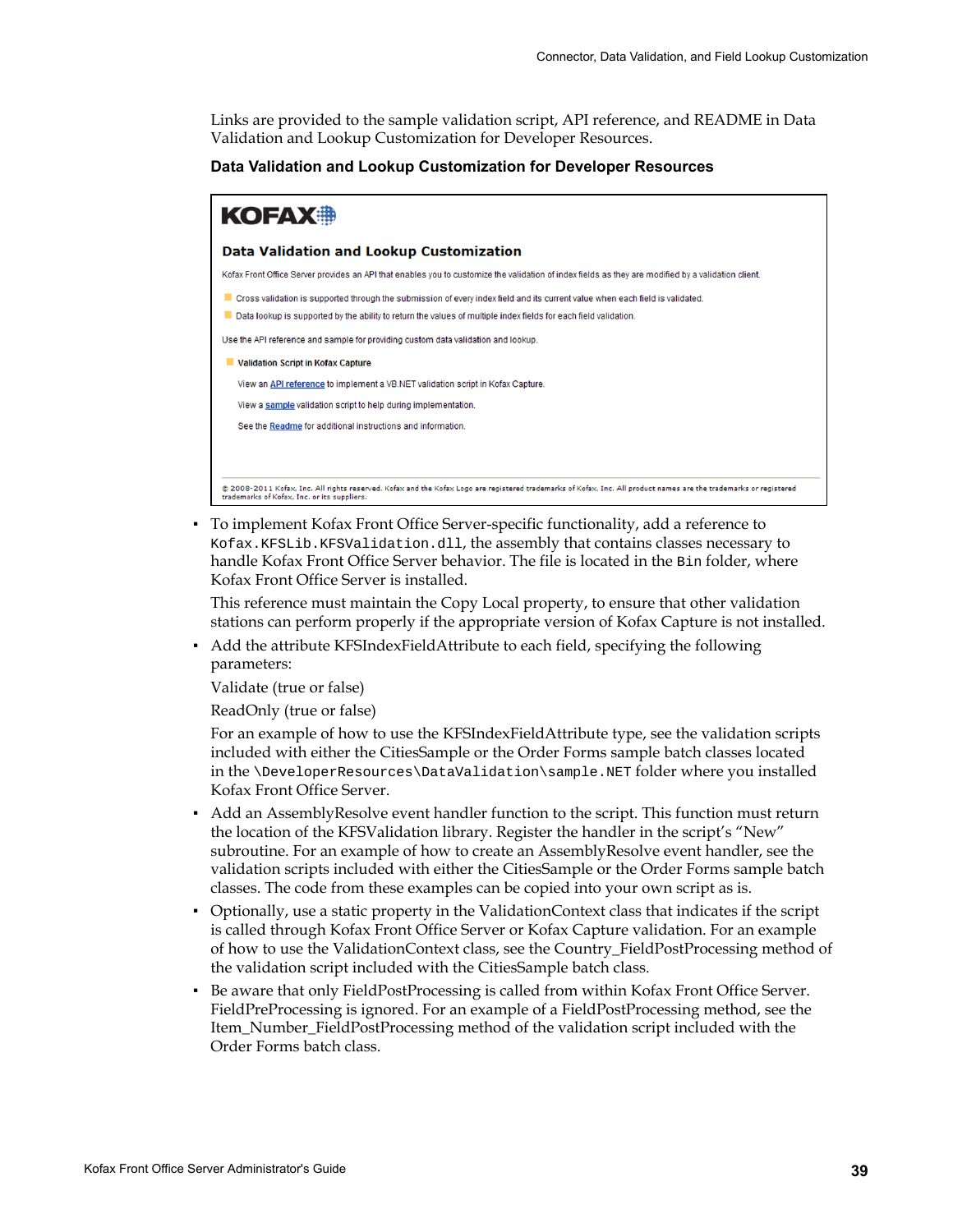- Optionally, implement an event handler from one or both of the following:
	- DocumentPreProcessing: Called each time a new document is opened. See the Cities\_DocumentPreProcessing method of the validation script included with the CitiesSample batch class for an example.
	- DocumentPostProcessing: Called when a document is closed. See the Catalog\_Orders\_DocumentPostProcessing method of the validation script included with the Order Forms batch class for an example.
- When FatalErrorException or RejectAndSkipDocumentException is encountered in your validation script, the exception is handled the same as ValidationErrorException. For an example of a ValidationErrorException being thrown to indicate validation failure, see the Item\_Number\_FieldPostProcessing method of the validation script included with the Order Forms batch class.
- Unique to Kofax Front Office Server, a utility method is provided that allows you to specify value lists for a given field. Currently, dynamic value lists are supported for Kofax Front Office Server only, and not Kofax Capture. For an example of using the CreateDynamicValueList utility method to create a dynamic value list, see the Country\_FieldPostProcessing method of the validation script included with the CitiesSample batch class.
- Be aware of the following about batch fields:
	- You cannot populate or read batch field values in the validation script.
	- In Kofax Front Office Server, the validation script cannot detect that the value of a batch field has changed in Kofax Capture.
	- Validation will not perform as desired if a batch field and document index field have the same name.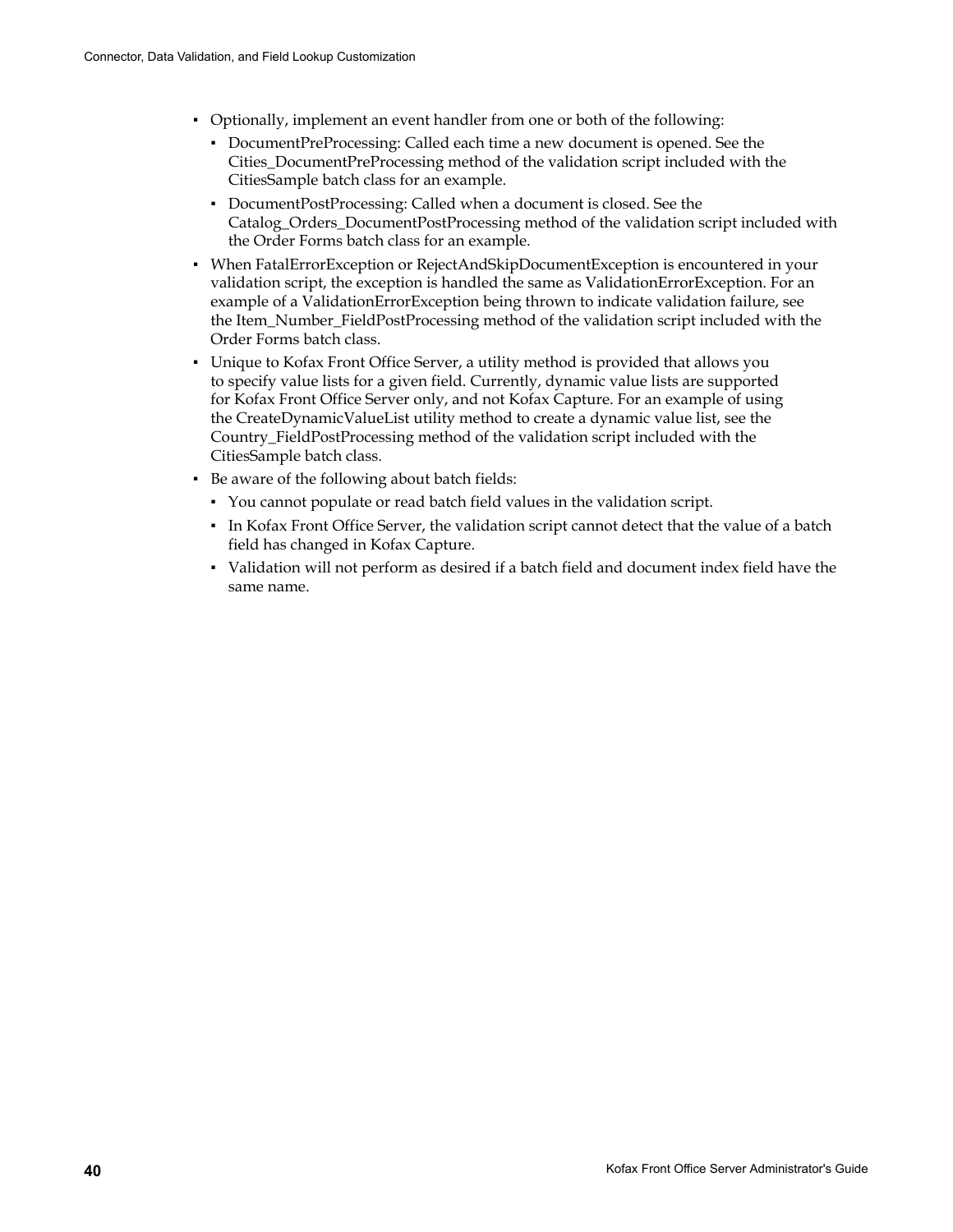# **Setting Up Kofax Capture**

<span id="page-40-0"></span>If you have defined index fields for a document class, they are retrieved by Kofax Front Office Server. Users can enter values for them in the Thin Client or at the MFP front panel. If you have defined values for these fields, users can select them from a drop-down field in the Thin Client. If you have hidden index fields, they are also hidden in Kofax Front Office Server.

If you are creating global shortcuts in the Administration Console, you can enter default values for the index fields that display when users send documents through a shortcut.

# <span id="page-40-4"></span><span id="page-40-1"></span>**Setting Up User Accounts**

Kofax Front Office Server uses user accounts and groups defined in Kofax Capture user profiles. In the Administration Console, you can assign these users or groups to Thin Client Permissions to control access to Kofax Front Office Server features. If you remove a user from Kofax Capture, the user's access to Kofax Front Office Server is also removed, but the user's active jobs are not deleted.

For instructions on adding users and groups, including how to link to those from Active Directory, see the Kofax Capture documentation. For information about assigning Thin Client permissions, see the Administration Console Help.

**Note** The following characters cannot be used in user IDs:  $\bigwedge$  "

## <span id="page-40-3"></span><span id="page-40-2"></span>**Setting Up Batch Classes, Document Classes, and Form Types**

Note the following when setting up batch classes, document classes, and form types in Kofax Capture:

- When configuring a batch class, select "Allow import of eDocument files" on the Batch Class Properties - Advanced tab if you are using documents in formats other than TIFF.
- On the Batch Class Properties Advanced tab, the "Treat imported PDF files as TIFF images" check box should not be selected for PDF files with text. This may cause Kofax Capture to generate an error when it processes a PDF file that contains text.
- Do not use DataStore or Formtype as index field names.
- Do not use the following characters in the names of batch classes, document classes, and form types:  $/ \ \$  "
- If you have defined fields for a batch or document class, they are retrieved by Kofax Front Office Server. Users can enter values for them at the MFP or in the Thin Client. If you have defined values for these fields, users can select them from drop-down fields. Some field types may work differently from one MFP to another. For example, if you configure a field with a data type of "DOUBLE" with a maximum of 15 digits, you may be able to type more than 15 digits on a Ricoh MFP (once the batch is exported to Kofax Capture, the value is displayed at 15 characters). On an HP MFP, you are restricted to typing 15 characters for the same field.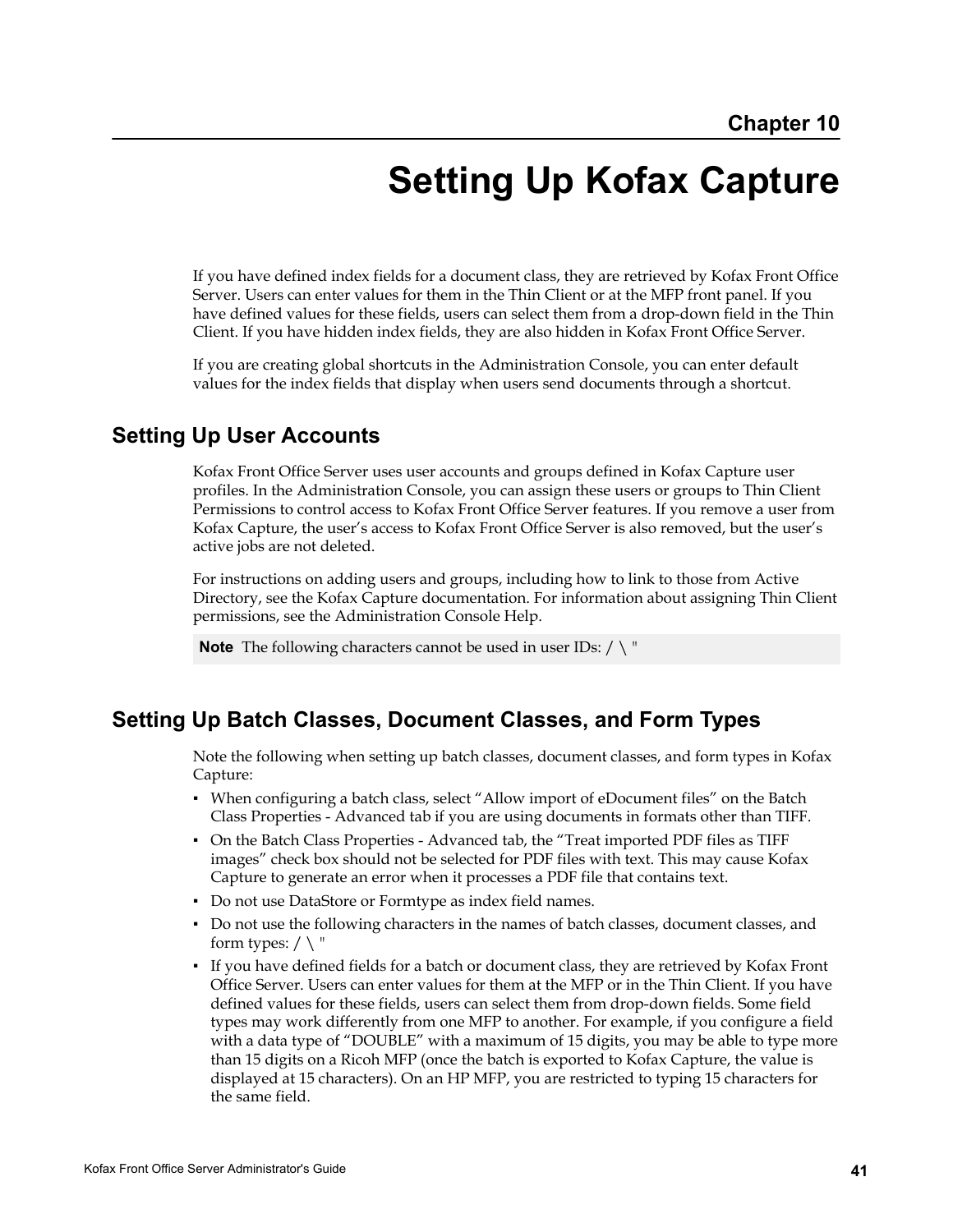**Important** If your batch class has single document processing enabled with automatic document separation, be sure to only send documents using loose pages. This will prevent users from entering index field data that would be removed if automatic document separation occurs.

If your batch class uses Kofax Fixed Pages for automatic document separation, be sure to only send documents using loose pages. This will prevent users from entering index field data that would be removed if a user scans more pages than is configured for fixed page separation and automatic document separation occurs.

The form type name appears in the Administration Console and the Thin Client as follows:

- If a form type exists in only one batch class, only the form type name appears.
- If a form type exists in multiple batch classes, the batch class name appears in parentheses after the form type name, such as "Form Type (Batch Class)."
- Loose pages, used for submitting documents directly to a batch class, appear as follows: "[Loose Pages] (Batch Class)."

## <span id="page-41-1"></span><span id="page-41-0"></span>**Information Updates to Kofax Capture Values**

In Kofax Capture, you can view and/or use information about scan jobs that are processed by Kofax Front Office Server. These scan jobs are for documents that are scanned from an MFP or submitted from the Thin Client to Kofax Capture.

The following information generated by document activity in Kofax Front Office Server is updated to the following information in Kofax Capture.

| <b>Kofax Front Office</b><br>Server                                                                                                                                                                                                                                      | <b>Kofax Capture</b>              |                                                                          |                      |
|--------------------------------------------------------------------------------------------------------------------------------------------------------------------------------------------------------------------------------------------------------------------------|-----------------------------------|--------------------------------------------------------------------------|----------------------|
| Document Activity<br>Information                                                                                                                                                                                                                                         | <b>User Tracking</b>              | Kofax Capture Values                                                     | <b>Batch History</b> |
| MFP host name<br>(if documents are<br>submitted from an MFP)<br>Device Name<br>(if documents are<br>submitted from a source<br>other than an MFP, such<br>as the Thin Client or<br>Thin Client scanning.<br>resolves to MFP or Thin<br>Client Hostname or IP<br>address) | For Batch:<br>Creation station ID | <b>Batch Creator's Station</b><br>ID}<br>{Scan Operator's<br>Station ID} | Station ID           |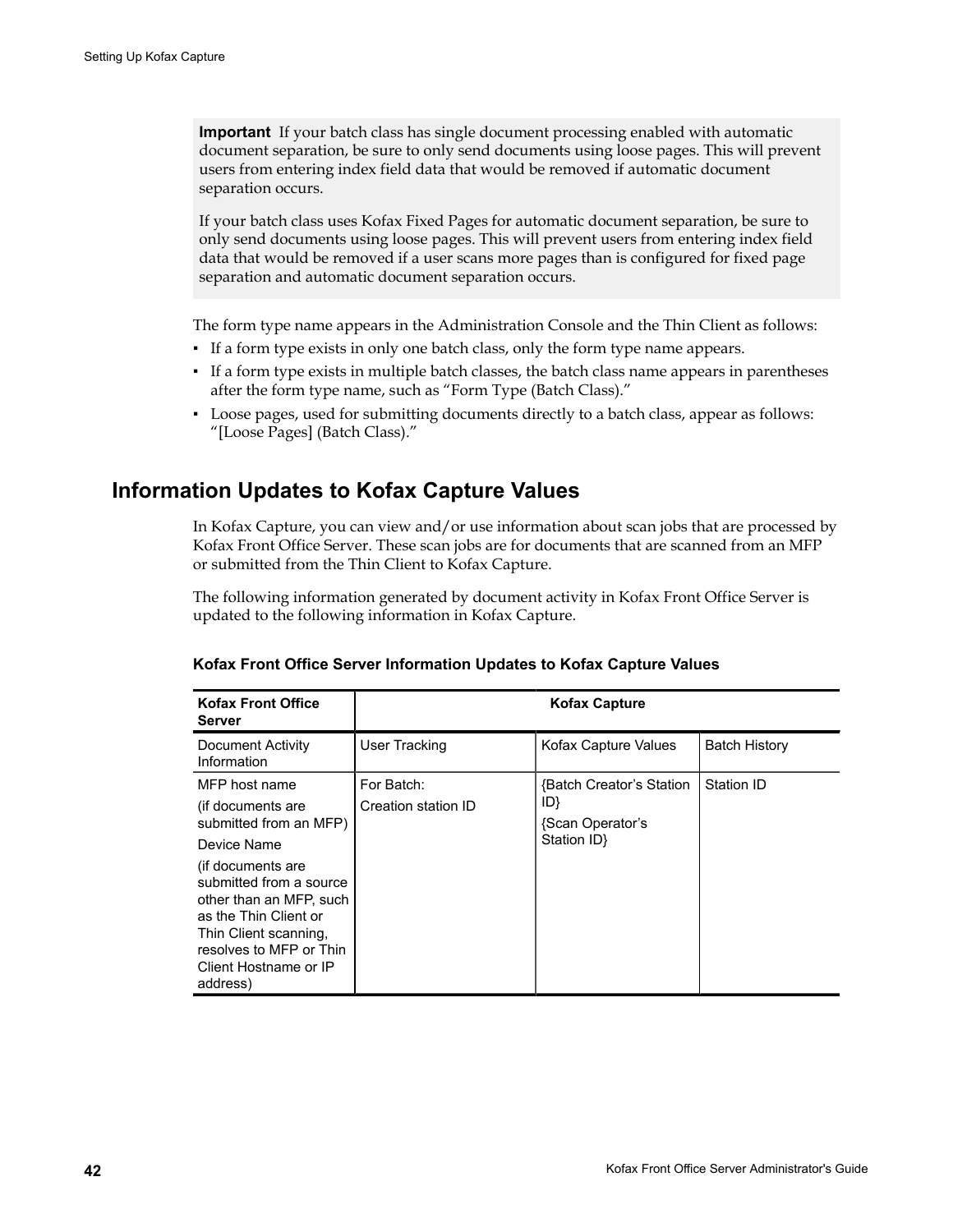| <b>Kofax Front Office</b><br>Server                   |                                                                                                    | <b>Kofax Capture</b>                           |                                                         |
|-------------------------------------------------------|----------------------------------------------------------------------------------------------------|------------------------------------------------|---------------------------------------------------------|
| User ID<br>(entered for Kofax Front<br>Office Server) | For Batch:<br>Creation user ID<br>Creation user name<br>For Module Launch:<br>User ID<br>User name | {Scan Operator's User<br>ID}                   | (not applicable)                                        |
| Number of pages<br>scanned                            | For Batch Module:<br>Pages scanned                                                                 | (not applicable)                               | (not applicable)                                        |
| Date and time the<br>pages were scanned               | For Batch Module and<br>Module Launch:<br>Start date and time                                      | {Batch Creation Date}<br>{Batch Creation Time} | For scan queue:<br>Start date & time<br>End date & time |

In addition, the following is true:

- The {Scan Operator's User ID} resolves to:
	- MFP user name if authenticated on the device
	- [Anonymous] if not authenticated on the device
	- Coversheets: the user that created the coversheet
	- User name if originating from the Thin Client (file upload, desktop scan)
- {Scan Operator's Station ID} or {Batch Creator's Station ID} resolve to:
	- MFP host name if the host name is non-empty
	- MFP IP address if the host name is empty (or unattainable)
	- Hostname or client IP address if originating from the Thin Client (file upload, desktop scan)

**Important** If the {Repository Document ID} macro is used in an email notification, all other values and macros are *not* expanded. Remove the {Repository Document ID} macro to enable values and macros to be expanded correctly in Kofax Capture. See the Kofax Front Office Server Administration Console Help for information about setting up email notifications.

If you are upgrading to Kofax Front Office Server from a previous version, and there are existing documents in the Thin Client, information for these documents is not updated to Kofax Capture when the documents are submitted following the upgrade.

**Note** For tracking user information in Kofax Capture, be sure that User Tracking is enabled in Kofax Capture. For more information, see the Kofax Capture documentation.

#### <span id="page-42-0"></span>**Batch Names**

Batches are created from documents that are submitted from the Thin Client and MFPs. By default, batches are named in the following formats:

- For documents submitted from the Thin Client:
	- [User name]-[Thin Client host name (or IP address if host name is unavailable)]-[YYYY/ MM/DD HH:MM:SS.ms (UTC offset)]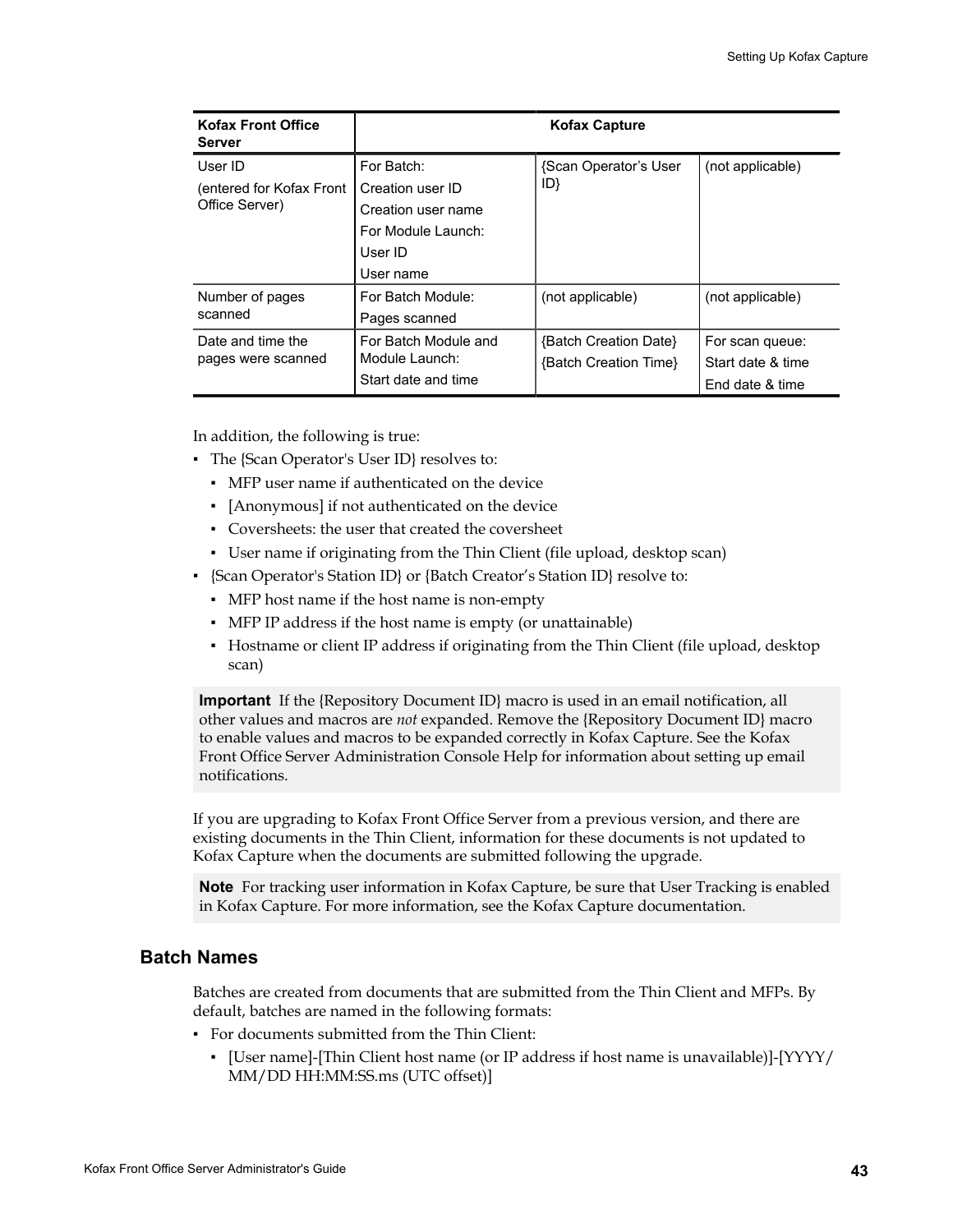- For documents submitted from an MFP:
	- If user is logged on or a coversheet is used: [User name]-[MFP host name]-[YYYY/MM/DD HH:MM:SS.ms (UTC offset)]
	- If there is no user logged on: -[MFP host name]-[YYYY/MM/DD HH:MM:SS.ms (UTC offset)]

If you use a coversheet, [User name] indicates the user who created the coversheet.

The time stamp is based on the local time zone of the server where Kofax Front Office Server is installed. The time is followed by the local time UTC offset, such as (-5:00). The time is shown to the nearest millisecond.

For example, if a document is sent from host name "myserver" by user "jill" at 2:45 p.m. on August 18, 2009, the batch is named as follows:

[jill]-[myserver]-[2009/08/18 2:45:00.234 PM (-8:00)]

If a user name is not provided (such as if you use a global shortcut at an MFP without logging on), it is omitted from the batch name as shown:

-[MFP hostname]-[2009/08/18 2:45:00.234 PM (-8:00)]

Documents submitted from an MFP to the Thin Client, then from the Thin Client to a final destination are treated as MFP documents, and will have the MFP hostname.

#### **Custom Batch Names**

You can also define your own batch names by setting property values in the Kofax Front Office Server Administration Console Settings - Advanced tab namespace kc.properties values for:

▪ batchname.kofaxcapture.usedefault

If this value is set to true, batches are named using the Kofax Capture batch name format (which defaults to false). If this property is enabled, the document tracking entries for backenddocumentid are blank, so for reporting statistics, use Kofax Capture User Tracking.

▪ batchname.indexfield

In Kofax Capture, create an index field where users can enter the name for the generated batch. Assign the index field to the batch class, and use the index field name as the value for this property. Note that this property is ignored if batchname.kofaxcapture.usedefault is set to true.

**Important** If the batch class contains a batch field with the same name as an index field, the batch field value is used for the batch name instead of the index value.

## <span id="page-43-0"></span>**Setting up Masked Fields**

You can enable masking for text fields (on password fields, for example), so that the associated field entry on the MFP will be masked with asterisks (\*). Default values will also display masked, and anything the MFP user enters will also be masked. The Masking feature is designed to be used only on text fields.

Enable masking for any field by selecting a check box when you set up shortcuts in the Kofax Front Office Server Administration Console.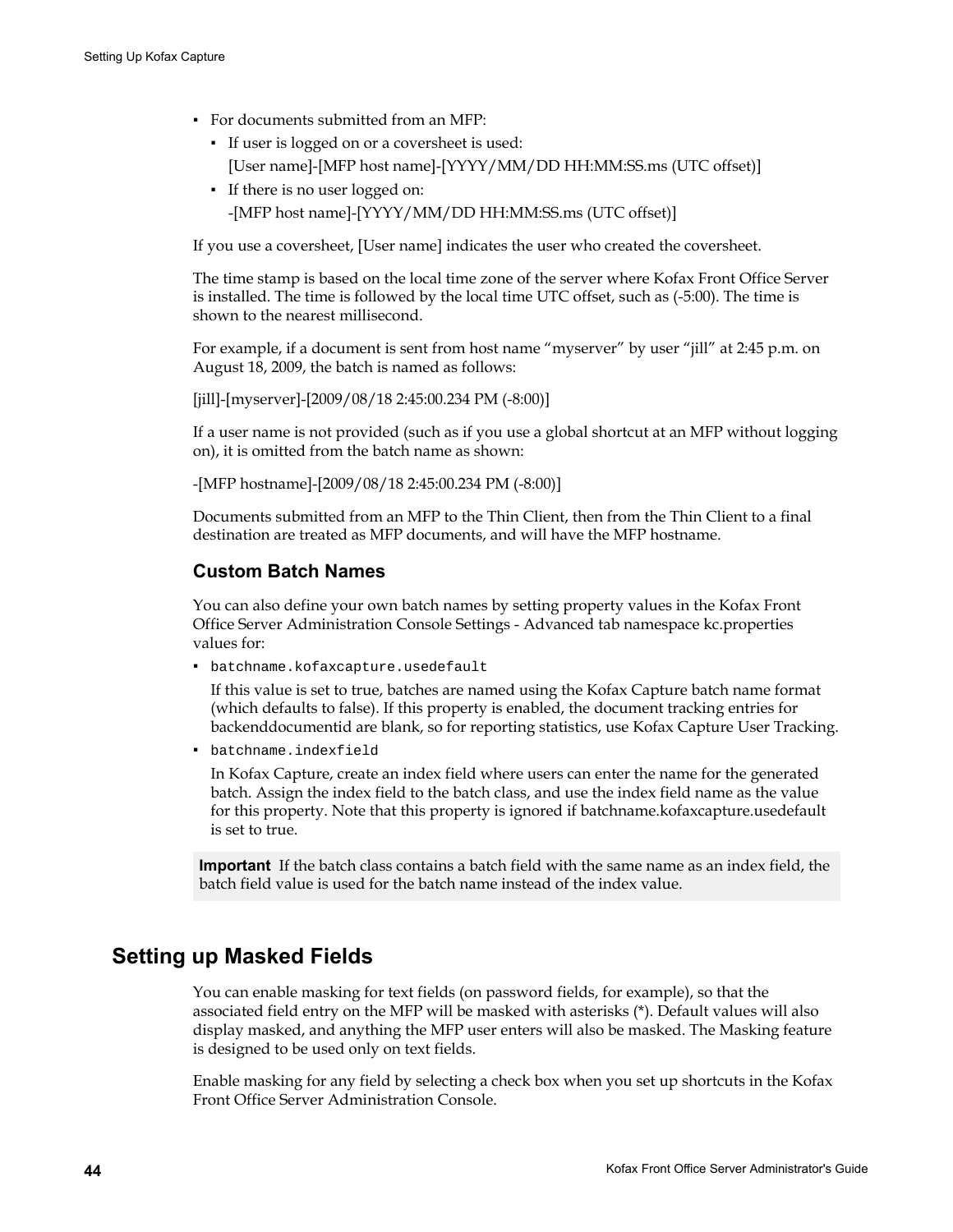# <span id="page-44-2"></span><span id="page-44-0"></span>**Adding Fax Number and Email Address Lookup Fields**

Fax number and email addresses fields can be configured so that they are lookup fields in the Thin Client and MFPs (see the following figure for an example of the Thin Client email Lookup list with returned data).

**Note** When you create index fields in Kofax Capture, be sure that the size definition (number of characters) is sufficient to hold the largest fax or email description and number in your information source.

The Lookup fields retrieve email addresses and/or fax numbers from these sources as follows:

- The customemailfaxlookup table in the Kofax Front Office Server database: users whose records contain data for the particular search (either email address or fax number) will be returned in the results list. This search is automatically enabled: no configuration is needed.
- Users and groups in a connected directory service: records that contain data for the particular search (either email address or fax number) will be returned in the results list. This search is automatically enabled: no configuration is needed.
- The Microsoft Outlook Contacts list of the logged on user: Contacts whose records contain data for the particular search (either email address or fax number) will be returned in the results list. To enable the Contacts search, follow the instructions in Contacts List Lookup below.
- The RightFax Phone Book: when integrated correctly, the user's personal address book is included in the search and the fax numbers will be returned in the results list. See [Integrating with RightFax Phone Book](#page-24-0) for instructions.

The data retrieved from the Kofax Front Office Server database, directory service, Contacts list, and RightFax phone book is combined to create the results list that appears in the Thin Client and MFPs.

- **1** In the Kofax Capture Administration module, create a new field type. See the Kofax Capture documentation for instructions.
- **2** As you complete the information for your field type, select either **CHAR** or **VARCHAR** as the data type, depending on which data type you use in your target database.
- **3** Enter the maximum number of characters in the "Number of characters" field.
- **4** In the Subtype field, select **Email Address** or **Fax Number**.
- **5** When you are finished defining the field type, click **Save**. See the Kofax Capture documentation for instructions on using the field type with batch class or document class fields.

#### <span id="page-44-1"></span>**Database Table Lookup**

You can use the custom lookup table to add email and fax lookup information that is automatically included in searches.

▪ For Enterprise installations:

As a database administrator, you can either manually edit the customemailfaxlookup table or use a tool to import email addresses and fax numbers.

▪ For Departmental installations: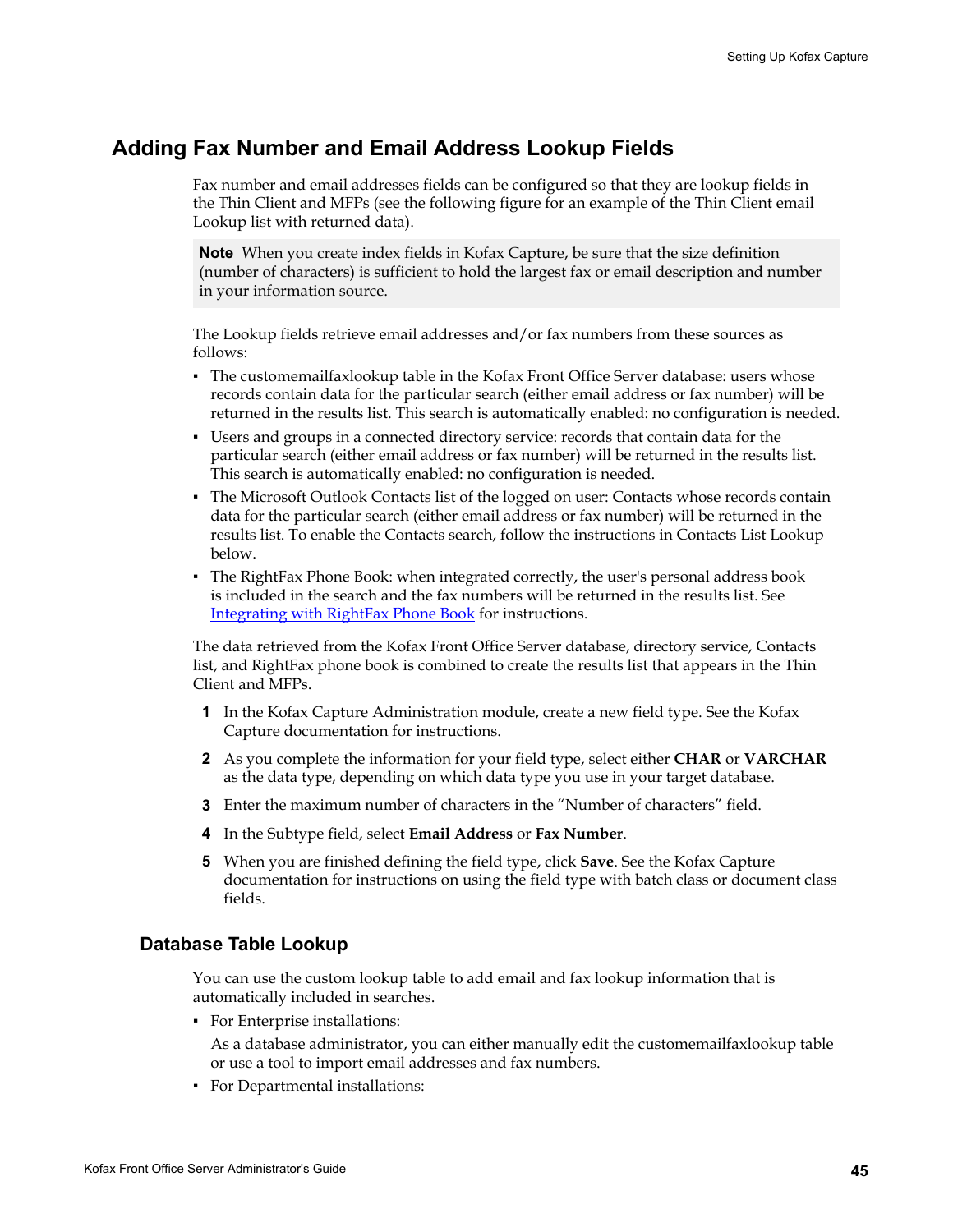When SQL Express is installed, a database user LookupMgr is created, assigned the password kofax123, and given read and write permissions to the database lookup table.

The following figure shows the table columns.

#### **Database table: customemailfaxlookup**



### <span id="page-45-0"></span>**Active Directory Lookup**

When searching an Active Directory, the lookup will return user and group entries that contain either email addresses or fax numbers (depending on which one was searched for).

### <span id="page-45-1"></span>**Contacts List Lookup**

If Contacts search is enabled, users can search their Microsoft Exchange Contacts list if the user is logged on using their directory service account. When the user attempts to submit or send a document, a log on is attempted using the current credentials used to log on to the Thin Client or MFP. If those credentials fail authentication, the search will not include Contacts.

For example, user Max James logs on to the Thin Client using his sAMAccount name mjames, and his company's Microsoft Exchange log on also uses the sAMAccount name. His Lookup List search will include his Contacts. However, if his company uses the first.last convention for user name, then the search will not include his Contacts. Of course if user mjames were to log on to the Thin Client using another user's credentials, a Lookup List search would not include Max's Contacts list, but would instead include any Contacts from the other user account that is currently logged on.

**Note** For the Contacts list lookup to work, Outlook must be configured with the Microsoft Exchange Server account type, and Use Cached Exchange Mode must be enabled. Any newly added Contacts will become available the next time the user's Outlook client synchronizes with the Exchange Server. Also note that this feature is not available for users who authenticate using single sign on.

- **1** Start the Administration Console as described in [Starting the Administration Console.](#page-10-1) Log on as a user with administrator rights.
- **2** On the Settings Advanced tab, in the namespace kfsportal.properties, modify the following Names: conf.exchange.domain conf.exchange.server
- **3** Click **Save**.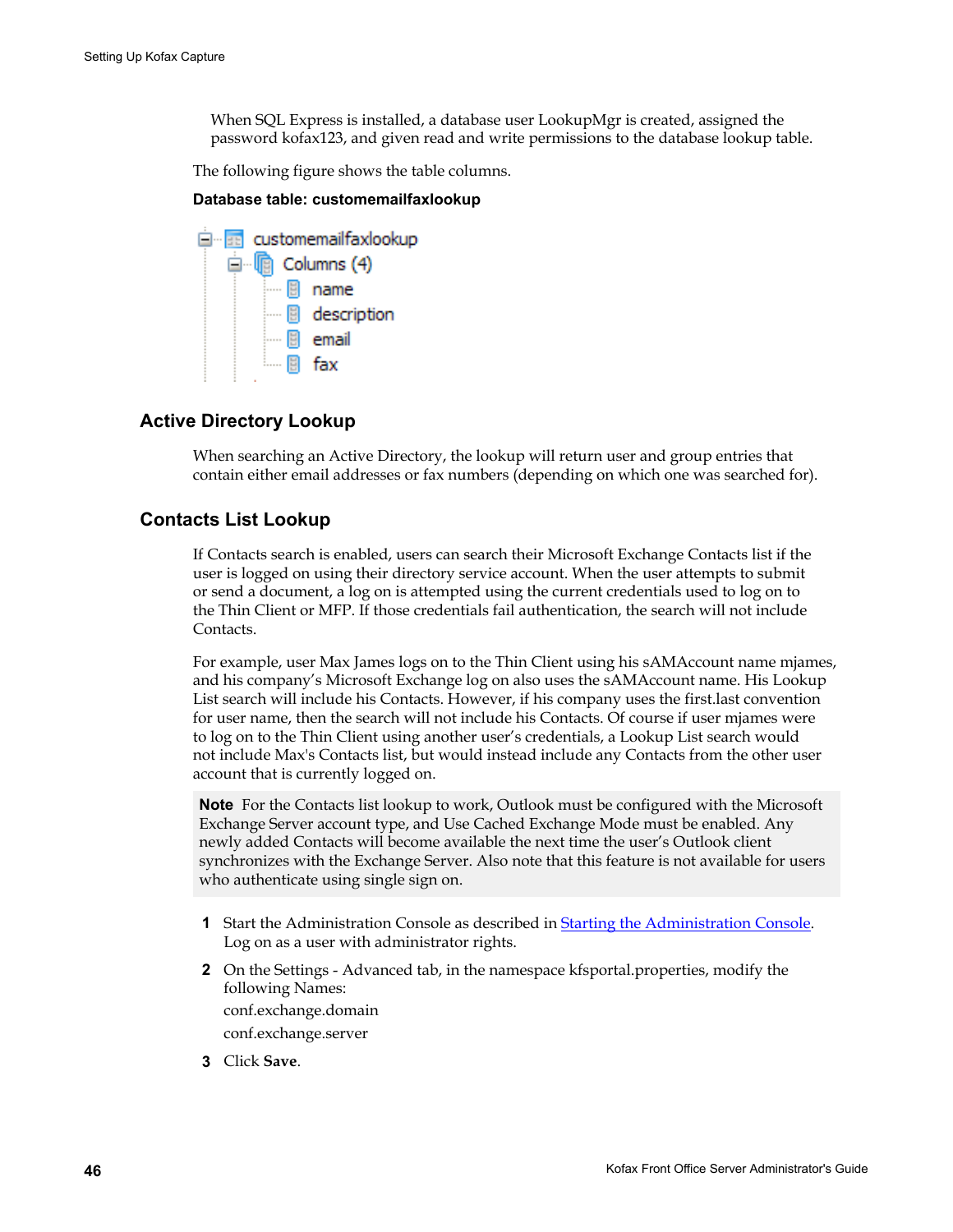## <span id="page-46-0"></span>**RightFax Phone Book Lookup**

When searching the RightFax phone book, the lookup will return entries from the personal address book of the user who is logged on.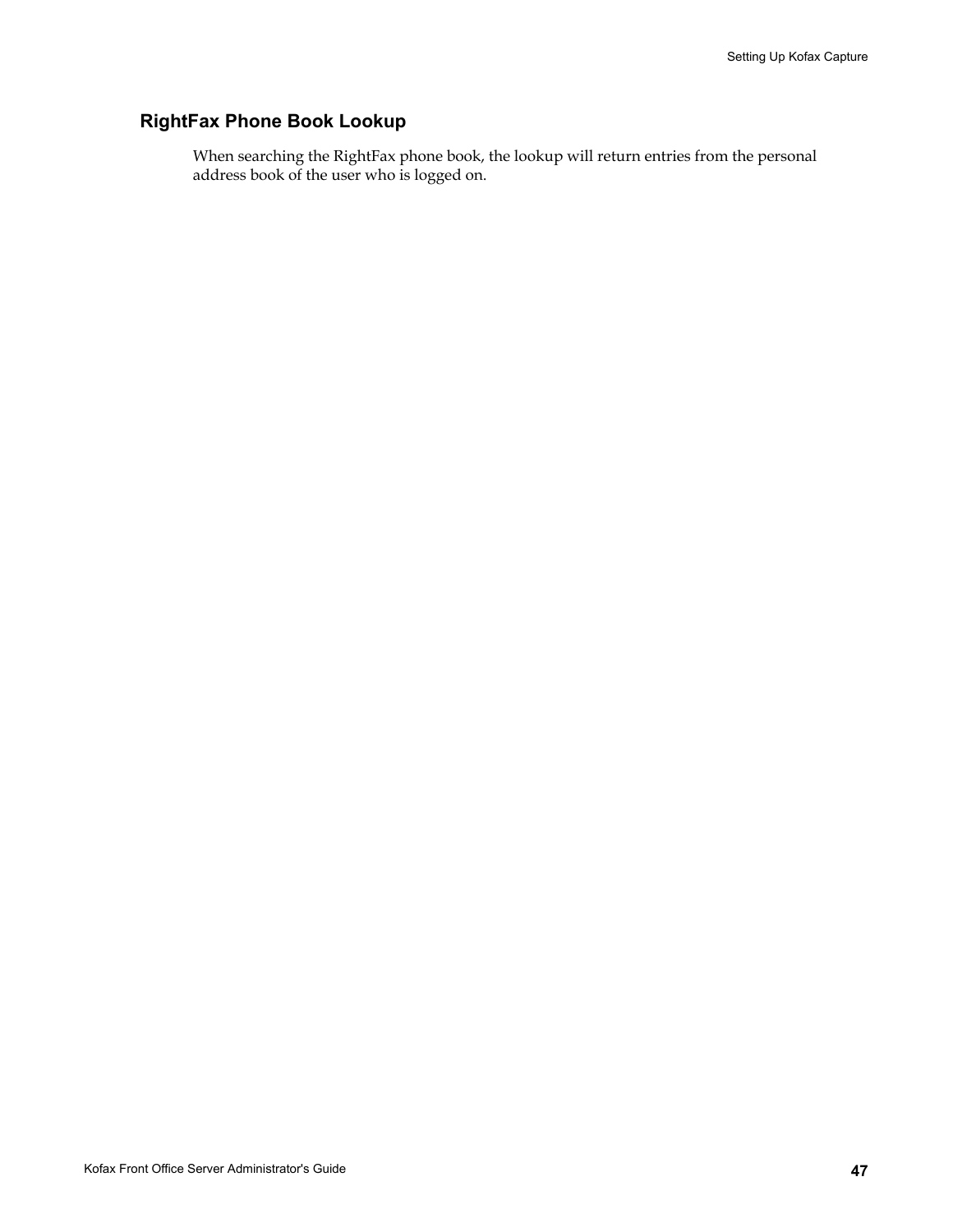Setting Up Kofax Capture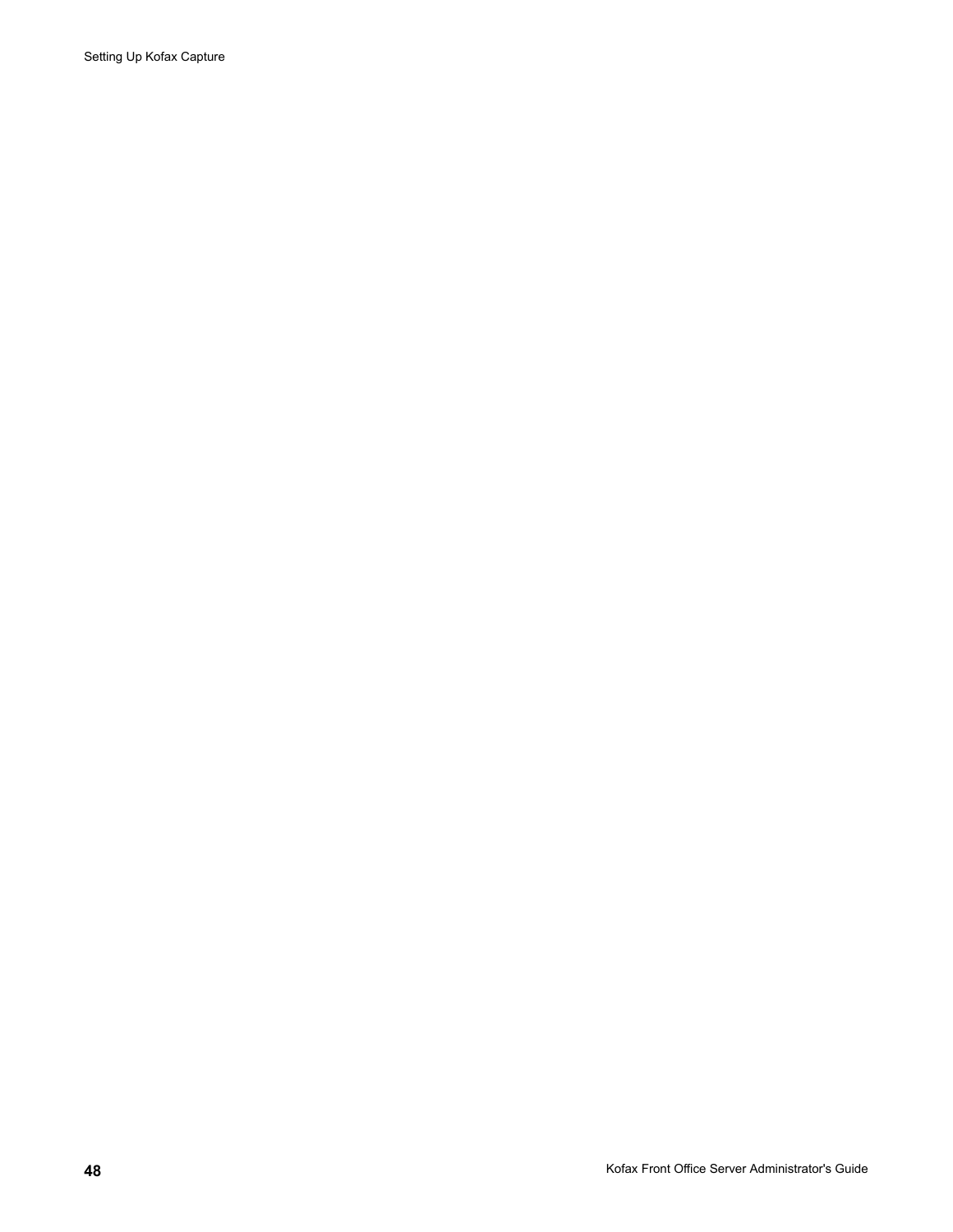# <span id="page-48-0"></span>**Advanced Notification Configuration for Kofax Capture**

The Kofax Capture component of the Kofax Front Office Server notification feature has additional configuration settings that can be included in the ACConfig.xml file located in the CaptureSV folder where Kofax Capture is installed.

Configuration information is optional, and overrides information found in a form type or shortcut that has notifications enabled. Configuration information is read once when the application starts.

#### **KFSService Host**

Host, protocol, port, and path information of the Kofax Front Office Server installation where the Kofax Front Office Server service is running.

If either protocol or port is specified, both protocol and port must be specified.

The path attribute defines the path of the notification Web service relative to the Kofax Front Office Server.

#### **RetryBackoffSeconds**

RetryBackOffSeconds overrides the default 5 minute (300 seconds) failure back-off time listed in item 5 above. Values can be 0 or greater.

#### **Enabled**

Allows the administrator to disable the sending of notifications from Kofax Capture to Kofax Front Office Server. Values can be true or false.

#### **RetryCount**

The number of notification sending errors which can occur before halting the sending of notifications. Once RetryBackoffSeconds have passed, the software will once again attempt to send new notifications. Values can be 0 or greater.

#### **ConfigurationUpdateSeconds**

The number of seconds to wait between checks for changes to the ACConfig file. Values can be 0 or greater.

## <span id="page-48-1"></span>**Implementing the Properties**

Add properties to the ACConfig.xml file as a child <KFSNotification> element of <ACConfig>, as shown in the following example:

```
<?xml version="1.0" encoding="utf-8" standalone="yes"?>
<ACConfig>
  <Services>
    <Licensing>
      <Service Key="Licensing\Licensing Service" Host="SUEKFS35" Protocol="http"
 Port="2424" Enterprise="1" />
    </Licensing>
    <BatchNotification>
```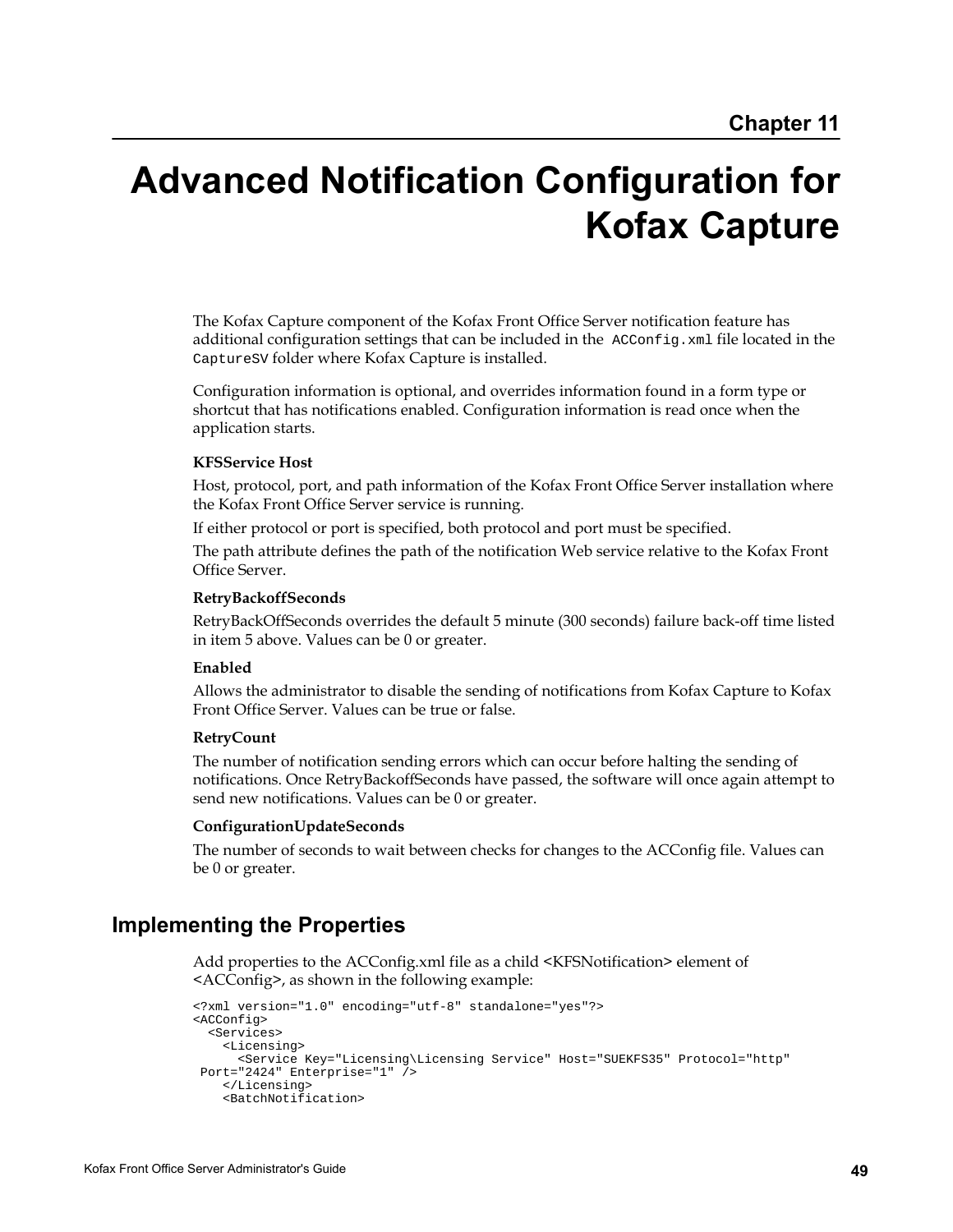```
 <Service Key="BatchNotification\Batch Notification Service" Host="SUEKFS35"
  Protocol="http" Port="2424" />
    </BatchNotification>
   </Services>
   <CurrentVersion>9.0</CurrentVersion>
   <KfxDB>
     <DataArchitecture>SQL-Server</DataArchitecture>
     <DBMS>SQL-Server</DBMS>
     <SQL-Server>
       <SqlServerInstance>SXFDB1\SQL2008</SqlServerInstance>
       <Database>suekc9</Database>
       <AuthenticationMode>SqlServer</AuthenticationMode>
       <UserID>sa</UserID>
       <Password>agOgoAeWbzFStvgSe/BvRxg==</Password>
       <IsCreatedDatabase>0</IsCreatedDatabase>
     </SQL-Server>
     <IsDatabaseInstalled>1</IsDatabaseInstalled>
     <BatchStorageOption>1</BatchStorageOption>
   </KfxDB>
   <KFSNotification>
     <KFSService Port="80" Protocol="http" Host="KFS21-64" Path ="/Kofax/KFS/Legacy/WS/
Notification/" />
     <RetryBackoffSeconds>300</RetryBackoffSeconds>
     <Enabled>true</Enabled>
   </KFSNotification>
</ACConfig>
```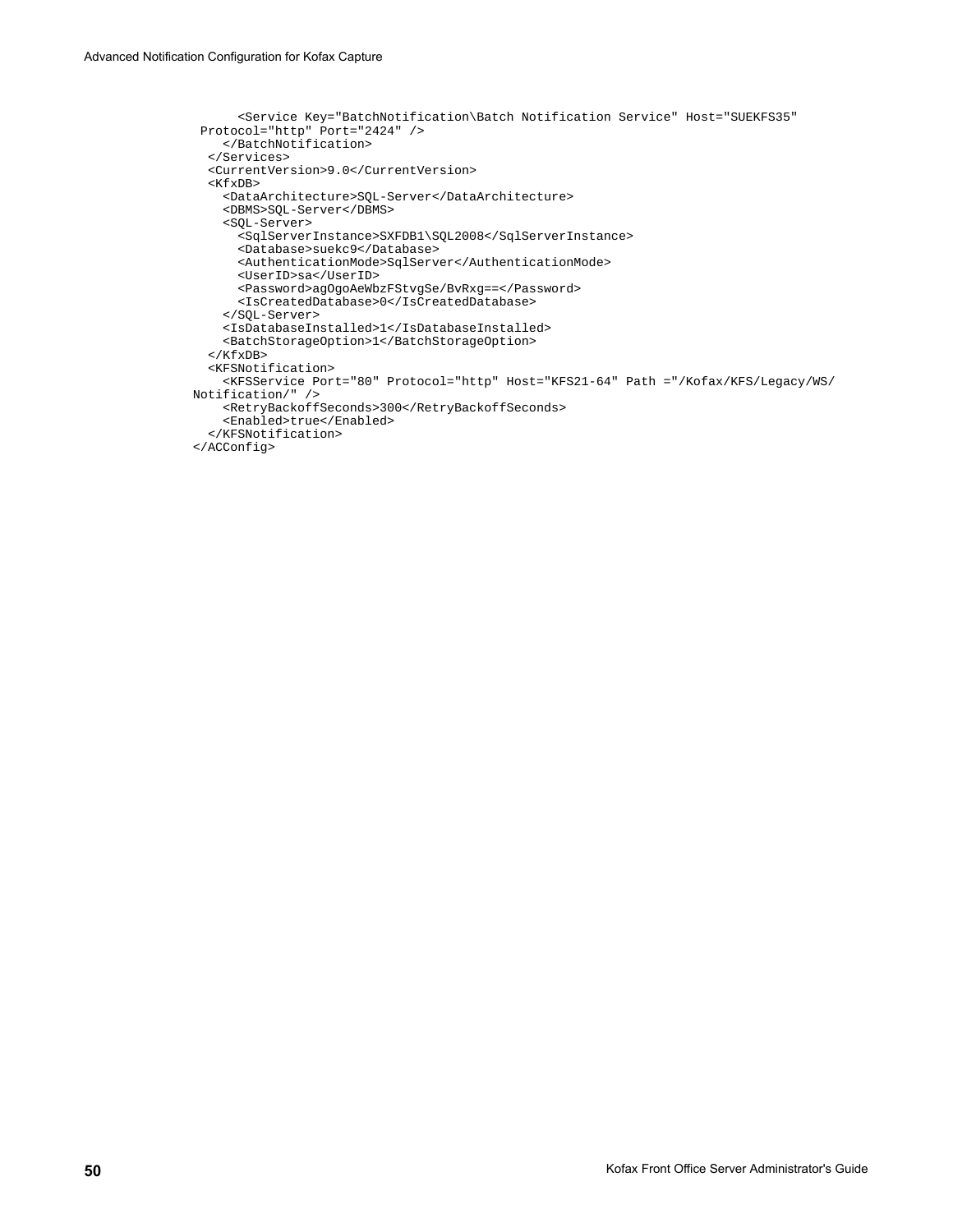# **Configure Retries**

<span id="page-50-0"></span>This section contains instructions on how to configure retries related to processing and failover.

## <span id="page-50-4"></span><span id="page-50-1"></span>**Configuring Retries for Failed Scan Jobs**

If a scan job fails, a series of retries begins. If you are using the default settings, the retries continue every 30 seconds for a maximum of 3 tries. If a scan job fails on all retries, it is moved to an Errors subfolder in the \scanjobs folder. To retry failed scan jobs, move the folder for the scan job files from the \Errors subfolder to the \Unprocessed folder. (For Konica Minolta MFPs, copy the scan job files back to the FTP server for the MFP.) Kofax Front Office Server then starts processing the scan job.

You can change the properties for retry frequency and the maximum number of retries.

- **1** Start the Administration Console and log on as a user with administrator rights.
- **2** On the Settings Advanced tab, in the namespace shared\_resource.properties, modify the following Names: scanjob.server.retry.frequency

scanjob.server.retry.limit

**3** Click **Save**.

## <span id="page-50-3"></span><span id="page-50-2"></span>**Configuring Database Retries**

The database retry applies when a database operation (for example insert, query, update, etc.) fails. Based on the retry settings, the failed operation is retried.

You can change the properties for the maximum number of retries and for retry frequency, and you can also change those values specifically for the Thin Client transactions (you may want to make the values smaller so you limit any possible wait time for the Thin Client users.

- **1** Start the Administration Console as described in [Starting the Administration Console.](#page-10-1) Log on as a user with administrator rights.
- **2** On the Settings Advanced tab, in the namespace shared\_resource.properties, modify the following Names: db.failover.retry.count db.failover.retry.interval kfs.db.failover.retry.count
	- kfs.db.failover.retry.interval
- **3** Click **Save**.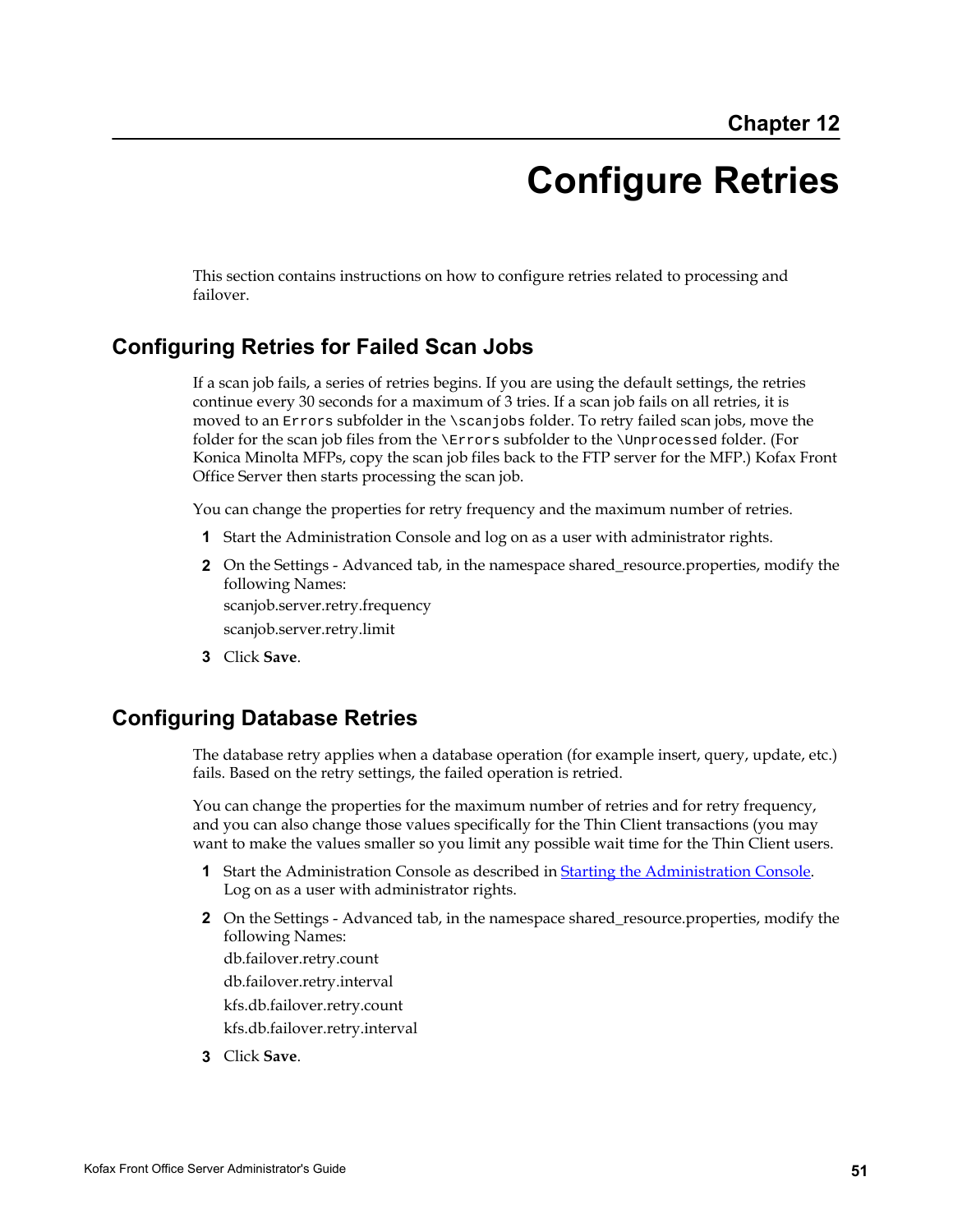# <span id="page-51-1"></span><span id="page-51-0"></span>**Configuring Retries to Storage Destinations**

If a destination folder is not available to receive a document or file, by default a series of retries begins and continues every 500 milliseconds for 30000 milliseconds.

You can change properties for the retry timeout and the interval between retries.

- **1** Start the Administration Console as shown in **Starting the Administration Console**. Log on as a user with administrator rights.
- **2** On the Settings Advanced tab, in the namespace shared\_resource.properties, modify the following Names: filesys.retry.timeout.millis filesys.retry.wait.millis
- **3** Click **Save**.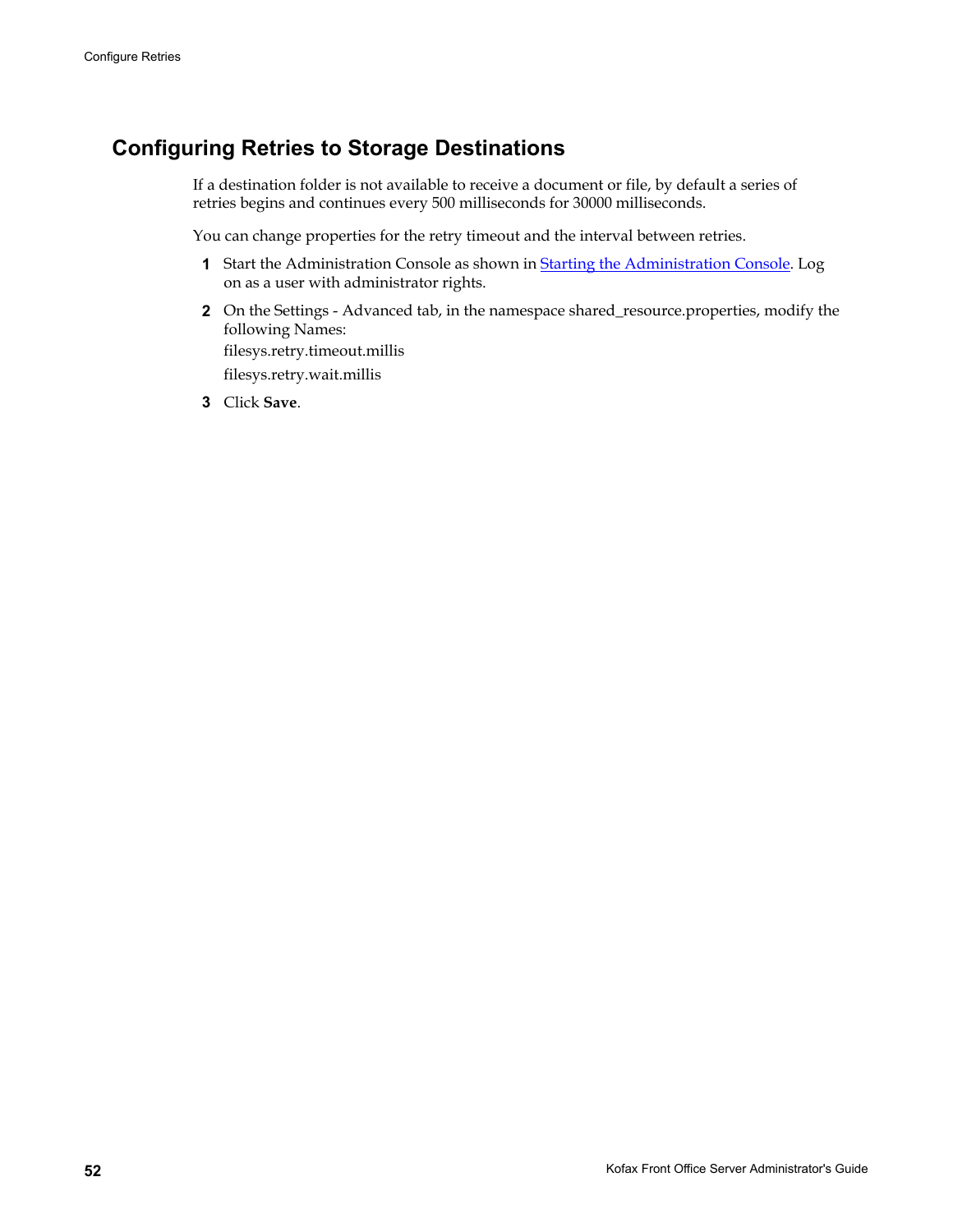# <span id="page-52-0"></span>**Troubleshooting and Maintenance**

There are several areas where you can perform troubleshooting tasks, and maintain system processing capabilities.

## <span id="page-52-3"></span><span id="page-52-1"></span>**Troubleshooting for Failed Batches**

If a batch is not generated from documents submitted from the Thin Client or the MFP, check the release\_errors.log file in C:\ProgramData\Kofax\Front Office Server\log folder. The file includes messages that indicate the type of error. Errors may be caused by the following:

- Users changing batch classes in Kofax Capture while other users are submitting documents in Kofax Front Office Server. For example, a user can delete a batch class or change an index field from optional to required. This would cause a document to fail even if it passed validation at the Thin Client. We recommend that changes to Kofax Capture batch classes take place when users are not actively submitting documents.
- Faint pages being deleted from documents when blank page removal is enabled. Kofax Front Office Server cannot create a batch for a document without images. If a page is too faint to be detected, it will be deleted by blank page removal and could generate a document without images. If you have faint pages to scan, adjust the image quality of the device or disable blank page removal.

## <span id="page-52-4"></span><span id="page-52-2"></span>**Important Information About Validation Failure**

Under certain conditions, Kofax Capture Values will fail validation. Any fields that fail validation are cleared of content and appear blank. However, it is important to note that the Kofax Capture Value link will still remain intact and therefore the field will still resolve to the value of the linked Kofax Capture Value.

To understand why a Kofax Capture Value can fail validation, it is necessary to know that Kofax Front Office Server will interpret Kofax Capture Values as literal strings. For example, the name of the Kofax Capture Value {Site ID} contains 9 characters. If the Field Type defined for the index field limited the number of characters to less than 9, validation would fail, and the value would be cleared in the field as it appears when creating shortcuts in the Administration Console, viewing shortcuts on an MFP, or in the Thin Client indexing panel. However, as mentioned above, the Kofax Capture Value link will still remain intact and the field will still resolve to the value of the linked Kofax Capture Value when the document is submitted to Kofax Capture.

Examples of other cases where you would see Kofax Capture Values failing validation:

- Kofax Capture Value name exceeds the length of the Field Type defined for the index field
- Kofax Capture Value is linked to an index field defined as Numeric, Decimal, Integer, or Small Integer Field Types
- Kofax Capture Value is linked to an index field defined as Date or Time Field Types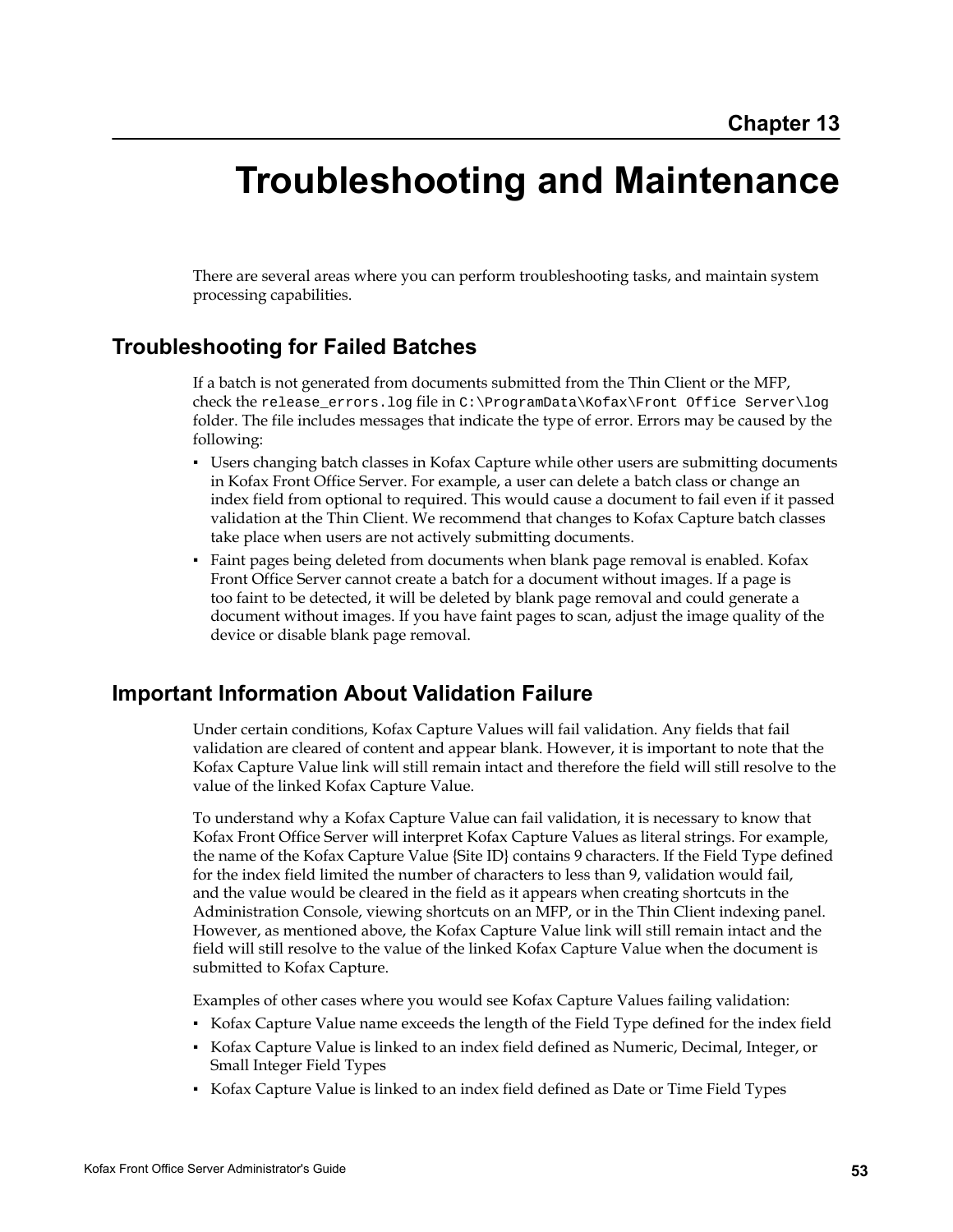Under most circumstances, the intent of using Kofax Capture Values is so that an index field will resolve to a value without user input. Kofax Capture Value links will remain intact unless overwritten manually during Thin Client or MFP indexing. Therefore, you could tell users not to fill out those particular blank fields during Thin Client or MFP indexing. Or, to be less confusing to your users, you could set such index fields to be hidden (either in Kofax Capture or Kofax Front Office Server) so that the blank index fields are not visible to the user during indexing. Either option would allow the Kofax Capture Value to remain linked and resolve properly when the document is submitted to Kofax Capture.

# <span id="page-53-0"></span>**Troubleshooting for Submission Errors**

If there is an error submitting a batch, an XML file containing the description of the error and the batch information is created in the \KFS<version>\ReleaseError folder, along with a subfolder containing any document images.

The XML file is readable by the Kofax Capture XML Import Connector, which can be used to import the batch after any errors are corrected.

To run the XML Import Connector, the user must have rights to the Scan module and the batch classes listed in the XML file. The Scan module must also be added to the batch class. In addition, one of the following must be true:

- You are logged on to the computer as one of the linked users.
- You add the UserID and Password attributes of a Kofax Capture local user to the <ImportSession> element in the XML file.

The example below illustrates the second bullet above: adding an Admin user credentials to the element.

```
<ImportSession xmlns:xsi="http://www.w3.org/2001/XMLSchema-instance"
xmlns:xsd="http://www.w3.org/2001/XMLSchema" DeleteBatchOnError="1"
UserID="Admin" Password="">
```
## <span id="page-53-2"></span><span id="page-53-1"></span>**Information About Bar Code Support**

Kofax Front Office Server recognizes page-level bar codes on documents sent from MFPs to shortcuts or to the Inbox. If you set up an index field for a page-level bar code, the value of the bar code can be read when the document is scanned.

When indexing on the MFP, the bar code values do not display on the front panel because scanning takes place after indexing. If the user enters a value for an index field with a pagelevel bar code, the user-entered value is used instead of the recognized bar code value. If the user does not change the default value or clear the index field, the recognized bar code value will be populated at the server.

In the Thin Client, the recognized value of the bar code is displayed and can be changed by the user. As with the MFP, the user-supplied value takes precedence over any recognized bar code value.

To enable bar code support, modify the vrs-default.properties namespace in the Administration Console in the Settings - Advanced tab. For more information about supported bar codes, see the Kofax Capture documentation.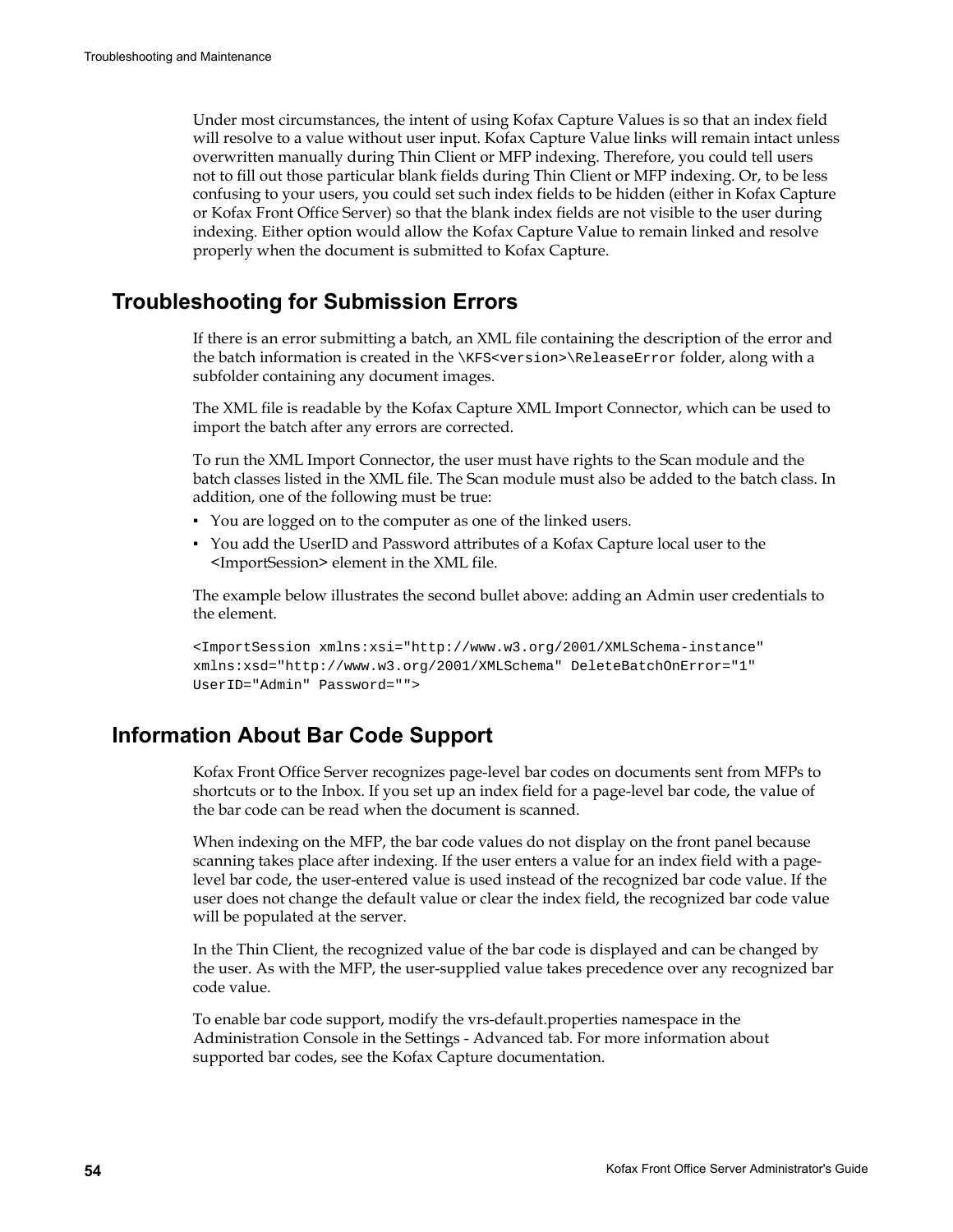# <span id="page-54-3"></span><span id="page-54-0"></span>**Changing the Default VRS Settings**

All documents scanned at an MFP or scanned or imported into the Thin Client are processed by Kofax VirtualReScan (VRS) based on numerous VRS settings. Which settings are used depends on where the document is scanned or sent:

- Documents scanned at an MFP and sent to the Thin Client or coversheets all use the settings in the vrs-default.properties namespace. Instructions for changing the settings follow.
- Documents imported into the Thin Client use the settings in the vrs-dss.properties namespace. Instructions for changing the settings follow.
- Documents scanned at an MFP and sent to Global or Personal shortcuts use the settings specified for the shortcut, and then use the other settings in vrs-default.properties namespace.
- Documents scanned into the Thin Client using the scanning component use the settings specified in the Scanner Settings window.

VRS settings also affect the bar codes used on coversheets. Note the following:

- Different bar code types can be used on any page by adding the values specifying the type. For example, to use a Code 128 bar code with a value of 4 and PDF417 with a value of 2048, enter 2054 (4 + 2048).
- Coversheet bar codes must include PDF417 as one of the bar code types. Therefore, the value for the barcode type on the coversheet must be at least 2048.

**Important** Bitonal images will always remain in the DPI that the image is scanned at the MFP. In other words, if the MFP user changes the DPI settings directly at the MFP, that setting will override the settings selected in the shortcut.

- **1** Start the Administration Console as described in [Starting the Administration Console.](#page-10-1) Log on as a user with administrator rights.
- **2** On the Settings Advanced tab, in the namespace vrs-default.properties, modify the values of the properties you want to change. Acceptable values for each property are documented in the comments for each property directly in the Help. For example, the ColorMode property controls the color format of the image:

# Specifies the color format of the output image.

# 1=color, 2=grayscale, 3=black/white (Bitonal)

ColorMode=3

So, if you want to change to color scanning and your scanner supports color, change the value to 1.

**3** Click **Save**. The changes are applied to the next scan.

## <span id="page-54-2"></span><span id="page-54-1"></span>**Log Files**

Kofax Front Office Server generates log files when certain events occur. Besides the log files generated during installation (and mentioned in the *Kofax Front Office Server Installation Guide*), log files are generated and updated during processing.

The log files all have .log extensions and are located in C:\ProgramData\Kofax\Front Office Server\Log folder, and they can be viewed in any text editor.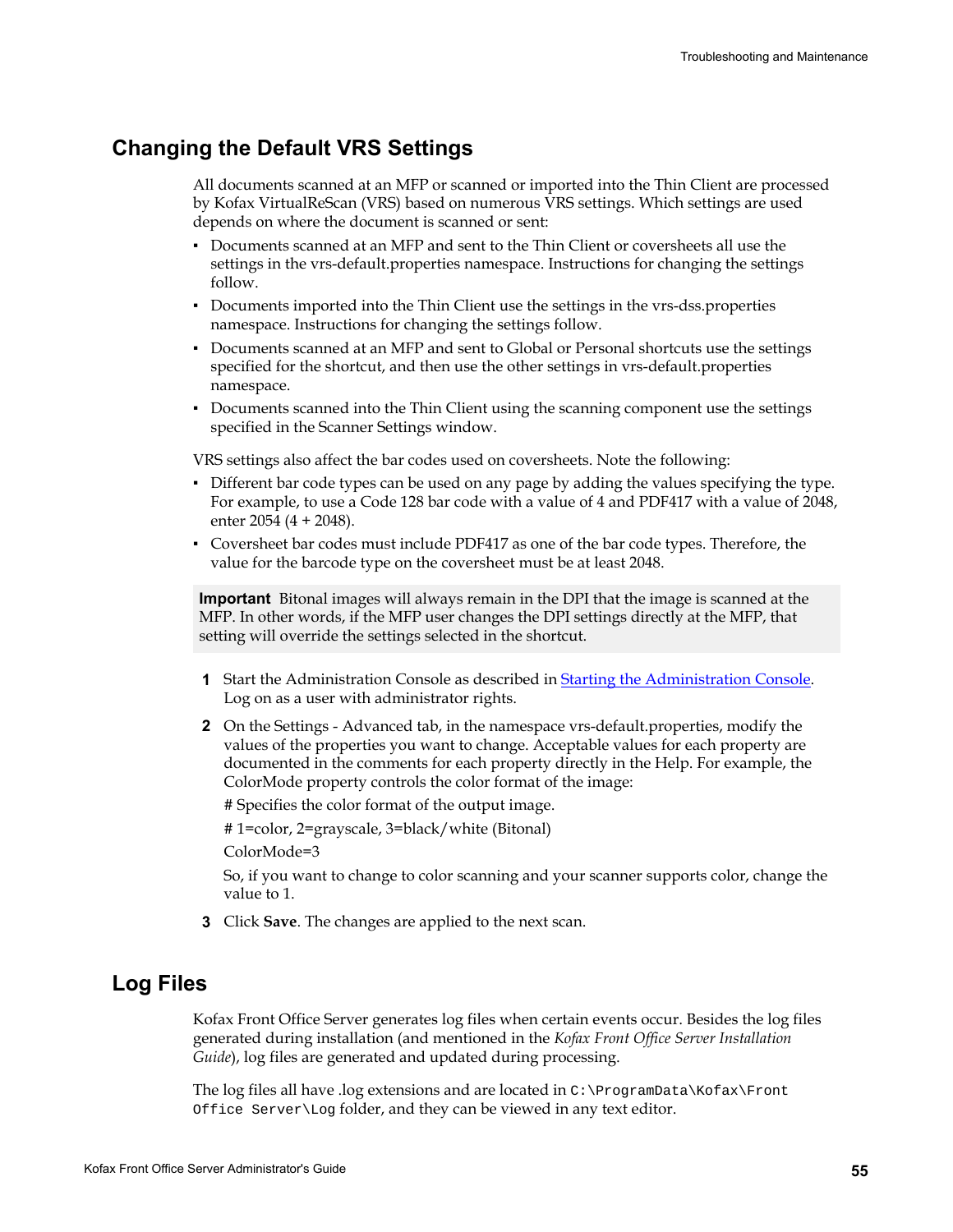The primary log file is kfs.log. It includes a list of activities performed by Kofax Front Office Server. Additional log files are created to track database activities, communication with MFPs, and processes. If there is a system failure, see kfs.log and the log files that were most recently updated for any error messages.

# <span id="page-55-2"></span><span id="page-55-0"></span>**Free Drive Space**

The Kofax Front Office Server database expands in size as it accumulates logs and data. If destination types go offline for a prolonged period of time, requests are queued on the server, which also consumes hard drive space. If the hard drive runs out of space, Kofax Front Office Server may operate unpredictably.

**Tip** You can monitor the KFS. log file for any drive space errors.

### <span id="page-55-1"></span>**Request Blocking when Drive Space is Limited**

When drive space reaches a minimum threshold (the default minimum threshold is 5 GB), Kofax Front Office Server blocks requests until more drive space is made available. You can adjust this amount by editing the properties in the system.resource.checker.properties namespace in the Administration Console Settings - Advanced tab.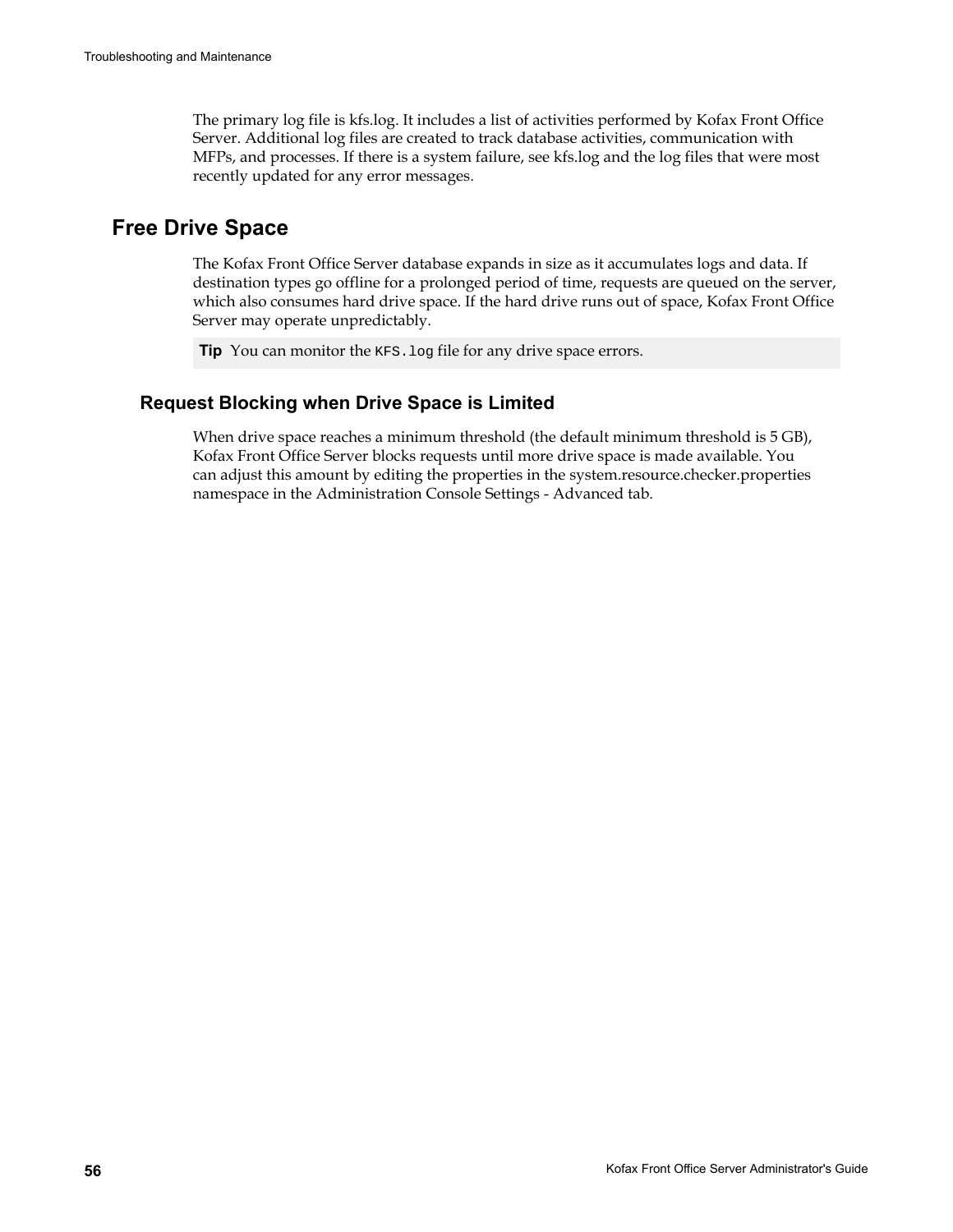# **Index**

## <span id="page-56-0"></span>**A**

Administration Console, starting, [11](#page-10-2) URL, [14](#page-13-1)

## **B**

backing up, departmental configurations, [27](#page-26-3) enterprise configurations, [28](#page-27-2) backing up and restoring, [27](#page-26-4) bar code support, [54](#page-53-2) batch classes, name format, [42](#page-41-1) setting up, [41](#page-40-3) browser security settings, [15](#page-14-2)

# **D**

database access, configuring retries for, [51](#page-50-3) database connection password, changing, [31](#page-30-3) database encryption, [17](#page-16-1) Database Utility, [32](#page-31-1) document classes, setup, [41](#page-40-3) drive space, [56](#page-55-2)

# **E**

EFS security, [20](#page-19-2) email address lookup fields, [45](#page-44-2) encryption, [17](#page-16-1) export errors, troubleshooting, [53](#page-52-3)

## **F**

failed batches, troubleshooting, [53](#page-52-3) fax number lookup fields, [45](#page-44-2) field lookup, custom, [37](#page-36-2) form types, setup, [41](#page-40-3)

# **G**

getting help, [6](#page-5-2)

## **H**

help for Kofax products, [6](#page-5-2)

## **I**

information updates to Kofax Capture, [42](#page-41-1) integration with Kofax Capture, [7](#page-6-4)

# **K**

Kofax Front Office Server, stopping and restarting, [15](#page-14-3)

# **L**

license management, [7](#page-6-4) log files, reviewing, [55](#page-54-2) lookup fields for email and fax, [45](#page-44-2) lookup fields, custom, [37](#page-36-2)

### **P**

password, changing database connection, [31](#page-30-3)

## **R**

related documentation, [5](#page-4-2) restarting Kofax Front Office Server, [15](#page-14-4) restoring, departmental configurations, [27](#page-26-5) enterprise configurations, [28](#page-27-3) retries for database access, [51](#page-50-3) retries for failed scan jobs, [51](#page-50-4) retries, configuring for destination storage, [52](#page-51-1) reviewing log files, [55](#page-54-2) RightFax phone book integration, [25](#page-24-1)

## **S**

scan jobs, configuring retries for failed, [51](#page-50-4) scanner setup, [35](#page-34-2) scanning directly from Thin Client, [35](#page-34-2) security settings for server operating systems, [15](#page-14-2) security, EFS, [20](#page-19-2) single sign on, [19](#page-18-3) stopping Kofax Front Office Server, [15](#page-14-4) storage, configuring retries for destination, [52](#page-51-1) support site, [6](#page-5-2) system requirements, scanning, [35](#page-34-2)

## **T**

Thin Client, scanning directly from, [35](#page-34-2) starting, [13](#page-12-1)